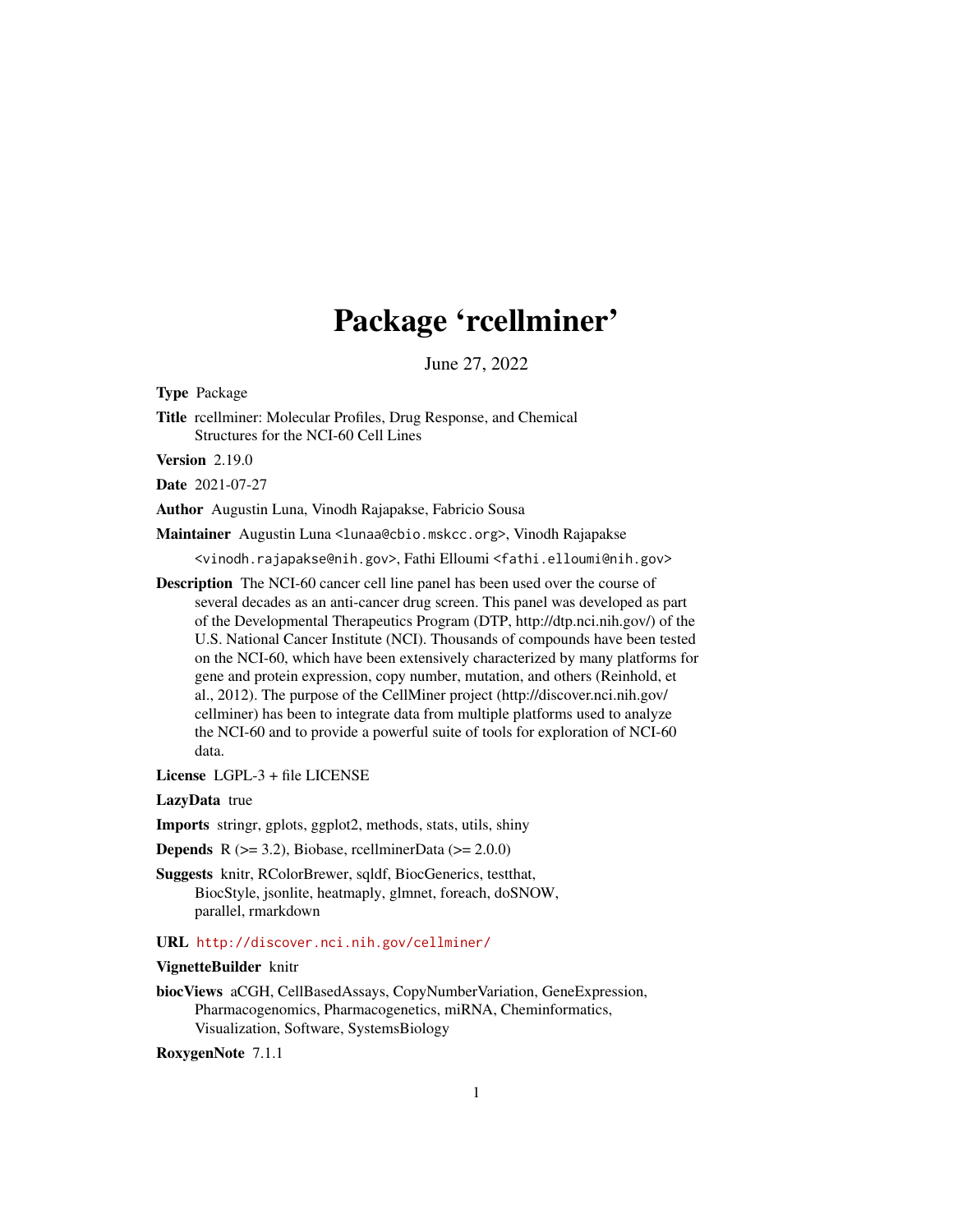Encoding UTF-8 git\_url https://git.bioconductor.org/packages/rcellminer git\_branch master git\_last\_commit 8847507 git\_last\_commit\_date 2022-04-26 Date/Publication 2022-06-27

# R topics documented:

| 3                                                                                                                   |
|---------------------------------------------------------------------------------------------------------------------|
| $\overline{4}$                                                                                                      |
| $\overline{4}$                                                                                                      |
| 5                                                                                                                   |
| 5                                                                                                                   |
| 6                                                                                                                   |
| $\overline{7}$                                                                                                      |
| $\overline{7}$                                                                                                      |
| 8                                                                                                                   |
| 9                                                                                                                   |
| 9                                                                                                                   |
| 10                                                                                                                  |
| 10                                                                                                                  |
| 11                                                                                                                  |
| 11                                                                                                                  |
|                                                                                                                     |
|                                                                                                                     |
|                                                                                                                     |
|                                                                                                                     |
| 15                                                                                                                  |
| 16                                                                                                                  |
| 16                                                                                                                  |
| 17                                                                                                                  |
| $getDrugName \dots \dots \dots \dots \dots \dots \dots \dots \dots \dots \dots \dots \dots \dots \dots \dots$<br>18 |
| 18                                                                                                                  |
|                                                                                                                     |
|                                                                                                                     |
| 20                                                                                                                  |
| 20                                                                                                                  |
| 21                                                                                                                  |
| 21                                                                                                                  |
| 22                                                                                                                  |
| 23                                                                                                                  |
| 24                                                                                                                  |
| 24                                                                                                                  |
|                                                                                                                     |
| 25                                                                                                                  |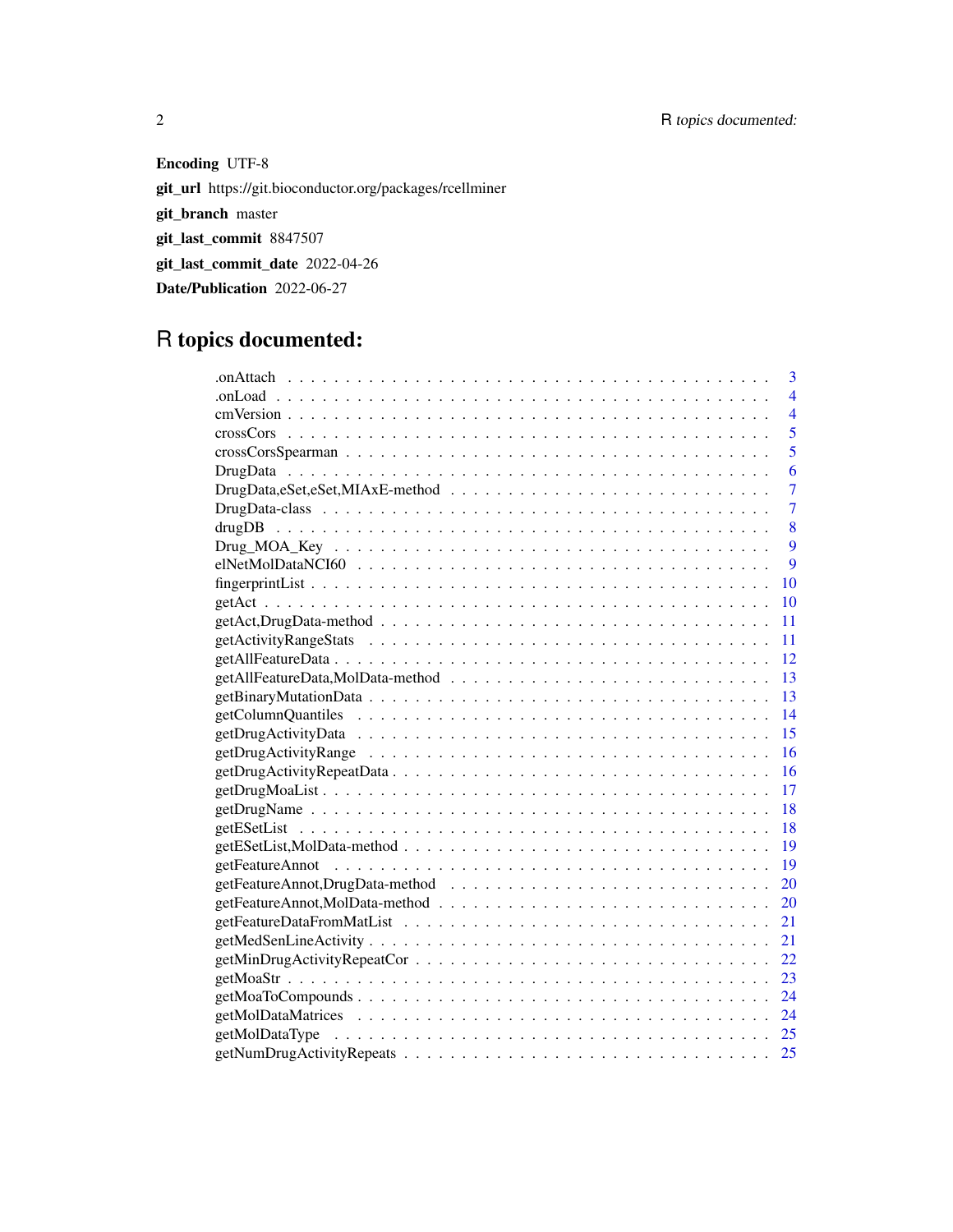<span id="page-2-0"></span>

| 26                                                                                                                                                                                                                                                                                                                                                                                                                                                                                                                                                                                             |
|------------------------------------------------------------------------------------------------------------------------------------------------------------------------------------------------------------------------------------------------------------------------------------------------------------------------------------------------------------------------------------------------------------------------------------------------------------------------------------------------------------------------------------------------------------------------------------------------|
| 27                                                                                                                                                                                                                                                                                                                                                                                                                                                                                                                                                                                             |
| 27                                                                                                                                                                                                                                                                                                                                                                                                                                                                                                                                                                                             |
| 28                                                                                                                                                                                                                                                                                                                                                                                                                                                                                                                                                                                             |
| 28                                                                                                                                                                                                                                                                                                                                                                                                                                                                                                                                                                                             |
| 29                                                                                                                                                                                                                                                                                                                                                                                                                                                                                                                                                                                             |
| 29                                                                                                                                                                                                                                                                                                                                                                                                                                                                                                                                                                                             |
| 30                                                                                                                                                                                                                                                                                                                                                                                                                                                                                                                                                                                             |
| 30                                                                                                                                                                                                                                                                                                                                                                                                                                                                                                                                                                                             |
| $initialize, DrugData-method \dots \dots \dots \dots \dots \dots \dots \dots \dots \dots \dots \dots \dots \dots$<br>31                                                                                                                                                                                                                                                                                                                                                                                                                                                                        |
| $initialize, MolData-method \dots \dots \dots \dots \dots \dots \dots \dots \dots \dots \dots \dots \dots \dots$<br>31                                                                                                                                                                                                                                                                                                                                                                                                                                                                         |
| 32                                                                                                                                                                                                                                                                                                                                                                                                                                                                                                                                                                                             |
| 33                                                                                                                                                                                                                                                                                                                                                                                                                                                                                                                                                                                             |
| 33                                                                                                                                                                                                                                                                                                                                                                                                                                                                                                                                                                                             |
| 34                                                                                                                                                                                                                                                                                                                                                                                                                                                                                                                                                                                             |
| 34                                                                                                                                                                                                                                                                                                                                                                                                                                                                                                                                                                                             |
| 35                                                                                                                                                                                                                                                                                                                                                                                                                                                                                                                                                                                             |
| 35                                                                                                                                                                                                                                                                                                                                                                                                                                                                                                                                                                                             |
| 36                                                                                                                                                                                                                                                                                                                                                                                                                                                                                                                                                                                             |
| 37                                                                                                                                                                                                                                                                                                                                                                                                                                                                                                                                                                                             |
| 38                                                                                                                                                                                                                                                                                                                                                                                                                                                                                                                                                                                             |
| 40                                                                                                                                                                                                                                                                                                                                                                                                                                                                                                                                                                                             |
| 41                                                                                                                                                                                                                                                                                                                                                                                                                                                                                                                                                                                             |
| 42                                                                                                                                                                                                                                                                                                                                                                                                                                                                                                                                                                                             |
| 43                                                                                                                                                                                                                                                                                                                                                                                                                                                                                                                                                                                             |
| 43                                                                                                                                                                                                                                                                                                                                                                                                                                                                                                                                                                                             |
| 44                                                                                                                                                                                                                                                                                                                                                                                                                                                                                                                                                                                             |
| 45                                                                                                                                                                                                                                                                                                                                                                                                                                                                                                                                                                                             |
| 45                                                                                                                                                                                                                                                                                                                                                                                                                                                                                                                                                                                             |
| 46<br>$[[, MolData-method \dots \dots \dots \dots \dots \dots \dots \dots \dots \dots \dots \dots \dots \dots \dots \dots \dots ]$                                                                                                                                                                                                                                                                                                                                                                                                                                                             |
| $\begin{bmatrix} {\mathsf K} \prec {\mathsf M} \circ {\mathsf M} \circ {\mathsf M} \circ {\mathsf M} \circ {\mathsf M} \circ {\mathsf M} \circ {\mathsf M} \circ {\mathsf M} \circ {\mathsf M} \circ {\mathsf M} \circ {\mathsf M} \circ {\mathsf M} \circ {\mathsf M} \circ {\mathsf M} \circ {\mathsf M} \circ {\mathsf M} \circ {\mathsf M} \circ {\mathsf M} \circ {\mathsf M} \circ {\mathsf M} \circ {\mathsf M} \circ {\mathsf M} \circ {\mathsf M} \circ {\mathsf M} \circ {\mathsf M} \circ {\mathsf M} \circ {\mathsf M} \circ {\mathsf M} \circ {\mathsf M} \circ {\mathsf M$<br>47 |
|                                                                                                                                                                                                                                                                                                                                                                                                                                                                                                                                                                                                |

#### **Index** [48](#page-47-0) **All 2018 Example 2018 Example 2018 Example 2018 Example 2018 All 2018**

.onAttach *Display citation message*

# Description

Display citation message

# Usage

.onAttach(libname, pkgname)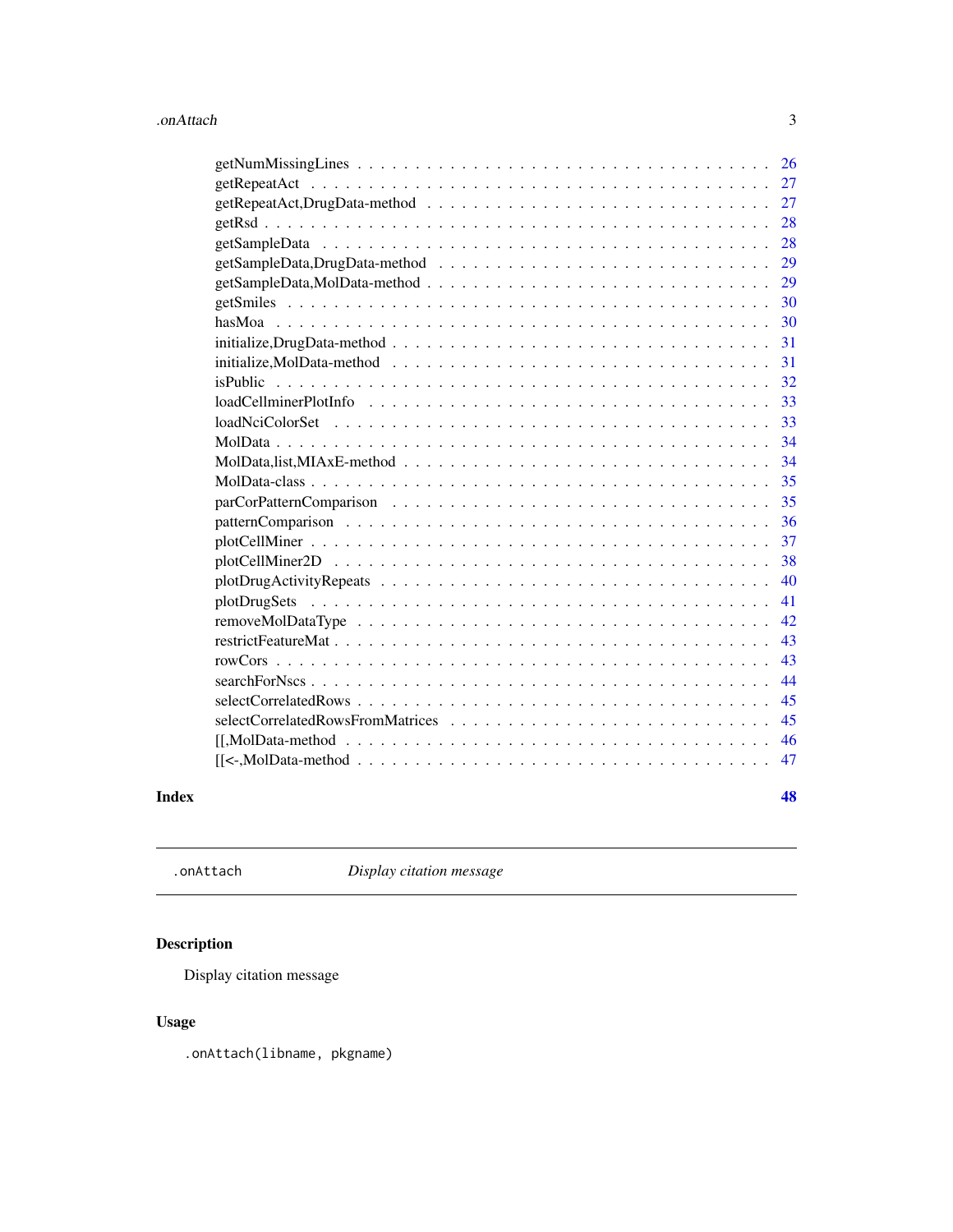# <span id="page-3-0"></span>Arguments

| libname | a character string giving the library directory where the package defining the<br>namespace was found. |
|---------|--------------------------------------------------------------------------------------------------------|
| pkgname | a character string giving the name of the package.                                                     |

.onLoad *Make sure that rcellminerData is loaded*

# Description

Make sure that rcellminerData is loaded

# Usage

.onLoad(libname, pkgname)

# Arguments

| libname | a character string giving the library directory where the package defining the<br>namespace was found. |
|---------|--------------------------------------------------------------------------------------------------------|
| pkgname | a character string giving the name of the package.                                                     |

cmVersion *CellMiner Version*

# Description

CellMiner Version

# Details

The version of CellMiner used

# Author(s)

Vinodh Rajapakse <vinodh.rajapakse AT nih.gov>

# References

<http://discover.nci.nih.gov/cellminer>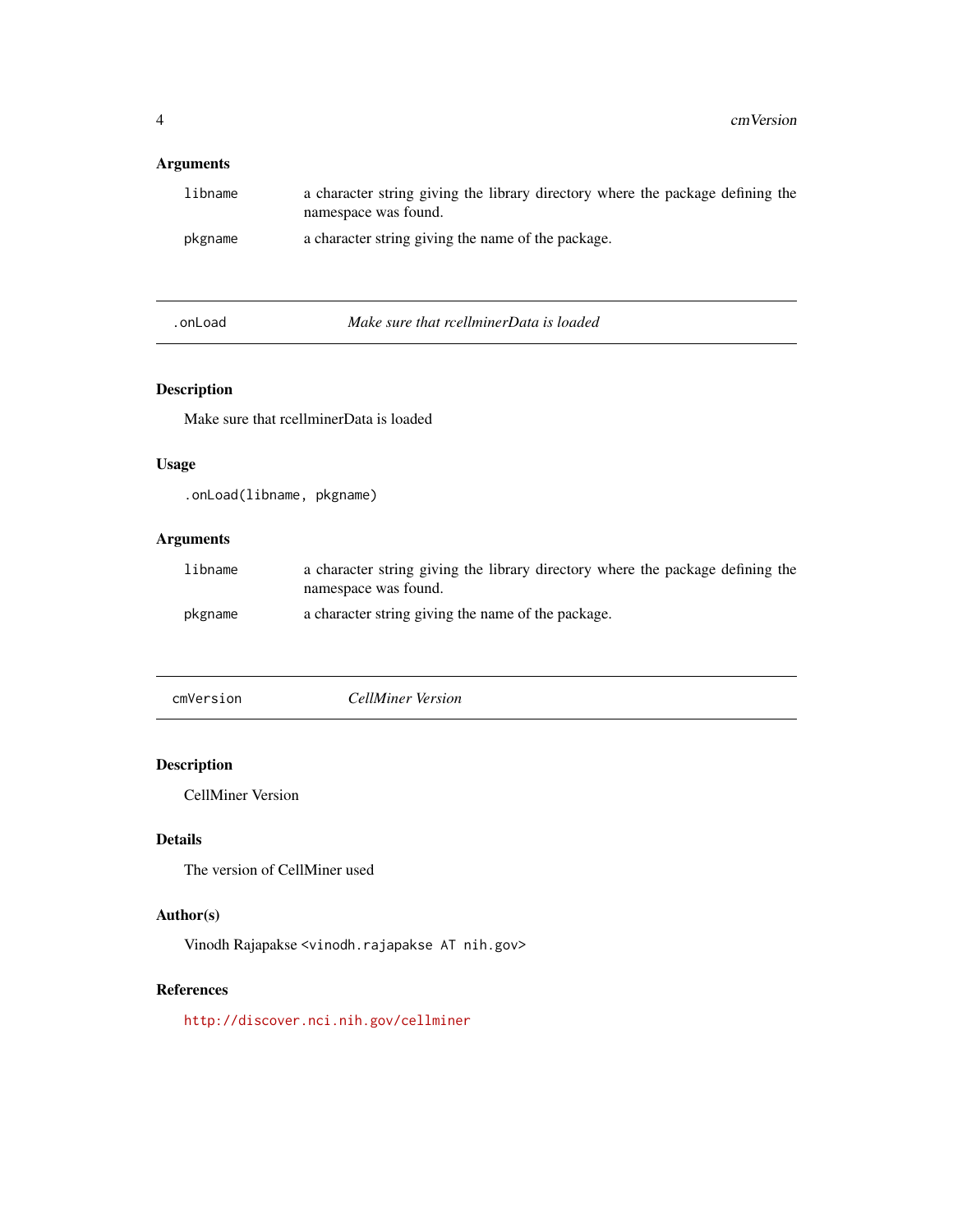<span id="page-4-0"></span>

# Description

Calculate cross-correlations with between rows of input matrices

# Usage

 $crossCors(X, Y = NULL, method = "pearson")$ 

#### Arguments

|        | a matrix or data frame                                                        |
|--------|-------------------------------------------------------------------------------|
|        | a matrix or data frame                                                        |
| method | a string specifying the type of correlation, chosen from pearson (default) or |
|        | spearman.                                                                     |

#### Value

a list containing matrices of pairwise correlations and their p-values between rows of the input matrices or dataframes.

#### Author(s)

Sudhir Varma, NCI-LMP, with input checks, support for Spearman's correlation added by VNR.

#### Examples

```
drugActData <- exprs(getAct(rcellminerData::drugData))
crossCors(drugActData[c("94600"), ], drugActData[c("727625", "670655"), ])
crossCors(drugActData[c("94600"), ], drugActData[c("727625", "670655"), ], method="spearman")
```

| crossCorsSpearman | Calculate Spearman's correlations with between rows of input matri- |
|-------------------|---------------------------------------------------------------------|
|                   | ces                                                                 |

#### Description

Calculate Spearman's correlations with between rows of input matrices

#### Usage

crossCorsSpearman(X, Y = NULL)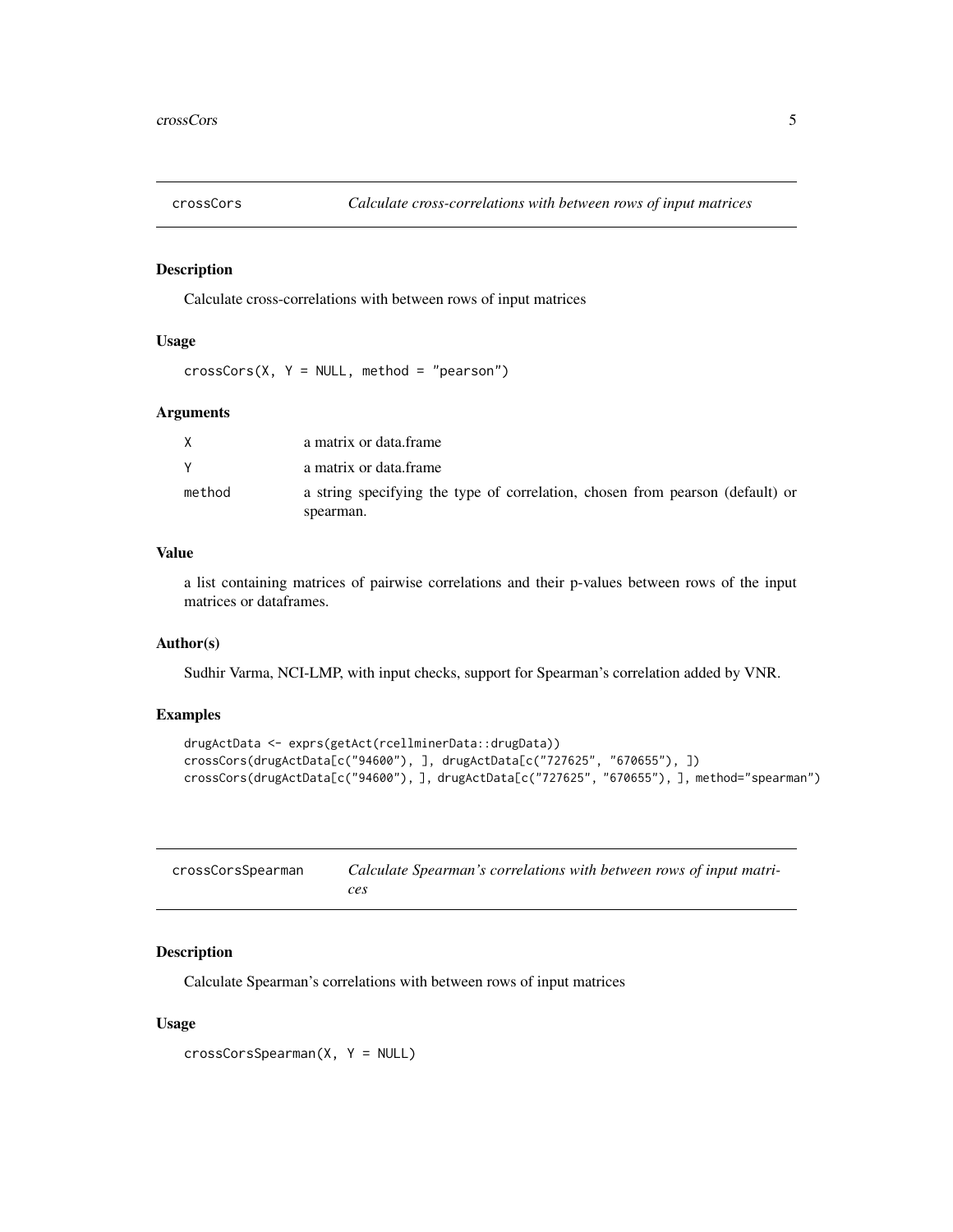#### <span id="page-5-0"></span>Arguments

| X | a matrix or data frame |
|---|------------------------|
|   | a matrix or data frame |

# Value

a list containing matrices of pairwise Spearman's correlations and their p-values between rows of the input matrices or dataframes.

# Examples

```
## Not run:
crossCorsSpearman(drugActData[c("94600"), ], drugActData[c("727625", "670655"), ])
## End(Not run)
```
DrugData *Returns a DrugData object.*

# Description

Returns a DrugData object.

# Usage

```
DrugData(act, repeatAct, sampleData, ...)
```
# Arguments

| act        | An eSet object containing drug activity data across a set of biological samples.                                        |
|------------|-------------------------------------------------------------------------------------------------------------------------|
| repeatAct  | An eSet object containing repeat drug activity experiment data with respect to<br>the same samples associated with act. |
| sampleData | A MIAxE object capturing sample and other data set information.                                                         |
| $\ddotsc$  | Other possible parameters.                                                                                              |

# Value

A DrugData object.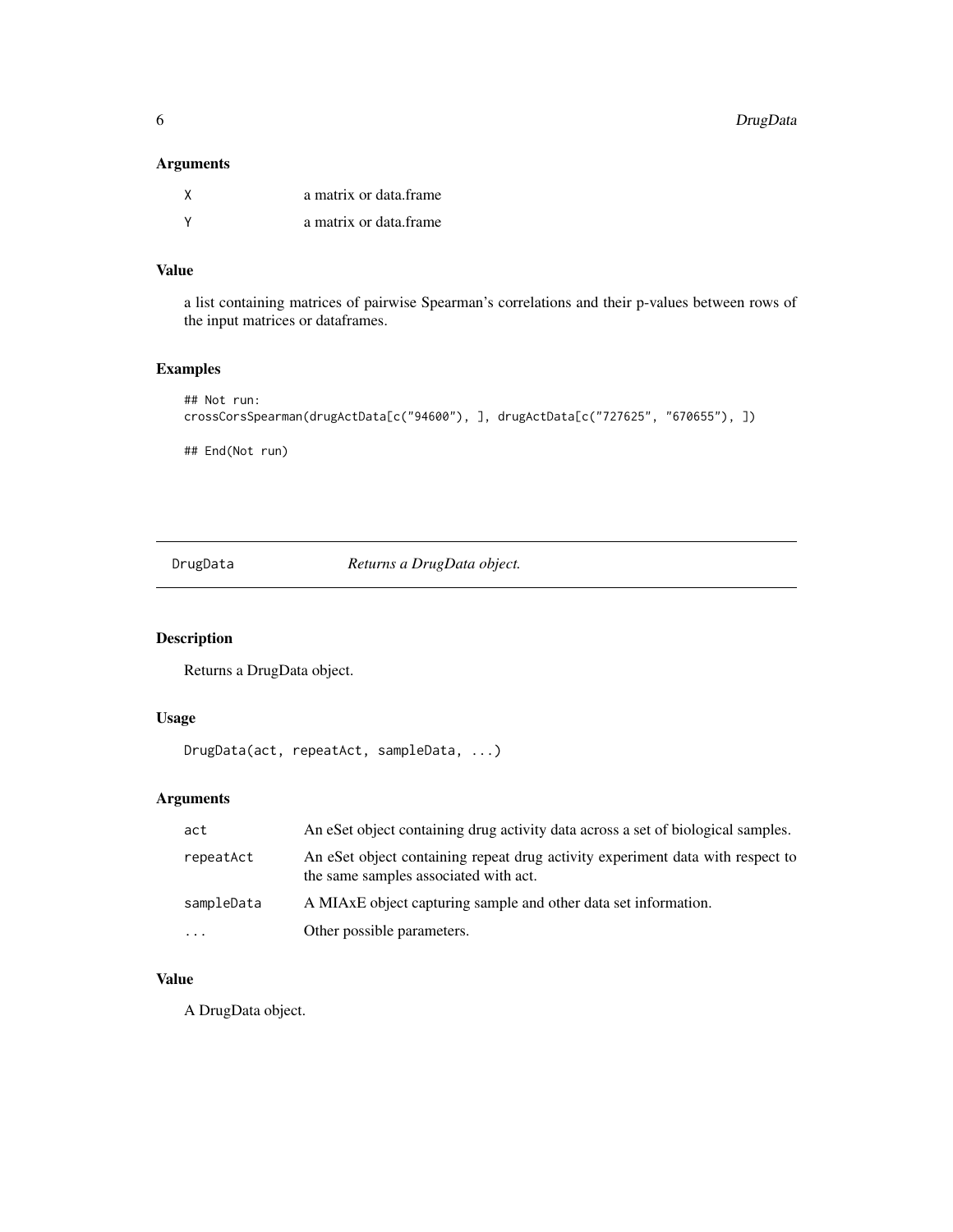<span id="page-6-0"></span>DrugData,eSet,eSet,MIAxE-method *Returns a DrugData object.*

# Description

Returns a DrugData object.

#### Usage

```
## S4 method for signature 'eSet, eSet, MIAxE'
DrugData(act, repeatAct, sampleData, ...)
```
# Arguments

| act        | An eSet object containing drug activity data across a set of biological samples.                                        |
|------------|-------------------------------------------------------------------------------------------------------------------------|
| repeatAct  | An eSet object containing repeat drug activity experiment data with respect to<br>the same samples associated with act. |
| sampleData | A MIAxE object capturing sample and other data set information.                                                         |
| $\cdots$   | Other possible parameters.                                                                                              |

#### Value

A DrugData object.

| DrugData-class | An S4 class to represent drug activity and related data recorded for a |
|----------------|------------------------------------------------------------------------|
|                | set of biological samples.                                             |

#### Description

An S4 class to represent drug activity and related data recorded for a set of biological samples.

#### Arguments

... Other possible parameters.

#### Slots

act An eSet object containing drug activity data across a set of biological samples.

repeatAct An eSet object containing repeat drug activity experiment data with respect to the same samples associated with act.

sampleData A MIAxE object capturing sample and other data set information.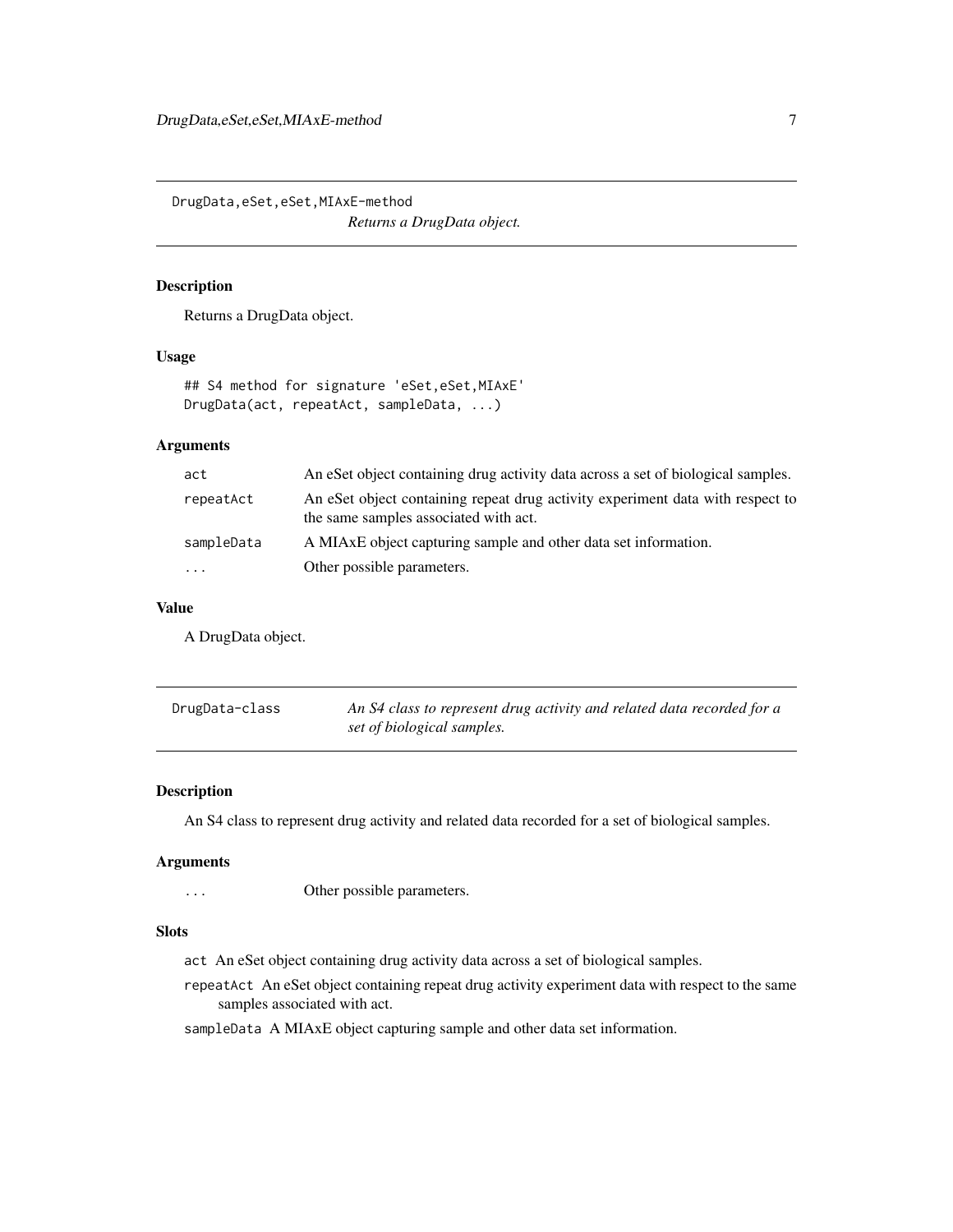#### <span id="page-7-0"></span>**Description**

CellMiner Drug Response Values

#### Details

A list containing response values and annotations:

- act Z-scores of the averaged negative log GI (growth inhibition) 50 values across repeats for the NCI-60; assay described here: <http://dtp.nci.nih.gov/branches/btb/ivclsp.html>
- annot
	- id Dataset identifier; NOTE: DO NOT use this column; the NSC is the primary drug identifier
	- nsc National Service Center identifier; the primary drug identifier
	- name Compound name
	- brand\_name Brand name for the compound, if sold commericially
	- formula Compound chemical formula
	- testing\_status Information on whether it is known if the compound is FDA approved or undergoing testing in clinical trials
	- source TODO
	- smiles Compound chemical structure as a SMILES string
	- weight Compound chemical weight in g/mol
	- mechanism Pharmacological mechanism of action
	- confidential\_flag A flag to indicate if compound information is public
	- total\_probes TODO
	- total\_good\_probes TODO
	- low\_correlations TODO
	- failure\_reason TODO
	- cas CAS Registry Number; NOTE: Due to data restrictions PubChem IDs are the preferred mapping ID to other datasets
	- pubchem\_id PubChem ID

#### Author(s)

Vinodh Rajapakse <vinodh.rajapakse AT nih.gov>

#### References

<http://discover.nci.nih.gov/cellminer/loadDownload.do>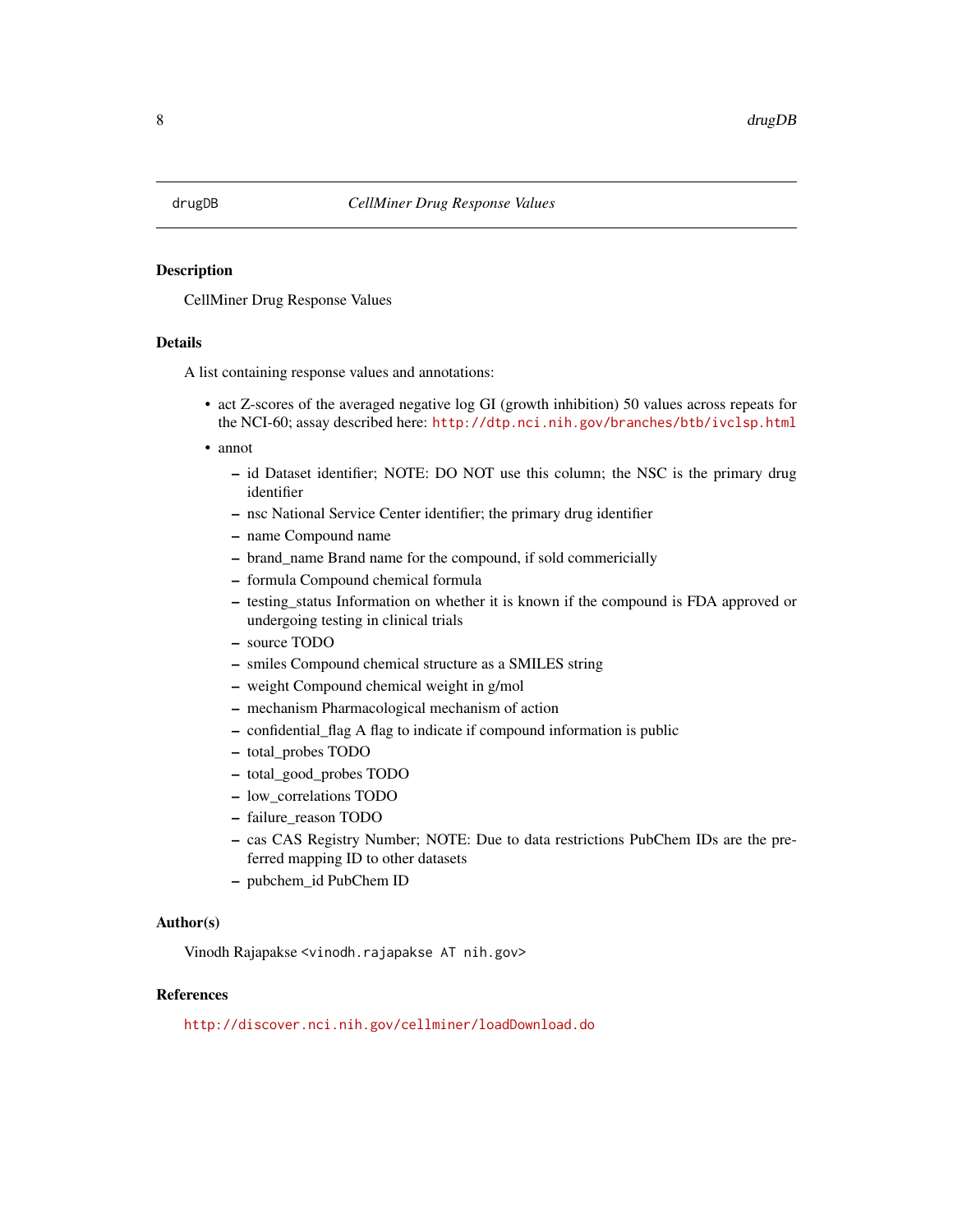<span id="page-8-0"></span>Drug\_MOA\_Key *A data frame with descriptive information for all compound mechanism of action (MOA) abbreviations used in CellMiner.*

#### Description

A data frame with descriptive information for all compound mechanism of action (MOA) abbreviations used in CellMiner.

elNetMolDataNCI60 *NCI60 Molecular Data*

#### **Description**

Z-scores of values for a variety of assays conducted on the NCI-60 to facilitate comparison. Zscores calculated over the 60 cell lines for the given feature.

# Details

A list containing various assay values:

- cop Copy number values; Described in Pubmed ID: 24670534
- exp Expression values; Obtained from "RNA: 5 Platform Gene Transcript" [http://discover.](http://discover.nci.nih.gov/cellminer/loadDownload.do) [nci.nih.gov/cellminer/loadDownload.do](http://discover.nci.nih.gov/cellminer/loadDownload.do); Missing values imputed using the R package "impute"
- mut Mutation values; Deleterious mutations obtained from TODO
- mir MicroRNA values; Obtained from "RNA: Agilent Human microRNA (V2)" [http://](http://discover.nci.nih.gov/cellminer/loadDownload.do) [discover.nci.nih.gov/cellminer/loadDownload.do](http://discover.nci.nih.gov/cellminer/loadDownload.do)
- pro Reverse protein lysate array values; Obtain from "Protein: Lysate Array" [http://discover](http://discover.nci.nih.gov/cellminer/loadDownload.do). [nci.nih.gov/cellminer/loadDownload.do](http://discover.nci.nih.gov/cellminer/loadDownload.do)
- mda NCI-60 metadata.
	- CNV\_GAIN Proportion of genome copy number gains; Described in Pubmed ID: 24670534
	- CNV\_LOSS Proportion of genome copy number losses; Described in Pubmed ID: 24670534
	- CNV\_TOTAL Sum of CNV\_GAIN and CNV\_LOSS
	- P53\_BIN Binary TP53 profile curated by William Reinhold
	- MSI\_OGAN\_BIN Binary microsatellite instability (MSI) profile curated by Ogan Abaan using COSMIC data; Obtained from Supplementary Table 1 - Ogan Whole Exome Sequencing (WES) paper in Cancer Res.
	- EPITHELIAL Epithelial by tissue of origin pattern extracted from the CellMiner cell line metadata <http://discover.nci.nih.gov/cellminer/celllineMetadata.do>
	- EPITHELIAL\_KURT Kurt Kohn curation for epithelial-like cell lines based on molecular parameters described in Pubmed ID: 24940735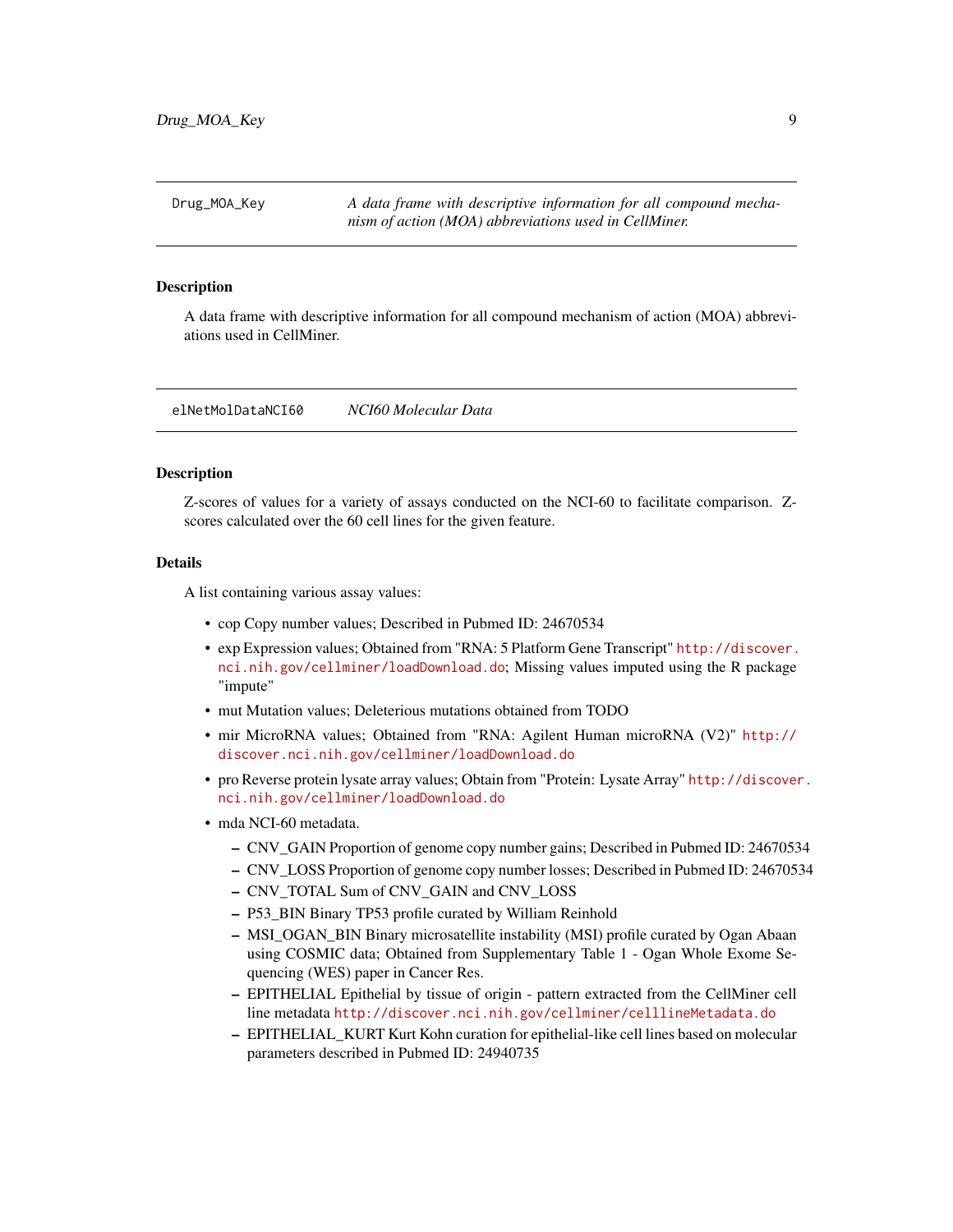- <span id="page-9-0"></span>– DELETERIOUS Total deleterious variants from WES dataset; Fabricio Sousa curation
- MISSENSE Total missense variants from WES dataset; Fabricio Sousa curation
- SILENT Total silent variants from WES dataset; Fabricio Sousa curation
- TOTAL\_AA Total amino acid changing variants from WES dataset; Fabricio Sousa curation
- CELL-CELL Cell-to-cell adhesion curated by William Reinhold
- DOUBLINGTIME The doubling time pattern was extracted from the CellMiner cell line metadata <http://discover.nci.nih.gov/cellminer/celllineMetadata.do>

#### Author(s)

Vinodh Rajapakse <vinodh.rajapakse AT nih.gov>

#### References

<http://discover.nci.nih.gov/cellminer>

fingerprintList *Molecular Fingerprint List*

## Description

Molecular Fingerprint List

#### Author(s)

Augustin Luna <augustin AT mail.nih.gov>

#### References

<http://discover.nci.nih.gov/cellminer>

getAct *Returns an eSet object with drug activity data.*

#### Description

Returns an eSet object with drug activity data.

#### Usage

getAct(object, ...)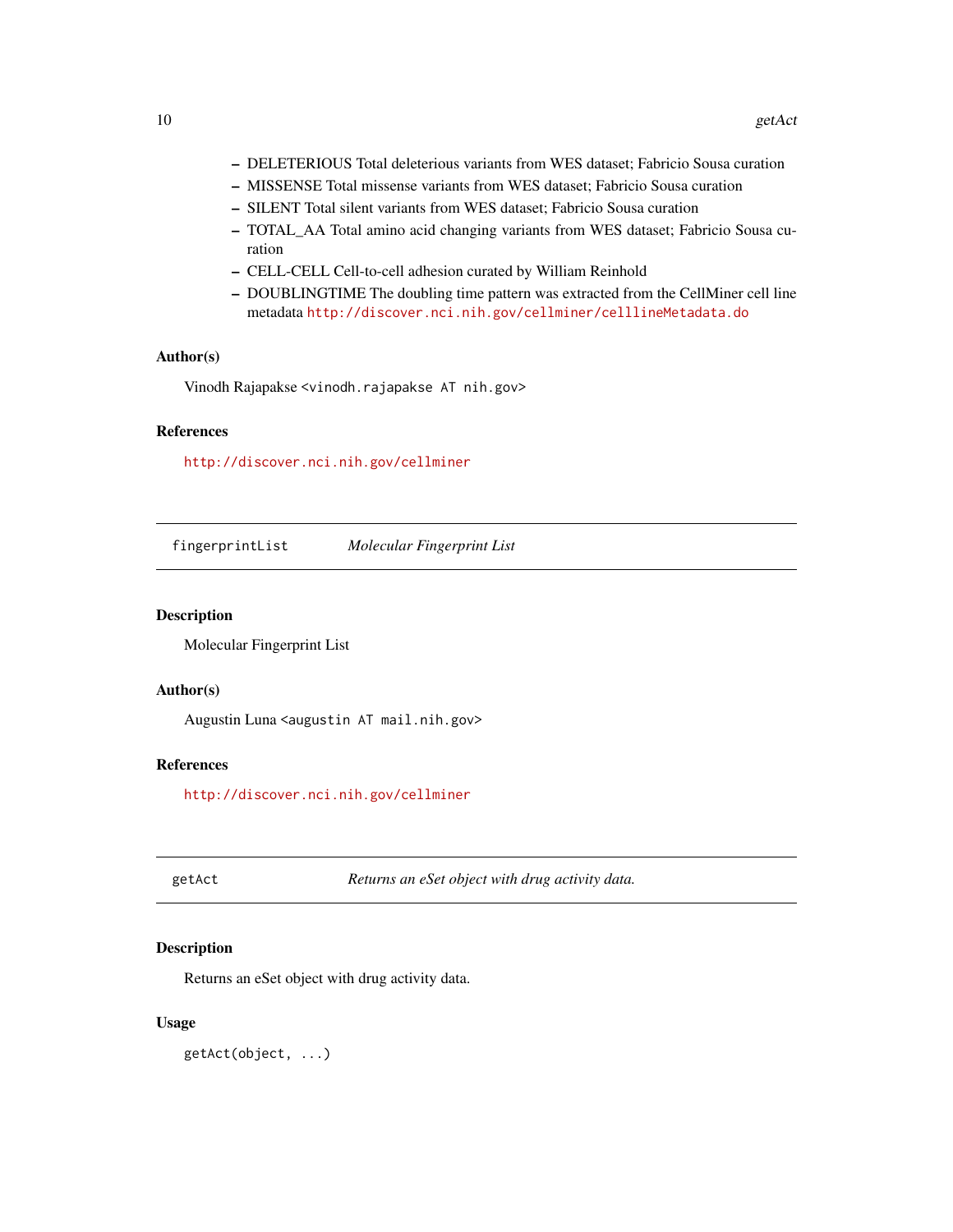#### <span id="page-10-0"></span>Arguments

| object   | Object for which drug activity data is to be returned. |
|----------|--------------------------------------------------------|
| $\cdots$ | Other possible parameters.                             |

#### Value

An eSet object with drug activity data.

getAct,DrugData-method

*Returns an eSet object with drug activity data.*

# Description

Returns an eSet object with drug activity data.

# Usage

## S4 method for signature 'DrugData' getAct(object)

# Arguments

object DrugData object for which drug activity data is to be returned.

# Value

An eSet object with drug activity data.

getActivityRangeStats *Returns a table of activity range statistics for a set of compounds.*

#### Description

Returns a table of activity range statistics for a set of compounds.

# Usage

```
getActivityRangeStats(
  nscSet,
  concFormat = "NegLogGI50M",
  onlyCellMinerExps = TRUE
\mathcal{E}
```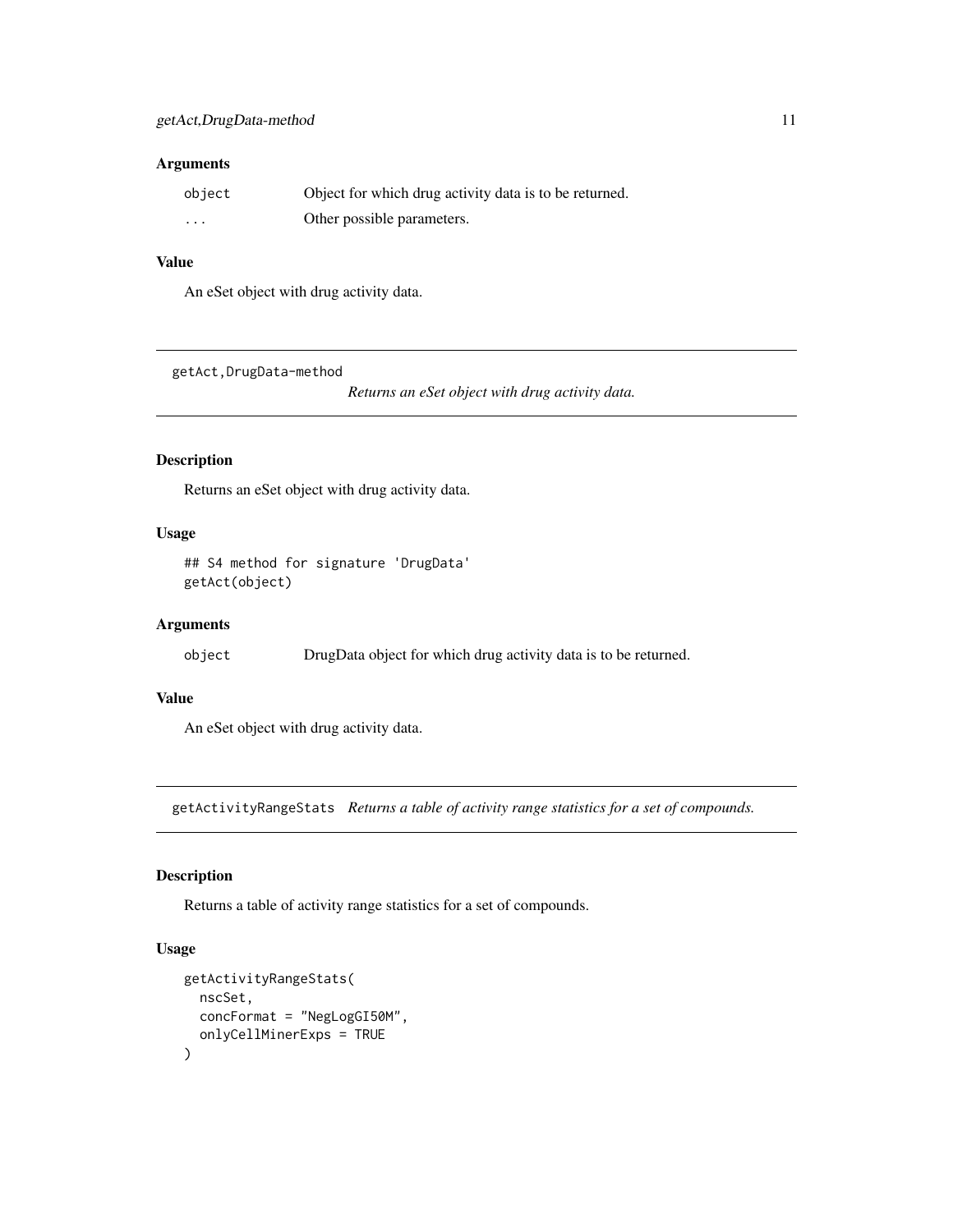# <span id="page-11-0"></span>Arguments

| nscSet            | a character vector specifying NSC identifier(s) for compound(s) of interest.                                                                                                                                                                           |
|-------------------|--------------------------------------------------------------------------------------------------------------------------------------------------------------------------------------------------------------------------------------------------------|
| concFormat        | a string selected from "NegLogGI50M" or "IC50MicroM". "NegLogGI50M"<br>specifies activities as the negative log of the 50 inhibitory concentration (molar).<br>"IC50MicroM" specifies activities as the 50 inhibitory concentration (micromo-<br>lar). |
| onlyCellMinerExps |                                                                                                                                                                                                                                                        |
|                   | a logical value indicating whether to only return experimental data included in<br>CellMiner (default=TRUE).                                                                                                                                           |

# Value

a table of activity range statistics for a set of compounds.

# Examples

```
nscSet <- c("609699", "740")
getActivityRangeStats(nscSet)
getActivityRangeStats(nscSet, concFormat="IC50MicroM")
```
getAllFeatureData *Returns a list of feature data matrices.*

# Description

Returns a list of feature data matrices.

#### Usage

```
getAllFeatureData(object, ...)
```
#### Arguments

| object | Object for which a list of feature data matrices is to be returned. |
|--------|---------------------------------------------------------------------|
| .      | Other possible parameters.                                          |

# Value

A list of feature data matrices.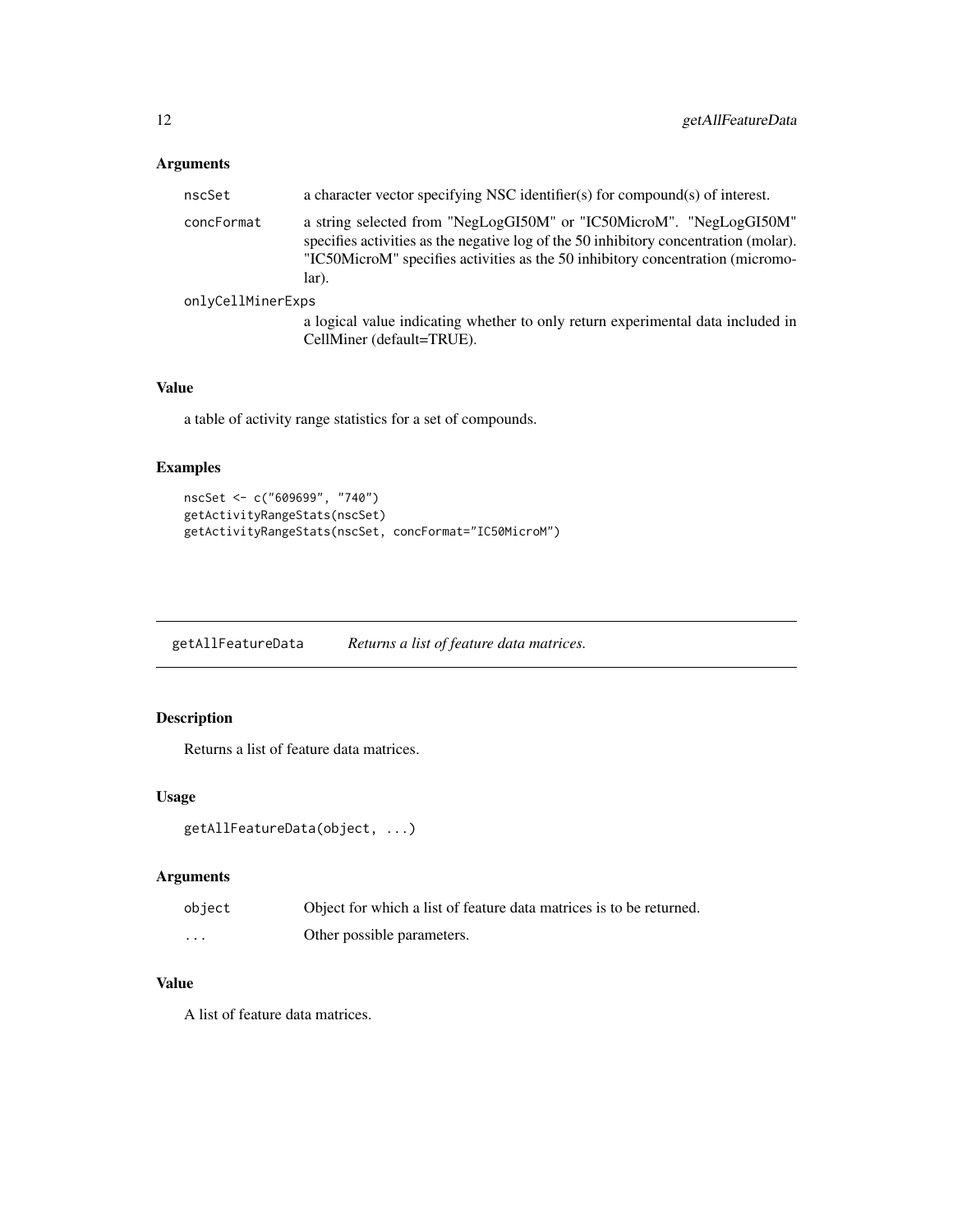<span id="page-12-0"></span>getAllFeatureData,MolData-method *Returns a list of feature data matrices.*

# Description

Returns a list of feature data matrices.

#### Usage

```
## S4 method for signature 'MolData'
getAllFeatureData(object)
```
#### Arguments

object MolData object for which a list of feature data matrices is to be returned.

#### Value

A list of feature data matrices.

getBinaryMutationData *Compute a binary gene mutation data matrix from SNP and other mutation event-level data.*

#### Description

Compute a binary gene mutation data matrix from SNP and other mutation event-level data.

# Usage

```
getBinaryMutationData(
 mutInfo,
 mutData,
 maxVariantFreq = 0.2,maxNormalPopulationFreq = 0.005,
 maxSiftScore = 0.05,minPolyPhenScore = 0.85
)
```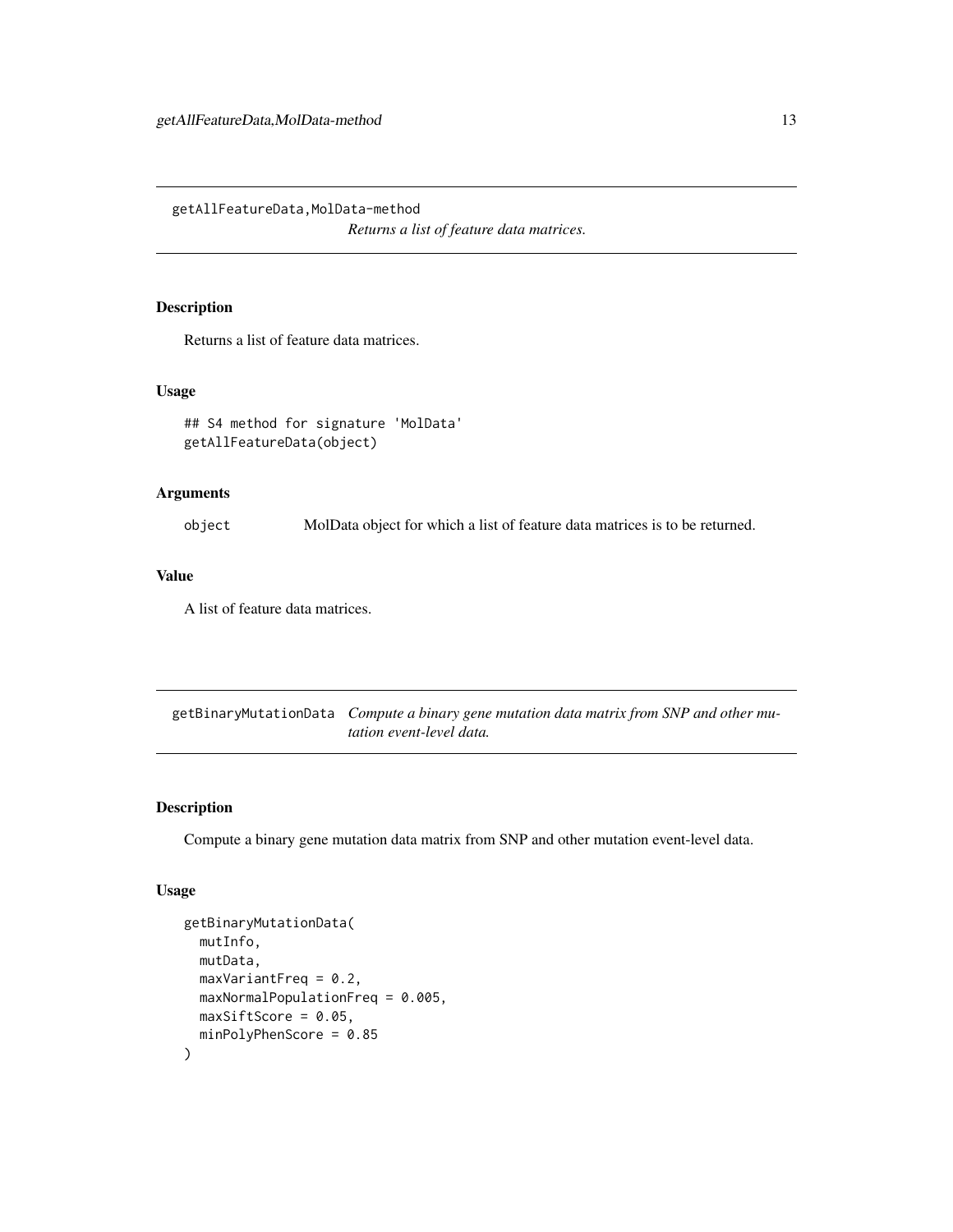# <span id="page-13-0"></span>Arguments

| mutInfo                 | A data frame with the following named columns: Gene, the name of the gene<br>associated with the mutation event; probe.ids, a unique identifier specifying the<br>mutation event; SNP_1000_genome, the frequency of the mutation event in SNP<br>1000; ESP5400, the frequency of the mutation event in ESP5400; SNP_type, the<br>type of mutation event, chosen from "MISSENSE", "FRAMESHIFT", "NON-<br>FRAMESHIFT", "NONSENSE", "SPLICING"; SIFT_score, the SIFT score;<br>Polyphen_score, the POLYPHEN score. Rownames of mutInfo should be set to |  |
|-------------------------|------------------------------------------------------------------------------------------------------------------------------------------------------------------------------------------------------------------------------------------------------------------------------------------------------------------------------------------------------------------------------------------------------------------------------------------------------------------------------------------------------------------------------------------------------|--|
|                         | probe.ids, i.e., the unique mutation event specifier.                                                                                                                                                                                                                                                                                                                                                                                                                                                                                                |  |
| mutData                 | A matrix with event level mutation information, with SNPs, etc. along rows and<br>samples along columns. Rownames of mutData should exactly match those of<br>mutInfo. The i-th row of mutInfo should thus give detailed information for the<br>mutation event with data specified in the i-th row of mutData.                                                                                                                                                                                                                                       |  |
| maxVariantFreq          | The maximum proportion of mutant samples (used to exclude frequently occur-<br>ing events); default value $= 0.2$ .                                                                                                                                                                                                                                                                                                                                                                                                                                  |  |
| maxNormalPopulationFreq |                                                                                                                                                                                                                                                                                                                                                                                                                                                                                                                                                      |  |
|                         | The maximum freqency of a mutation in the normal population (used to exclude<br>likely germline variants); default value $= 0.005$ .                                                                                                                                                                                                                                                                                                                                                                                                                 |  |
| maxSiftScore            | The maximum accepted SIFT score (used to exclude presumed non-deleterious<br>mutations); default value $= 0.05$ .                                                                                                                                                                                                                                                                                                                                                                                                                                    |  |
| minPolyPhenScore        |                                                                                                                                                                                                                                                                                                                                                                                                                                                                                                                                                      |  |
|                         | The minimum accepted POLYPHEN score (used to exclude presumed non-<br>deleterious mutations); default value $= 0.85$ .                                                                                                                                                                                                                                                                                                                                                                                                                               |  |

# Value

A binary gene mutation matrix, with genes along rows, samples along columns, and 1s indicating deleterious mutations.

getColumnQuantiles *Calculate quantile for the columns in a matrix*

# Description

Calculate quantile for the columns in a matrix

# Usage

```
getColumnQuantiles(X, prob, naRm = FALSE, onlyNonzeroVals = FALSE)
```
# Arguments

| X               | the matrix                                         |  |
|-----------------|----------------------------------------------------|--|
| prob            | a numeric probablity                               |  |
| naRm            | a boolean, whether to remove NAs                   |  |
| onlyNonzeroVals |                                                    |  |
|                 | a boolean, whether to only include non-zero values |  |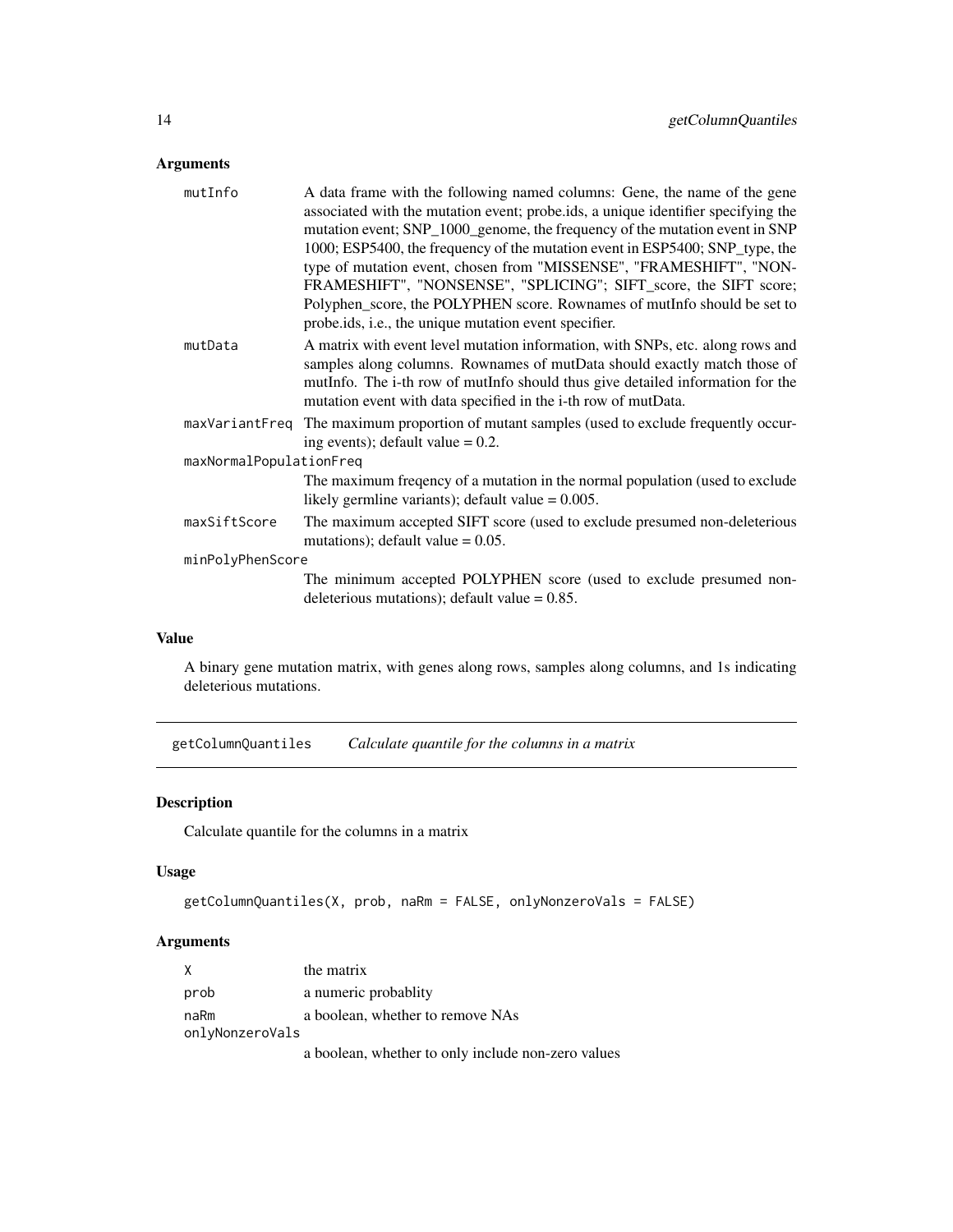# <span id="page-14-0"></span>getDrugActivityData 15

# Value

a vector of quantiles

# Examples

```
getColumnQuantiles(matrix(1:25, nrow=5), prob = 0.5)
```
getDrugActivityData *Returns a matrix containing activity (-logGI50) data for a set of compounds.*

## Description

Returns a matrix containing activity (-logGI50) data for a set of compounds.

#### Usage

```
getDrugActivityData(nscSet, onlyCellMinerExps = TRUE)
```
#### Arguments

nscSet A string specifying the NSC identifiers for the compounds.

#### onlyCellMinerExps

A logical value indicating whether to compute results using only experimental data included in CellMiner (default=TRUE).

# Value

a matrix with NCI-60 average (over experiments) -logGI50 activity data; compound activity profiles are along rows.

#### Examples

```
nscSet <- c("141540", "123127") # Etoposide, Doxorubicin.
actData <- getDrugActivityData(nscSet)
```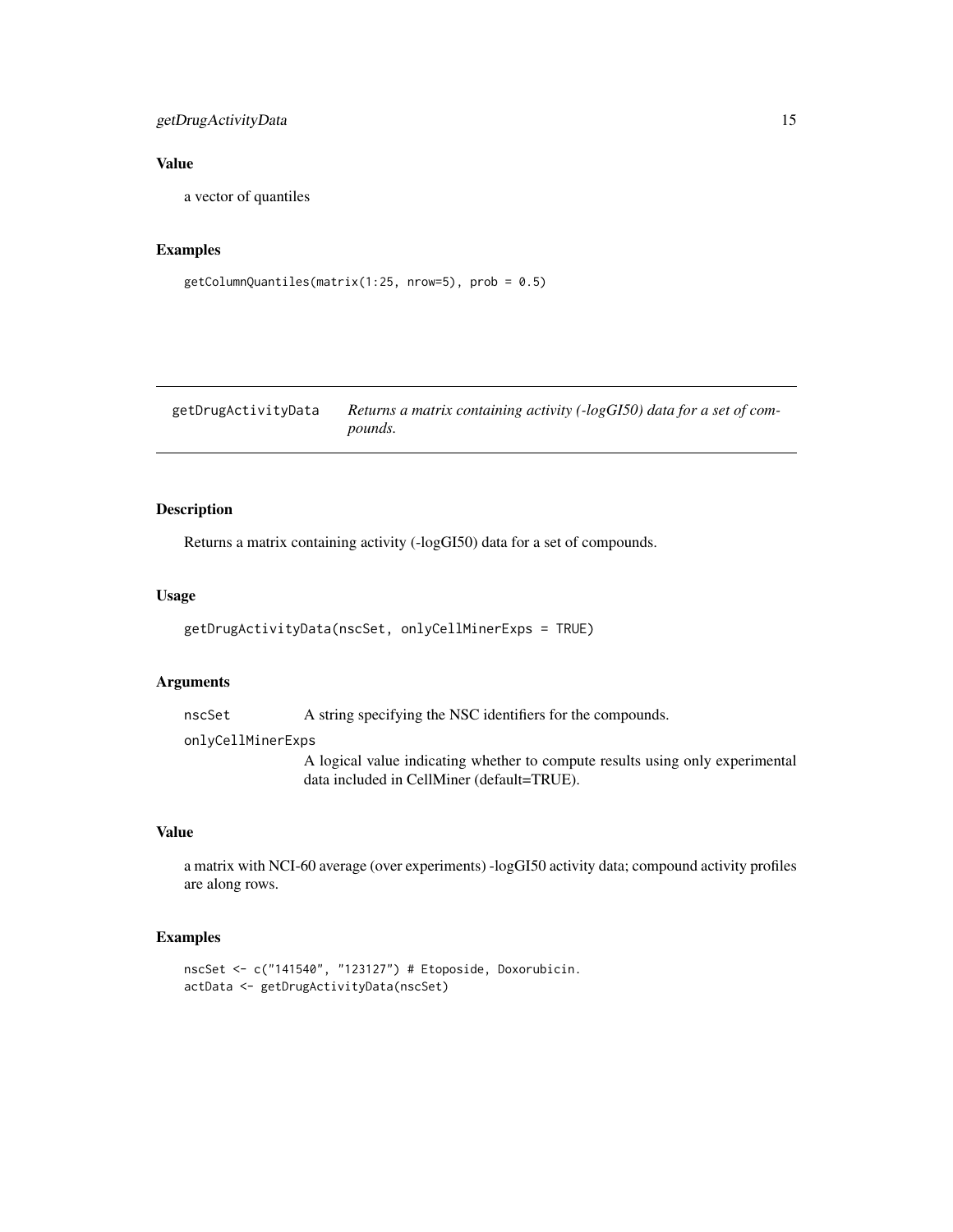<span id="page-15-0"></span>getDrugActivityRange *Returns a vector of log activity range values for set of compounds.*

# Description

Returns a vector of log activity range values for set of compounds.

#### Usage

```
getDrugActivityRange(nscSet, computeIQR = FALSE)
```
# Arguments

| nscSet     | a character vector specifying NSC identifier(s) for compound(s) of interest.                                                     |
|------------|----------------------------------------------------------------------------------------------------------------------------------|
| computeIOR | logical value indicated whether inter-quartile range is to be computed; otherwise<br>absolute range is computed (default=FALSE). |

# Value

a numeric vector of NCI-60 log activity (-logGI50) range values indexed by the identifiers in nscSet.

#### Examples

```
nscSet <- c("609699", "740")
getDrugActivityRange(nscSet)
```
getDrugActivityRepeatData

*Returns a matrix containing repeat activity experiment data for a compound.*

# Description

Returns a matrix containing repeat activity experiment data for a compound.

# Usage

```
getDrugActivityRepeatData(
  nscStr,
  concFormat = "NegLogGI50M",
  onlyCellMinerExps = TRUE
\mathcal{E}
```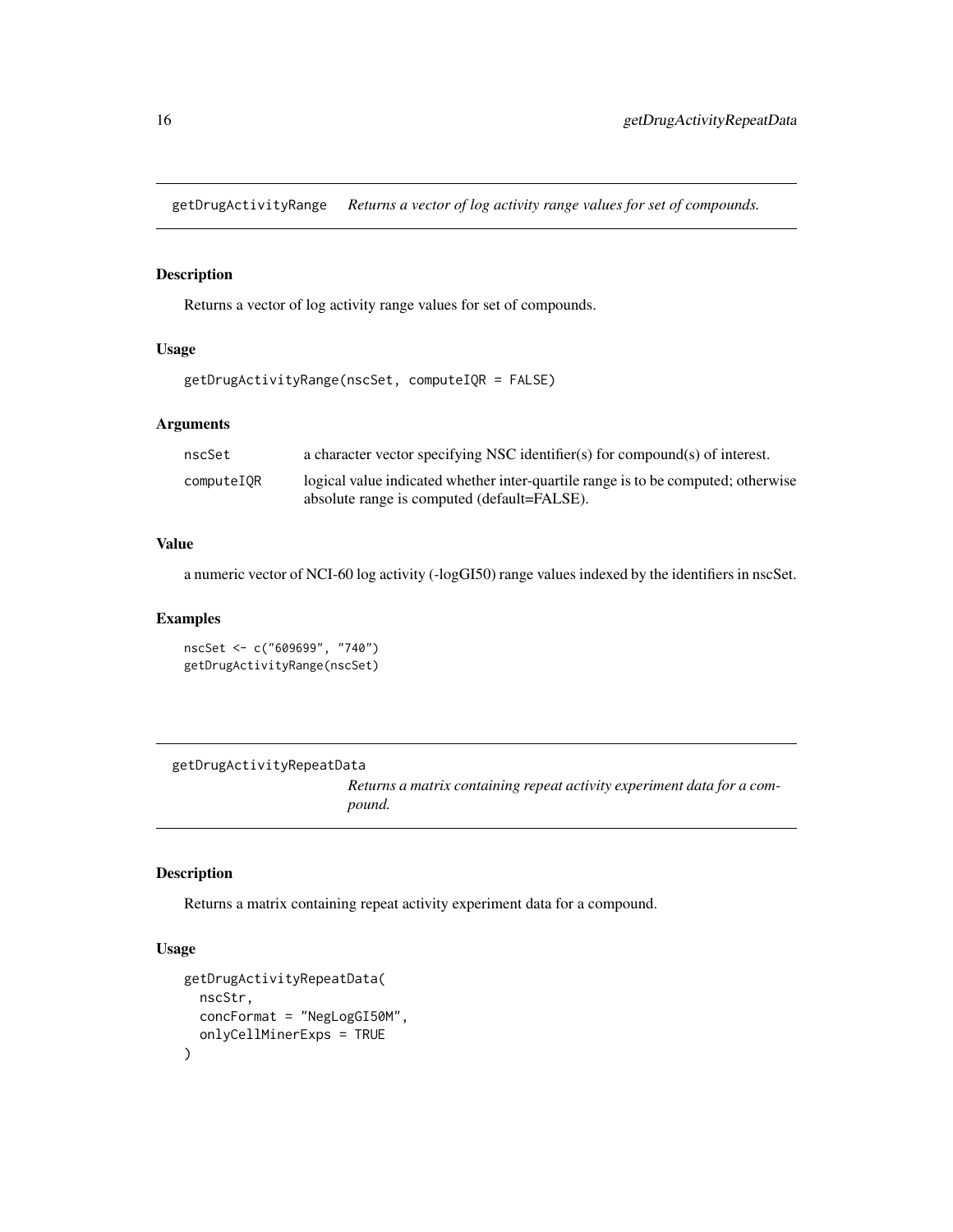# <span id="page-16-0"></span>getDrugMoaList 17

#### Arguments

| nscStr            | a string specifying the NSC identifier for the compound.                                                                                                                                                                                                        |
|-------------------|-----------------------------------------------------------------------------------------------------------------------------------------------------------------------------------------------------------------------------------------------------------------|
| concFormat        | a string selected from "NegLogGI50M" or "IC50MicroM". "NegLogGI50M"<br>specifies activities as the negative log of the 50 inhibitory concentration (mo-<br>lar). "IC50MicroM" specifies activities as the 50 growth inhibitory concentra-<br>tion (micromolar). |
| onlyCellMinerExps |                                                                                                                                                                                                                                                                 |
|                   |                                                                                                                                                                                                                                                                 |

a logical value indicating whether to only return experimental data included in CellMiner (default=TRUE).

#### Value

a matrix with activity data from each experiment associated with a compound organized along the rows.

#### Examples

```
nscStr <- "609699"
actData <- getDrugActivityRepeatData(nscStr, concFormat='NegLogGI50M')
actData <- getDrugActivityRepeatData(nscStr, concFormat='IC50MicroM')
```
getDrugMoaList *Get a list of applicable MOA strings for a drug.*

#### Description

Get a list of applicable MOA strings for a drug.

# Usage

```
getDrugMoaList(nsc, moaToCompoundListMap = NULL)
```
#### Arguments

```
nsc An NSC string.
moaToCompoundListMap
```
A named list of character vectors, with each name indicating an MOA class, and its corresponding character vector specifying MOA-associated drugs. If unspecified, this is constructed based on MOA information provided by CellMiner.

# Details

LINK TO MOAs?

# Value

A character vector giving all MOA classes for the drug.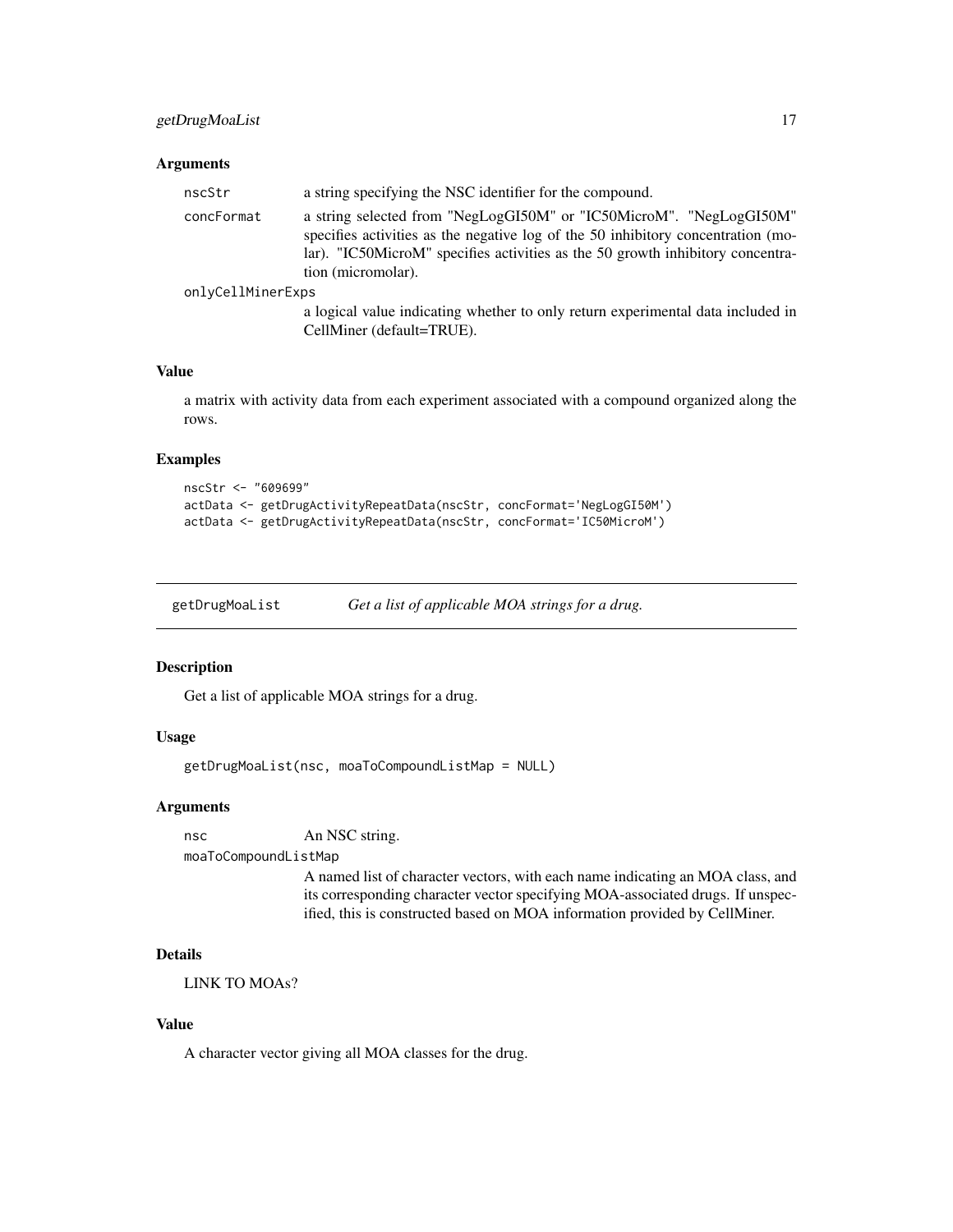# Examples

```
getDrugMoaList("754365")
```
getDrugName *Get the drug names for a set of NSC identifiers.*

#### Description

Get the drug names for a set of NSC identifiers.

#### Usage

getDrugName(nscSet)

#### Arguments

nscSet A character vector of NSC strings

#### Value

A named character vector indicating the compound names for each NSC in nscSet (with an empty string returned if no such information is available, and an NA returned if the NSC is not included in the CellMiner database).

# Examples

nscSet <- c("609699", "94600") getDrugName(nscSet)

getESetList *Returns a list of eSet objects.*

# Description

Returns a list of eSet objects.

#### Usage

```
getESetList(object, ...)
```
# Arguments

| object   | Object for which a list of esets is to be returned. |
|----------|-----------------------------------------------------|
| $\cdots$ | Other possible parameters.                          |

<span id="page-17-0"></span>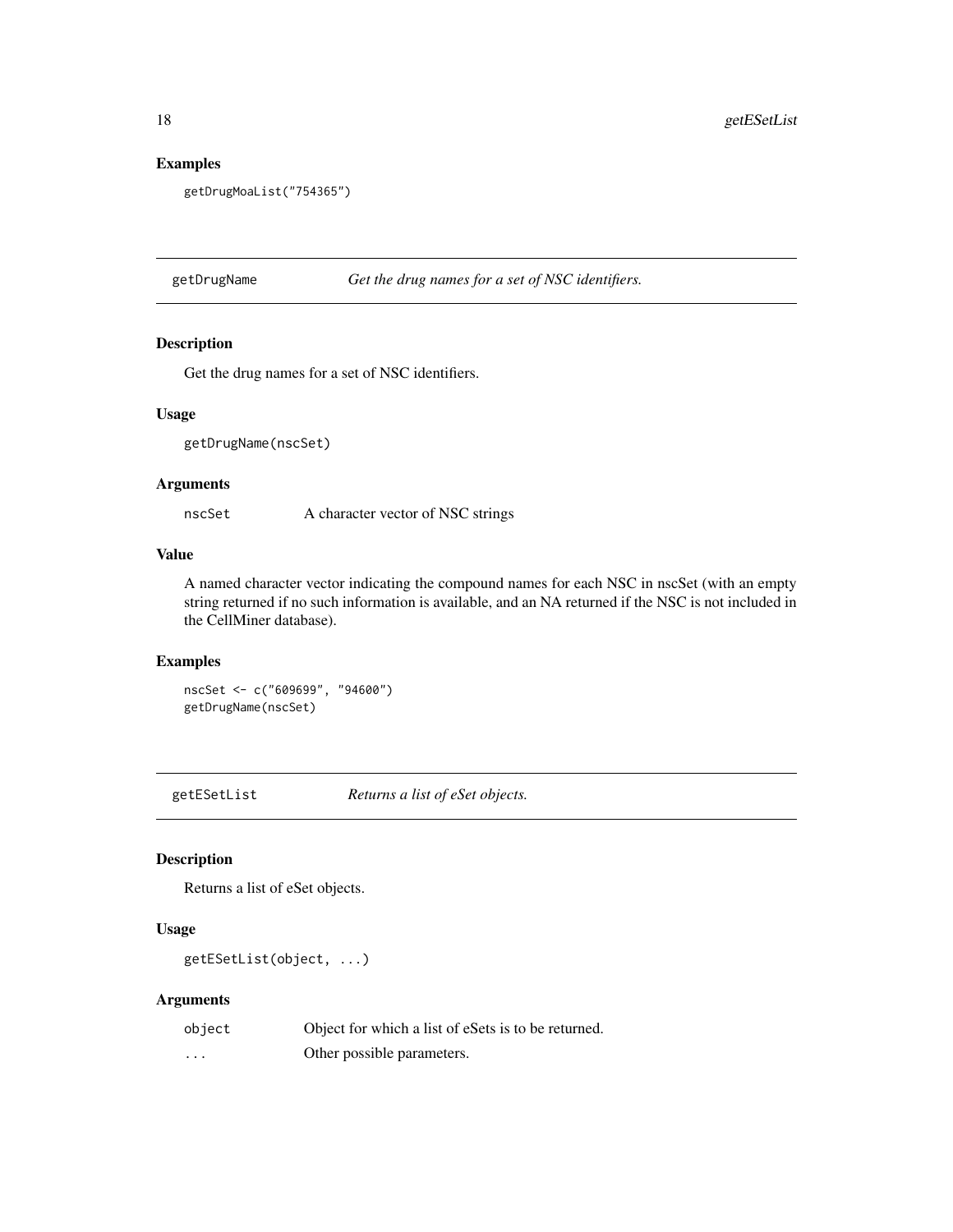# <span id="page-18-0"></span>Value

A list of eSet objects.

getESetList,MolData-method

*Returns a list of eSet objects.*

# Description

Returns a list of eSet objects.

# Usage

## S4 method for signature 'MolData' getESetList(object)

#### Arguments

object MolData object for which a list of eSet objects is to be returned.

#### Value

A list of eSet objects.

getFeatureAnnot *Returns a list of data frames with feature information.*

#### Description

Returns a list of data frames with feature information.

# Usage

```
getFeatureAnnot(object, ...)
```
# Arguments

| object | Object for which feature data is to be returned. |
|--------|--------------------------------------------------|
| .      | Other possible parameters.                       |

#### Value

A list of data frames with feature information.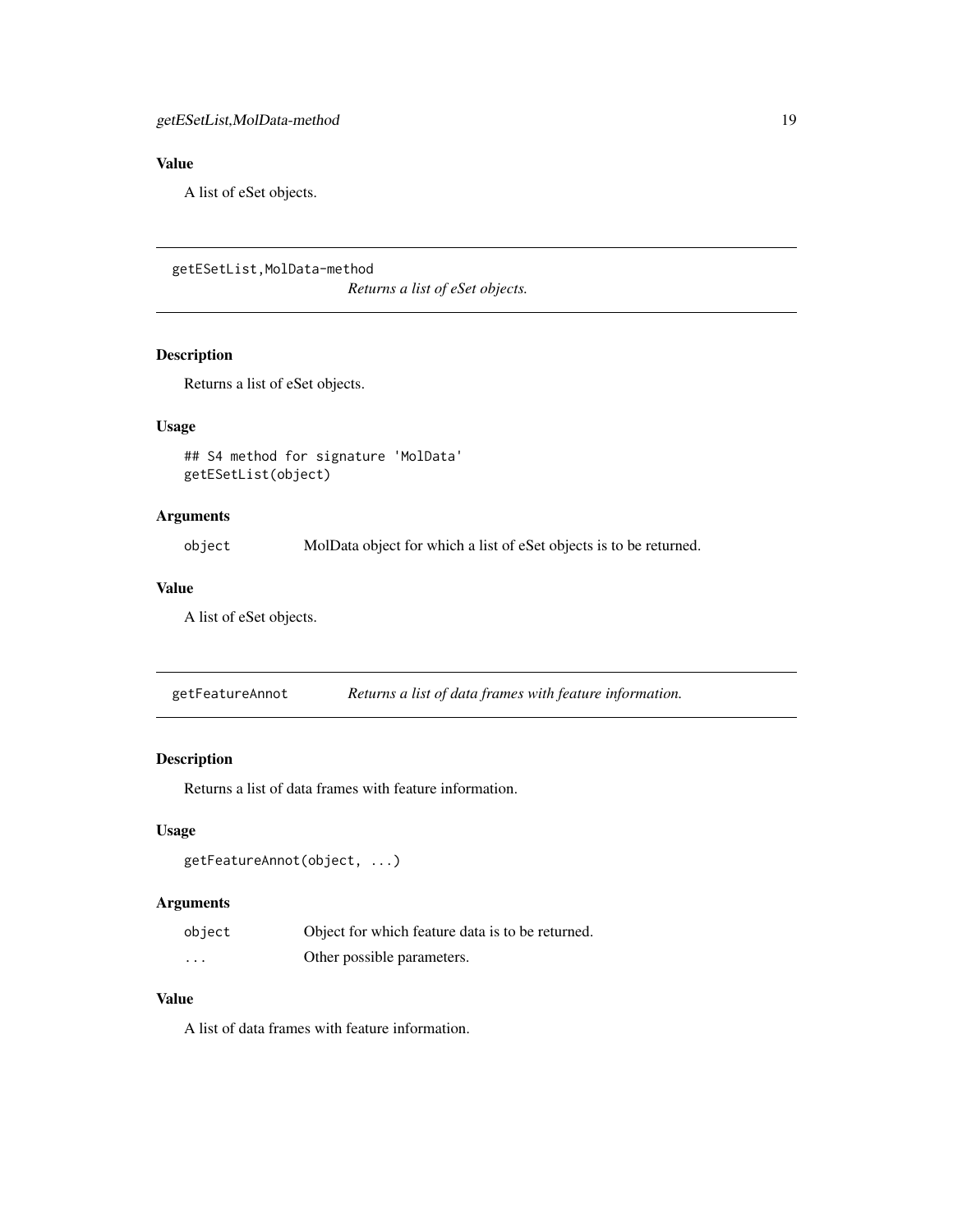<span id="page-19-0"></span>getFeatureAnnot,DrugData-method

*Returns a list of data frames with feature information.*

#### Description

Returns a list of data frames with feature information.

#### Usage

```
## S4 method for signature 'DrugData'
getFeatureAnnot(object)
```
# Arguments

object DrugData object for which feature data is to be returned.

#### Value

A named list of data frames with feature information for drugs and drug repeat experiments.

getFeatureAnnot,MolData-method

*Returns a list of data frames with feature information.*

# **Description**

Returns a list of data frames with feature information.

# Usage

```
## S4 method for signature 'MolData'
getFeatureAnnot(object)
```
#### Arguments

object MolData object for which feature data is to be returned.

#### Value

A named list of data frames with feature information for available molecular data types.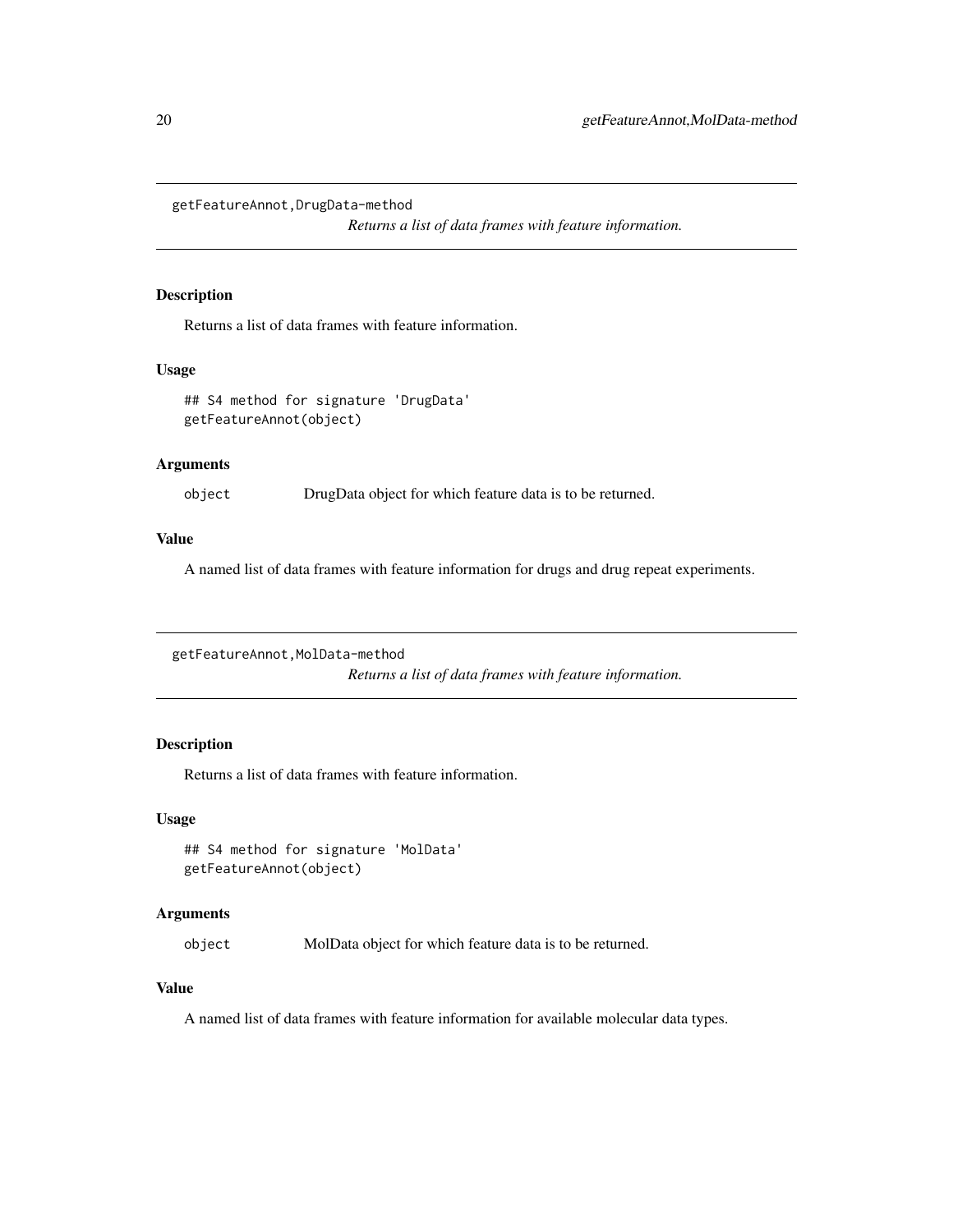```
getFeatureDataFromMatList
```
*Extract from a list of matrices the data associated with a set of features.*

## Description

Extract from a list of matrices the data associated with a set of features.

# Usage

```
getFeatureDataFromMatList(
  featureSet,
  dataMatList,
  excludeMissingFeatures = TRUE
)
```
#### Arguments

| featureSet             | a character vector of feature names.                                                                                       |
|------------------------|----------------------------------------------------------------------------------------------------------------------------|
| dataMatList            | a list of matrices with feature data organized along the rows, and feature names<br>accessible via rownames (dataMatList). |
| excludeMissingFeatures |                                                                                                                            |

a logical value indicating whether features whose data cannot be found in any matrices in dataMatList should be excluded in the output. (default=TRUE).

#### Value

a single matrix containing data for all features in featureSet.

#### Examples

```
featureSet <- c("expSLFN11", "mutSLX4")
molDataMats <- getMolDataMatrices()
featureData <- getFeatureDataFromMatList(featureSet, molDataMats)
```
getMedSenLineActivity *Returns a vector of median sensitive cell line activity (-logGI50) values for a set of compounds.*

# Description

Returns a vector of median sensitive cell line activity (-logGI50) values for a set of compounds.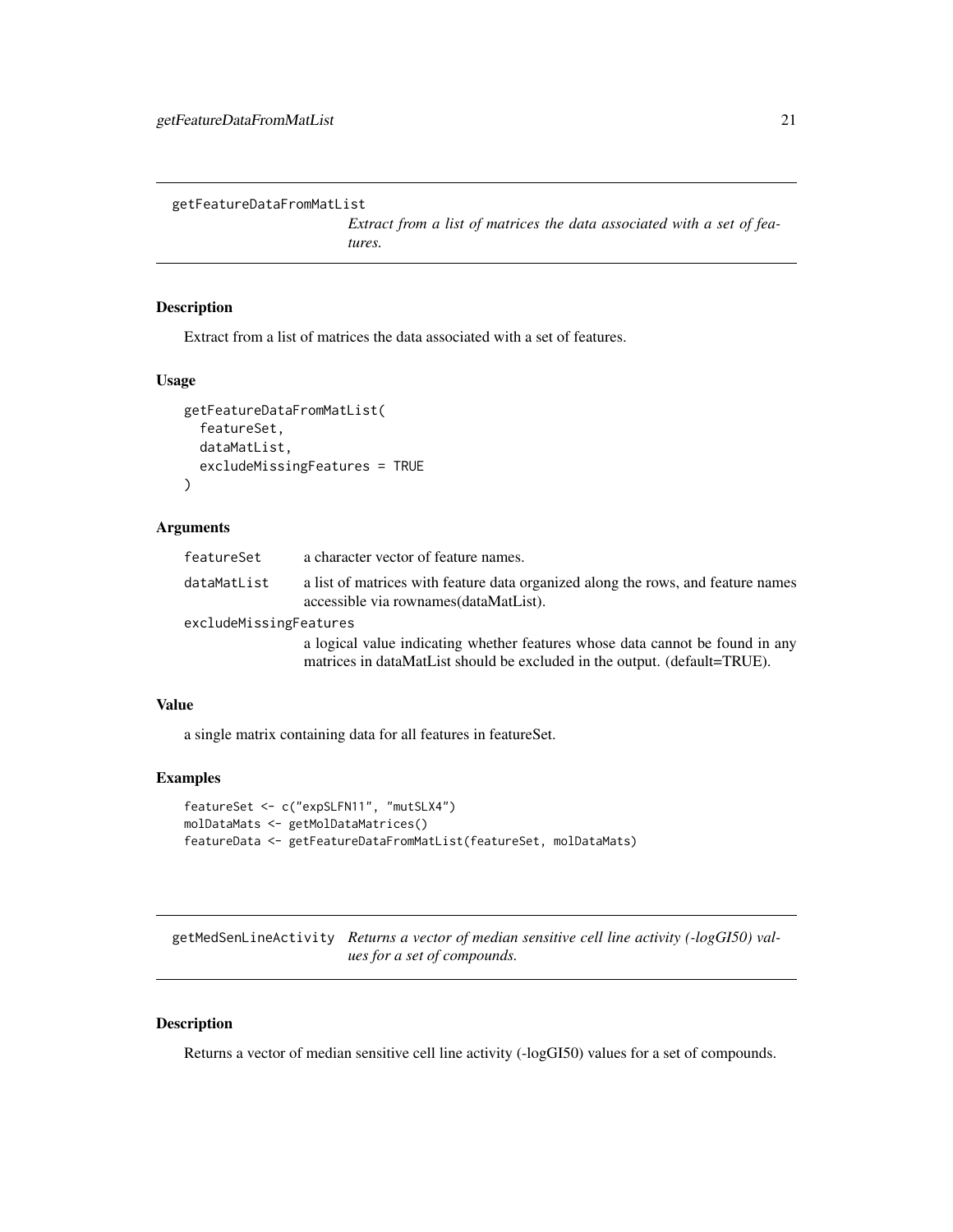# Usage

```
getMedSenLineActivity(
  idSet,
  senLineActZThreshold = 0.5,
  onlyCellMinerExps = TRUE,
  dataSource = "NCI60"
)
```
# Arguments

| idSet                | a character vector specifying identifier(s) for compound(s) of interest.                                                  |
|----------------------|---------------------------------------------------------------------------------------------------------------------------|
| senLineActZThreshold |                                                                                                                           |
|                      | the minimum activity z-score for a sensitive cell line (default= $0.5$ ).                                                 |
| onlyCellMinerExps    |                                                                                                                           |
|                      | a logical value indicating whether to base results strictly on experimental data<br>included in CellMiner (default=TRUE). |
| dataSource           | character string indicating data source (default="NCI60"). Currently only "NCI60"<br>is supported.                        |

# Value

a numeric vector of median sensitive cell line activity (-logGI50) values indexed by the identifiers in idSet.

#### Examples

```
idSet <- c("609699", "740")
getMedSenLineActivity(idSet)
```
getMinDrugActivityRepeatCor

*Returns a table indicating, for each compound in a specified set, the least significant correlation and associated p-value between its replicate experiments.*

# Description

Returns a table indicating, for each compound in a specified set, the least significant correlation and associated p-value between its replicate experiments.

#### Usage

getMinDrugActivityRepeatCor(nscSet)

<span id="page-21-0"></span>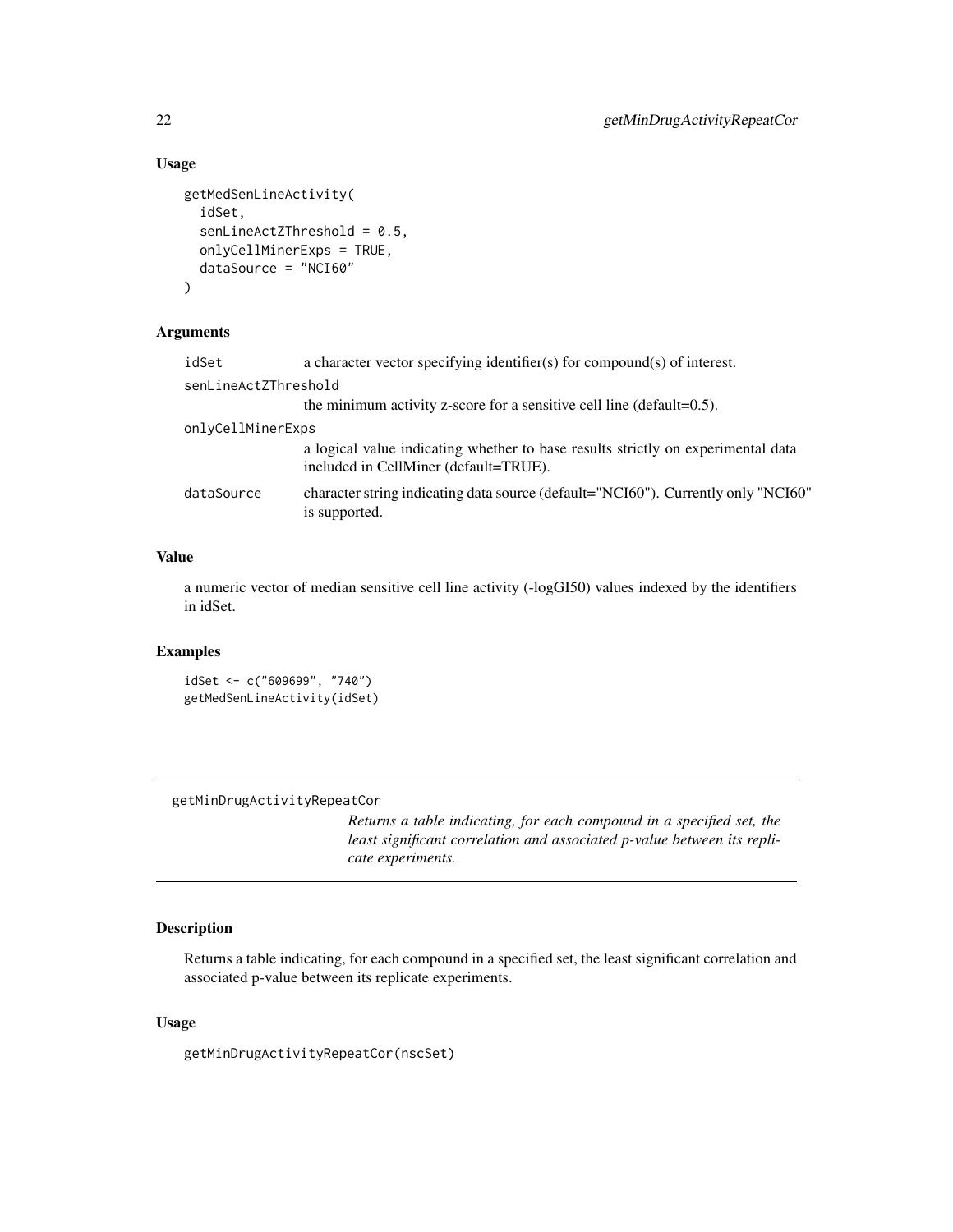# <span id="page-22-0"></span>getMoaStr 23

## Arguments

nscSet a character vector specifying NSC identifier(s) for compound(s) of interest.

#### Value

a dataframe containing the following columns: NSC, cor, pval

# Examples

```
nscSet <- c("123528", "339316")
repExpCorTab <- getMinDrugActivityRepeatCor(nscSet)
```
getMoaStr *Get MOA string*

# Description

Get MOA string

# Usage

getMoaStr(nscStr)

# Arguments

nscStr an NSC string

# Details

LINK TO MOAs?

# Value

a comma-delimited string with MOA

# Examples

```
getMoaStr("94600")
getMoaStr(c("94600", "609699"))
```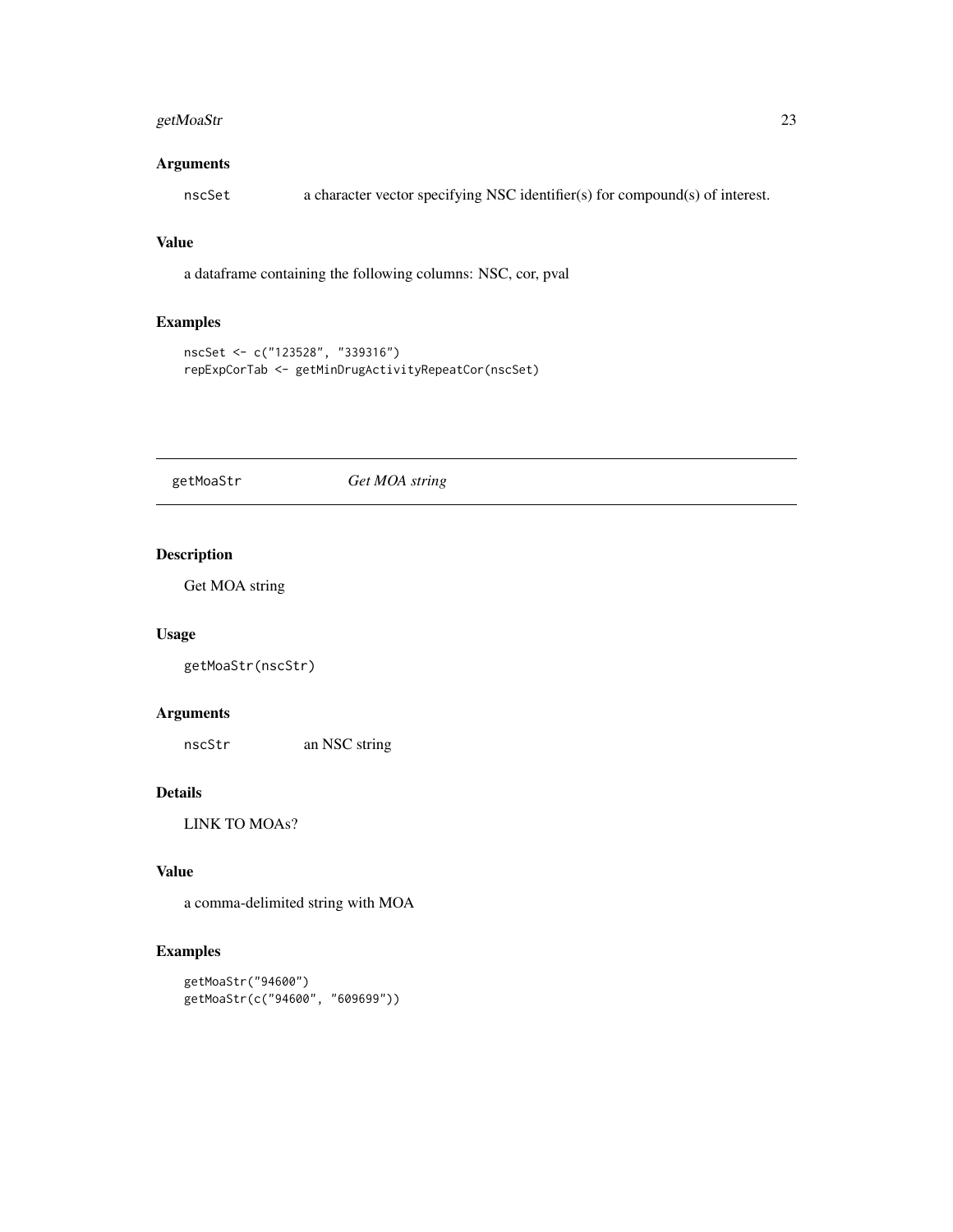<span id="page-23-0"></span>getMoaToCompounds *Get a named list mapping MOA classes to associated compound sets.*

# Description

Get a named list mapping MOA classes to associated compound sets.

#### Usage

```
getMoaToCompounds()
```
# Value

a named list mapping MOA classes to associated compound sets (each represented as a character vector).

# Examples

moaToCompounds <- getMoaToCompounds()

| getMolDataMatrices | Returns a list of molecular data type matrices, with rownames in each |
|--------------------|-----------------------------------------------------------------------|
|                    | matrix prefixed with a data type abbreviation.                        |

# Description

Returns a list of molecular data type matrices, with rownames in each matrix prefixed with a data type abbreviation.

# Usage

getMolDataMatrices(molDataMats = NULL)

#### Arguments

molDataMats A named list of molecular data type matrices with feature data specified along the rows, and feature names indicated in the row names.

#### Value

a list containing molecular data type matrices, with rownames in each matrix prefixed with a data type abbreviation, e.g., 'exp' for mRNA expression, etc. The matrix-specific data type abbreviations are derived from the names of molDataMats.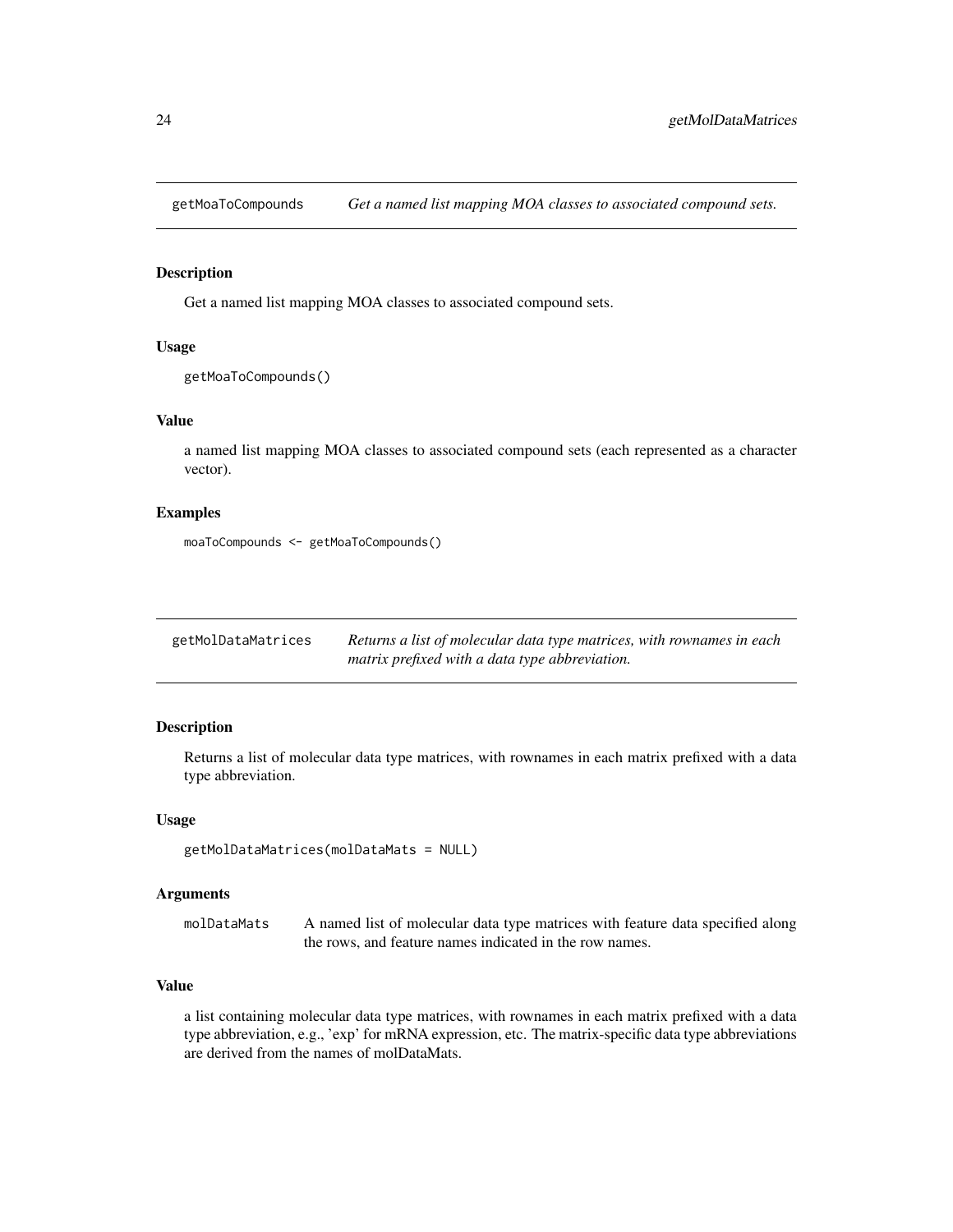# <span id="page-24-0"></span>getMolDataType 25

#### Examples

molDataMats <- getMolDataMatrices()

getMolDataType *Get the molecular data type prefixes for a set of features.*

# Description

Get the molecular data type prefixes for a set of features.

#### Usage

```
getMolDataType(features, prefixLen = 3)
```
#### Arguments

| features  | A vector of features.                         |
|-----------|-----------------------------------------------|
| prefixLen | The length of the molecular data type prefix. |

#### Value

A character vector of molecular data type prefixes.

#' @examples getMolDataType(c("expTP53", "copMDM2", "mutCHEK2", "mutBRAF"))

```
getNumDrugActivityRepeats
```
*Returns a vector indicating the number of drug activity repeat experiments with available data for each member of a set of compounds.*

#### Description

Returns a vector indicating the number of drug activity repeat experiments with available data for each member of a set of compounds.

#### Usage

```
getNumDrugActivityRepeats(nscSet, onlyCellMinerExps = TRUE)
```
#### Arguments

nscSet a character vector specifying NSC identifier(s) for compound(s) of interest. onlyCellMinerExps

> a logical value indicating whether to return only the number of experiments with data included in CellMiner (default=TRUE).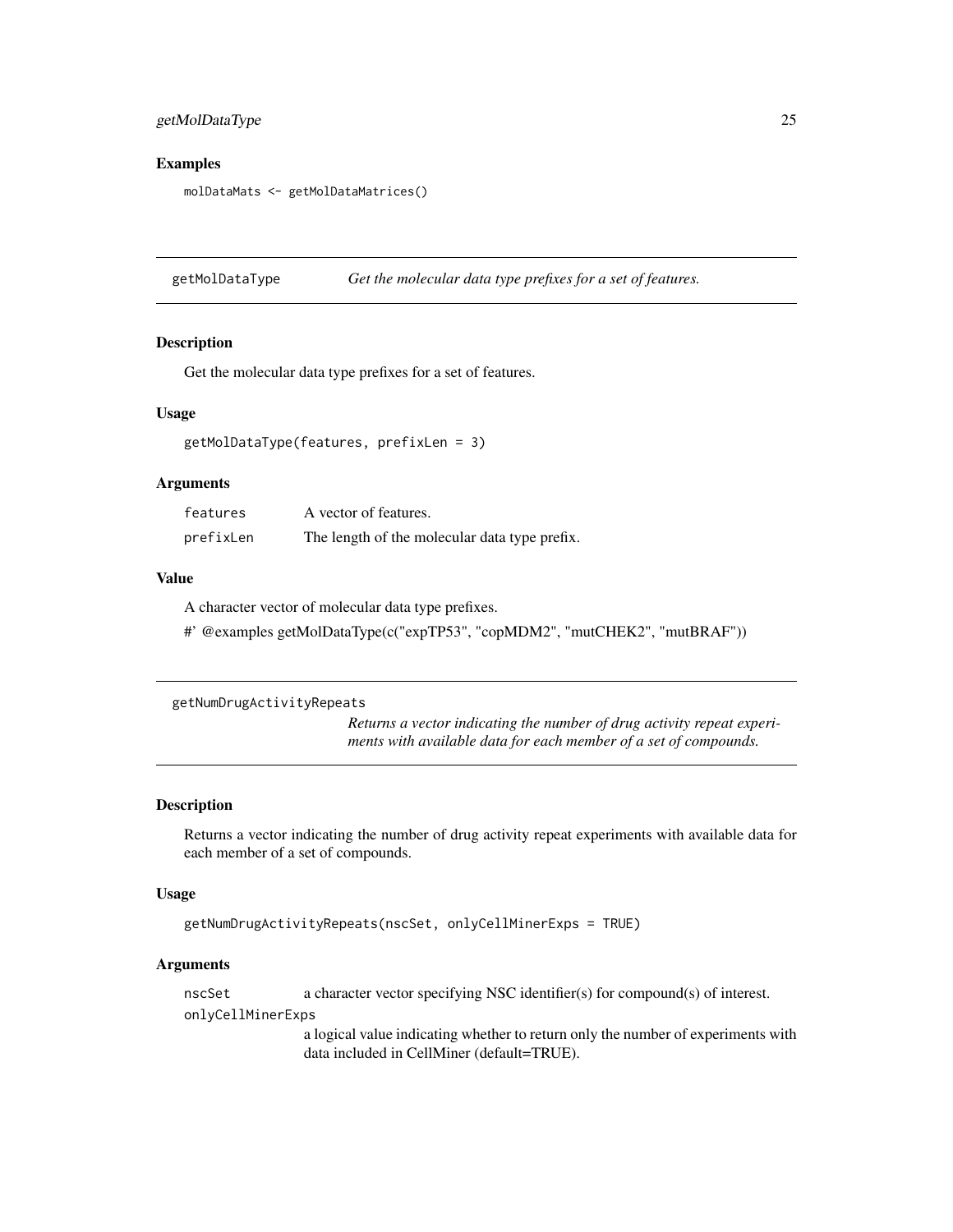#### <span id="page-25-0"></span>Value

a numeric vector, indexed by nscSet, indicating the number of drug activity repeat experiments for each one of its compounds.

# Examples

```
nscSet <- c("1", "17", "89", "609699")
getNumDrugActivityRepeats(nscSet)
```

| getNumMissingLines | Returns a vector indicating the number of NCI-60 cell lines with miss- |
|--------------------|------------------------------------------------------------------------|
|                    | ing activity data for set of compounds.                                |

# Description

Returns a vector indicating the number of NCI-60 cell lines with missing activity data for set of compounds.

#### Usage

```
getNumMissingLines(nscSet)
```
#### Arguments

nscSet a character vector specifying NSC identifier(s) for compound(s) of interest.

#### Value

a numeric vector indicating the number of NCI-60 cell lines with missing activity data, indexed by the identifiers in nscSet.

#### Examples

```
nscSet <- c("1", "17", "89", "609699")
getNumMissingLines(nscSet)
```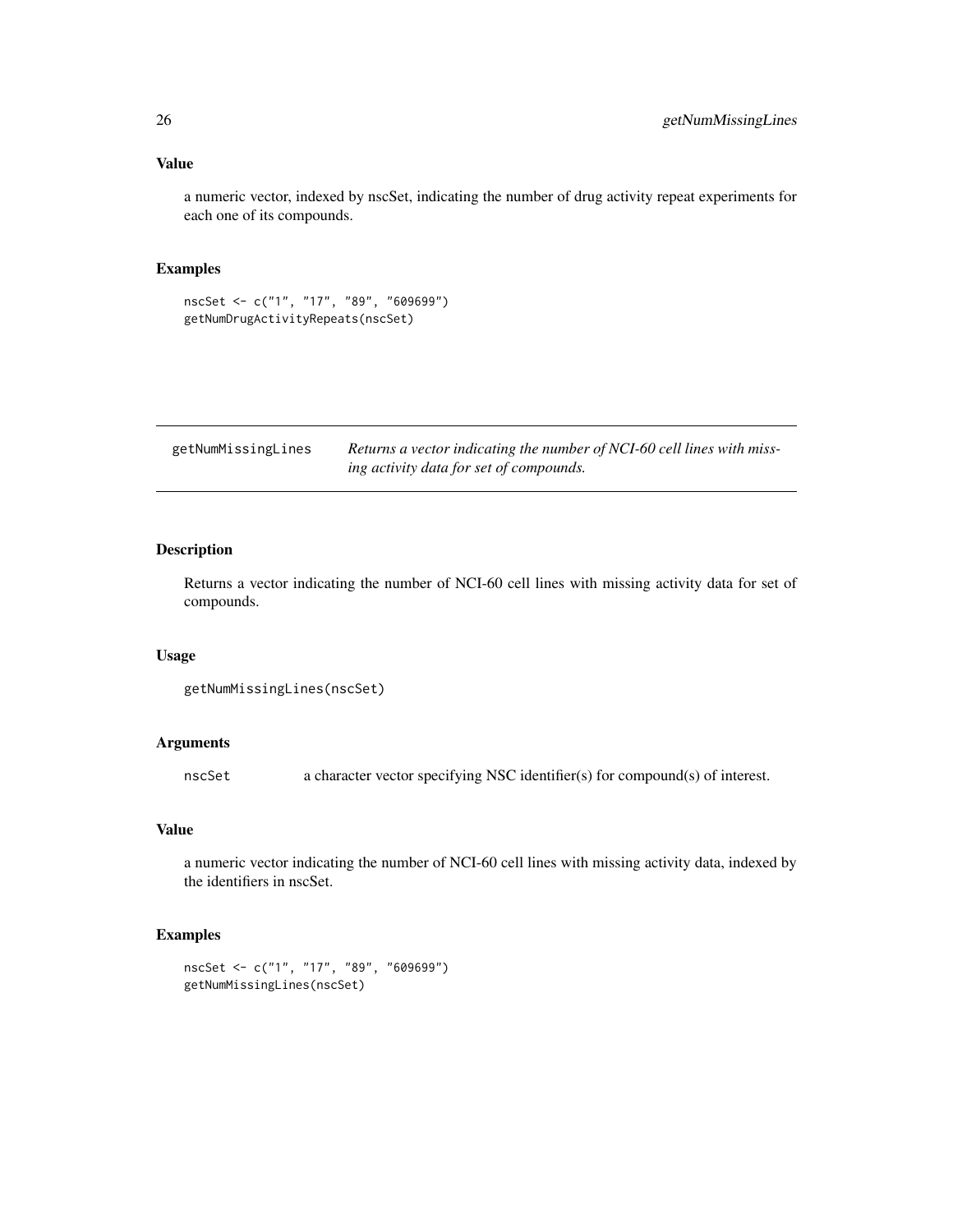<span id="page-26-0"></span>

# Description

Returns an eSet object with drug repeat activity experiment data.

# Usage

```
getRepeatAct(object, ...)
```
# Arguments

| object   | Object for which drug repeat activity experiment data is to be returned. |
|----------|--------------------------------------------------------------------------|
| $\cdots$ | Other possible parameters.                                               |

# Value

An eSet object with drug repeat activity experiment data.

```
getRepeatAct,DrugData-method
```
*Returns an eSet object with drug repeat activity experiment data.*

# Description

Returns an eSet object with drug repeat activity experiment data.

#### Usage

```
## S4 method for signature 'DrugData'
getRepeatAct(object)
```
# Arguments

object DrugData object for which drug repeat activity experiment data is to be returned.

#### Value

An eSet object with drug repeat activity experiment data.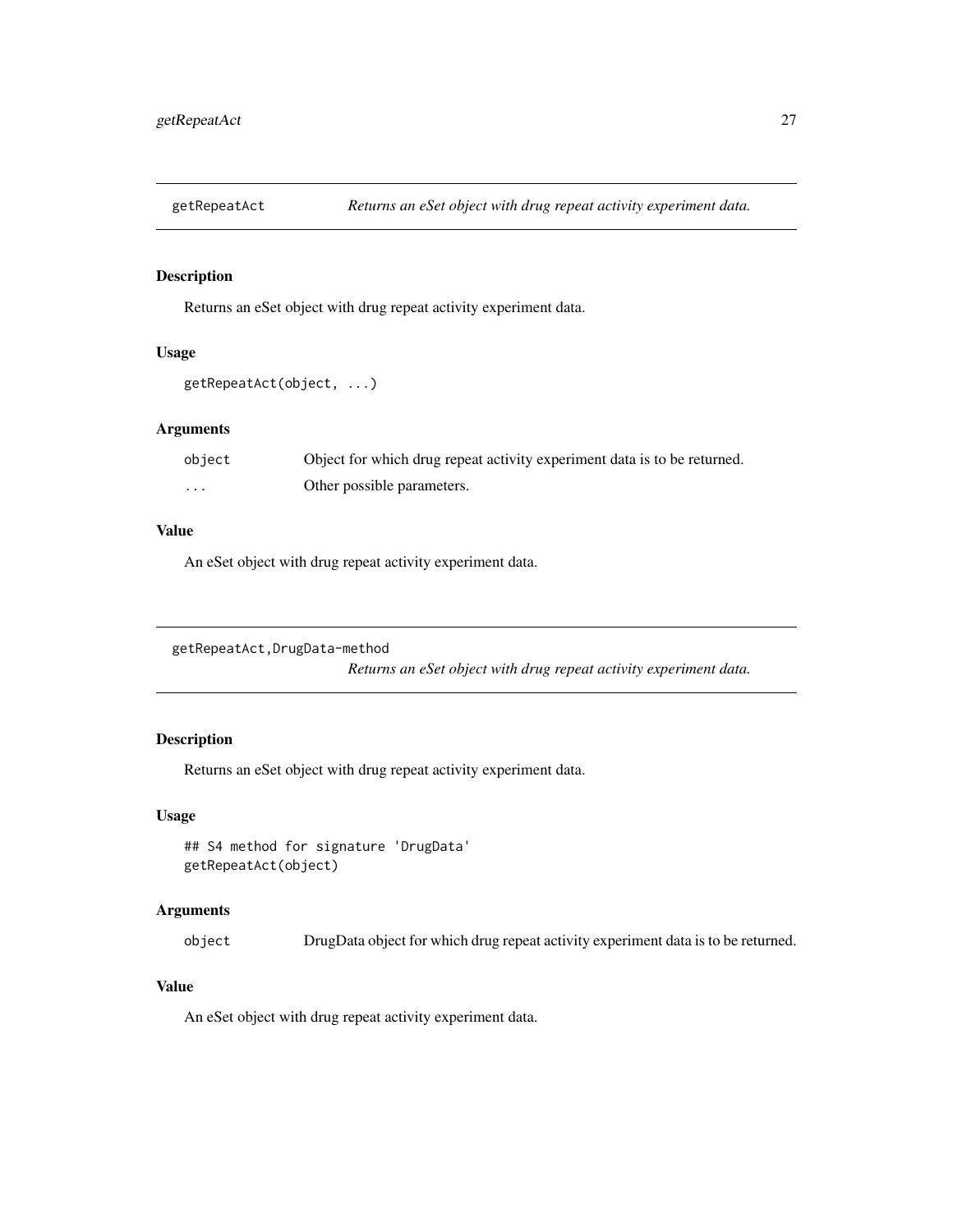<span id="page-27-0"></span>getRsd *Computes the relative standard deviation values with respect to the columns of a matrix or data.frame.*

# Description

Computes the relative standard deviation values with respect to the columns of a matrix or data.frame.

#### Usage

```
getRsd(dat, onlyReturnMedian = TRUE)
```
#### Arguments

dat a matrix or data.frame with numeric values. onlyReturnMedian

> a logical value indicating whether only the median column RSD value should be returned (vs. all RSD values).

#### Value

median RSD value over the data set columns or all RSD values, depending on value of onlyReturn-Median (default=TRUE).

#### Examples

```
A <- matrix(rnorm(10*60), nrow=10)
getRsd(A)
getRsd(A, onlyReturnMedian=FALSE)
```
getSampleData *Returns a data frame with sample information.*

#### Description

Returns a data frame with sample information.

#### Usage

```
getSampleData(object, ...)
```
#### Arguments

| object | Object for which sample data is to be returned. |
|--------|-------------------------------------------------|
| .      | Other possible parameters.                      |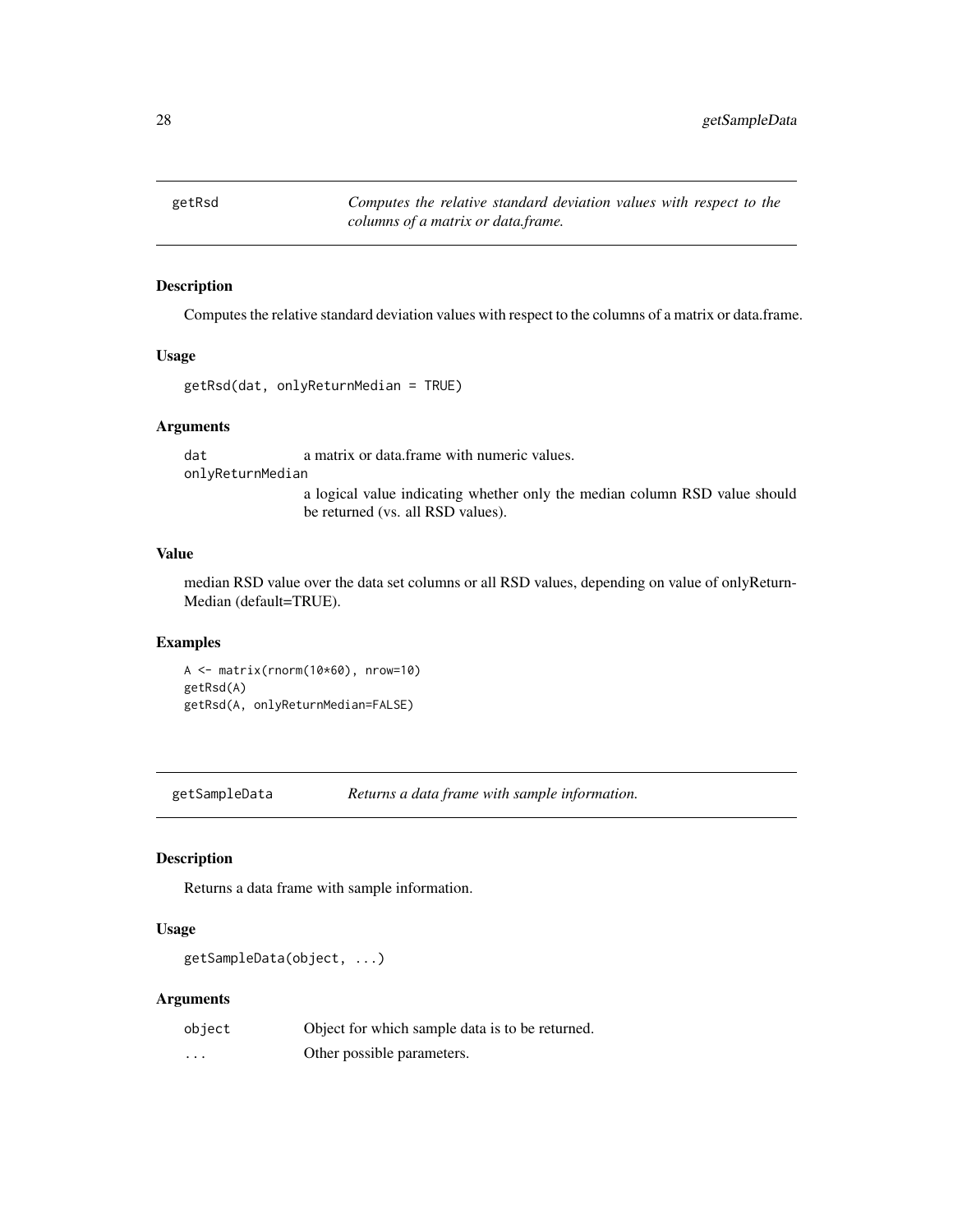# <span id="page-28-0"></span>Value

A data frame with sample information.

getSampleData,DrugData-method

*Returns a data frame with sample information.*

# Description

Returns a data frame with sample information.

# Usage

## S4 method for signature 'DrugData' getSampleData(object)

#### Arguments

object DrugData object for which sample data is to be returned.

#### Value

A data frame with sample information.

```
getSampleData,MolData-method
```
*Returns a data frame with sample information.*

# Description

Returns a data frame with sample information.

# Usage

## S4 method for signature 'MolData' getSampleData(object)

#### Arguments

object MolData object for which sample data is to be returned.

#### Value

A data frame with sample information.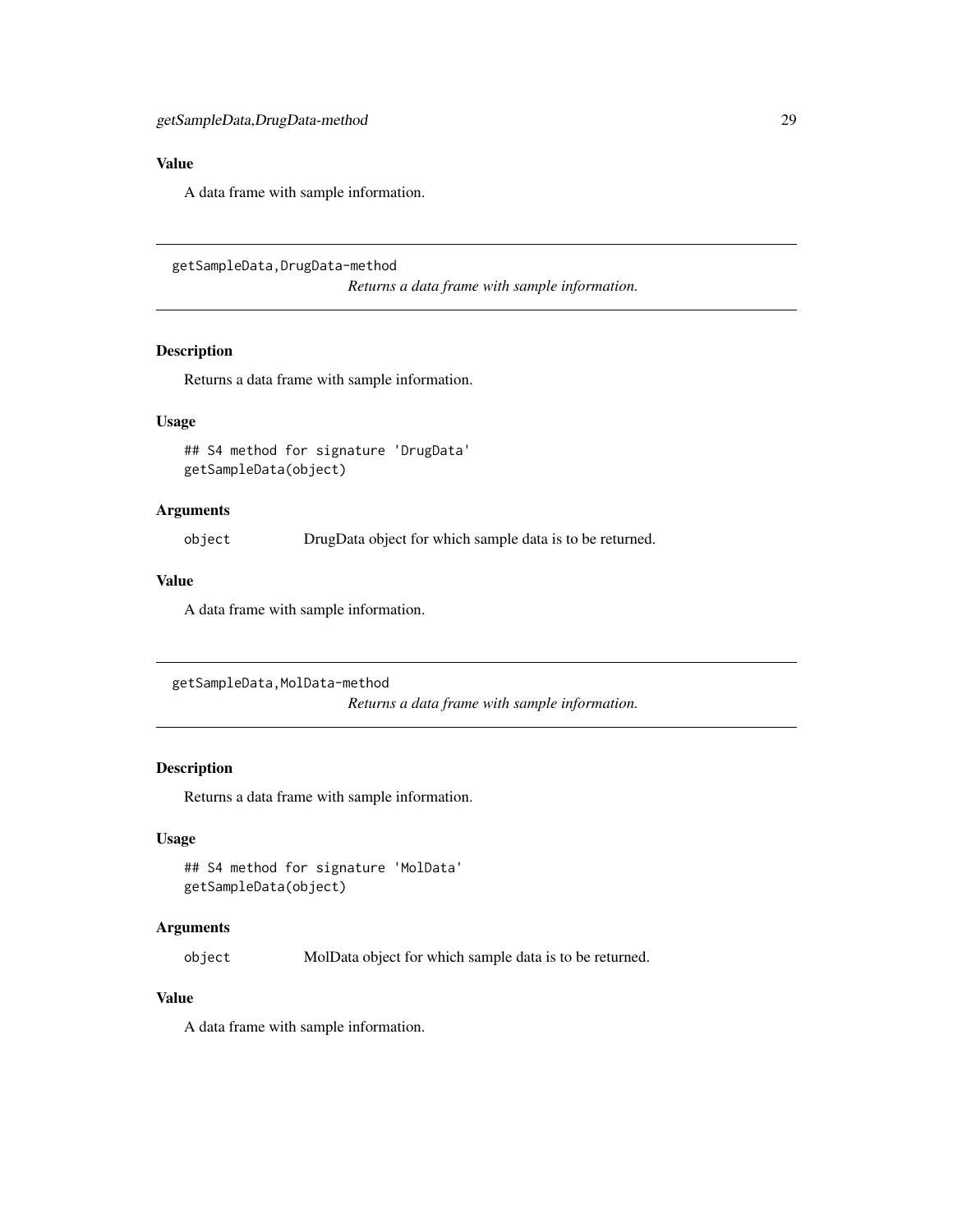<span id="page-29-0"></span>

#### Description

Get the SMILES strings for a set of NSC identifiers.

# Usage

```
getSmiles(nscSet)
```
# Arguments

nscSet A character vector of NSC strings

# Value

A named character vector indicating the SMILES string for each NSC in nscSet (or NA if no structural information is available).

#### Examples

nscSet <- c("609699", "94600") getSmiles(nscSet)

hasMoa *Check if NSC has Mechanism of Action (MOA) Annotation*

# Description

Check if NSC has Mechanism of Action (MOA) Annotation

#### Usage

hasMoa(nsc)

#### Arguments

nsc a string, an NSC identifier

# Value

a boolean whether the NSC has an MOA

## Examples

hasMoa("754365")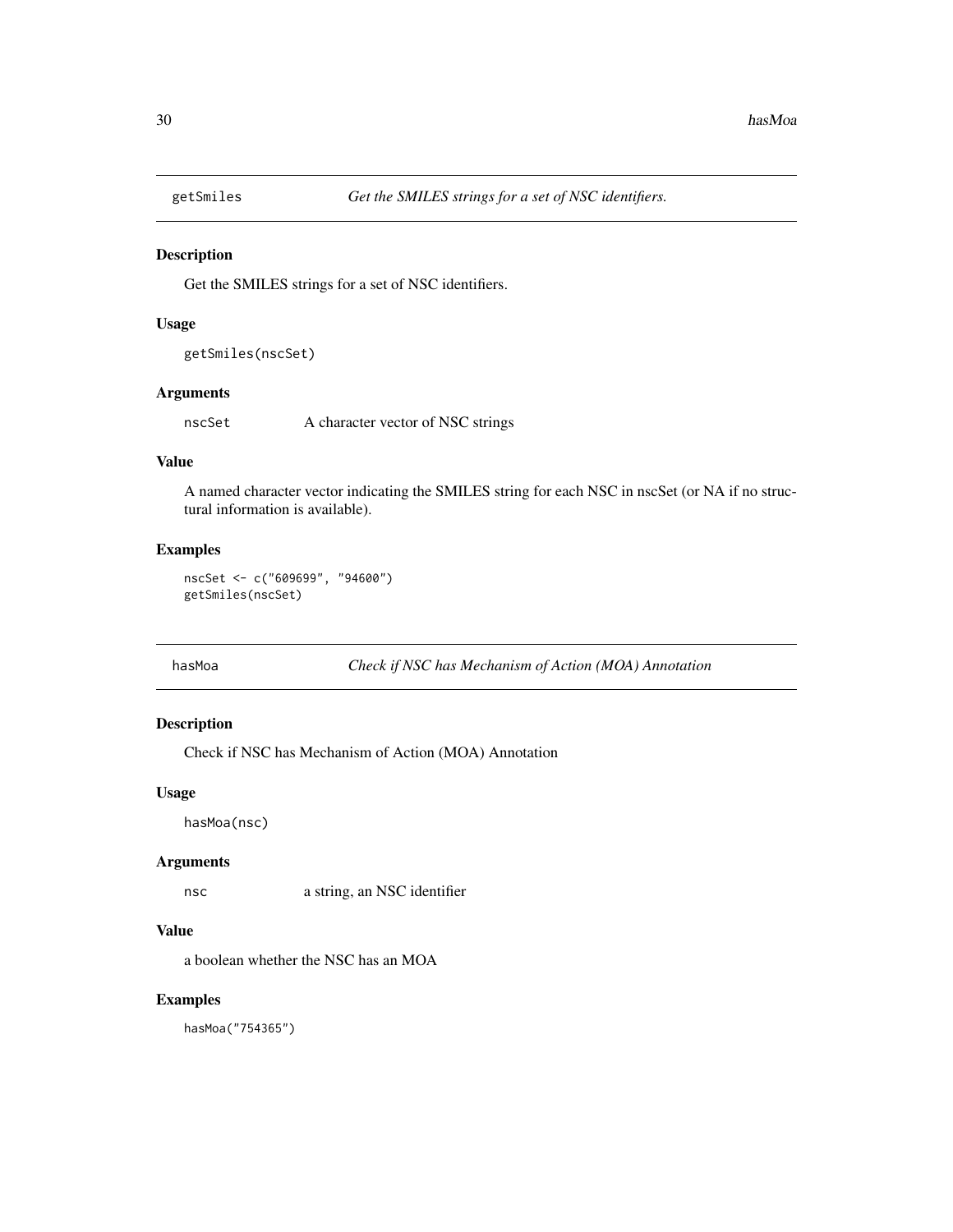<span id="page-30-0"></span>initialize,DrugData-method

*Returns a DrugData object.*

# Description

Returns a DrugData object.

# Usage

```
## S4 method for signature 'DrugData'
initialize(.Object, act, repeatAct, sampleData)
```
#### Arguments

| .Object    | An object: see "new()" documentation in "methods" package.                                                              |
|------------|-------------------------------------------------------------------------------------------------------------------------|
| act        | An eSet object containing drug activity data across a set of biological samples.                                        |
| repeatAct  | An eSet object containing repeat drug activity experiment data with respect to<br>the same samples associated with act. |
| sampleData | A MIAxE object capturing sample and other data set information.                                                         |

# Value

A DrugData object.

#### Note

Seems to be required for definition of a constructor.

initialize,MolData-method

*Returns a MolData object.*

# Description

Returns a MolData object.

# Usage

```
## S4 method for signature 'MolData'
initialize(.Object, eSetList, sampleData)
```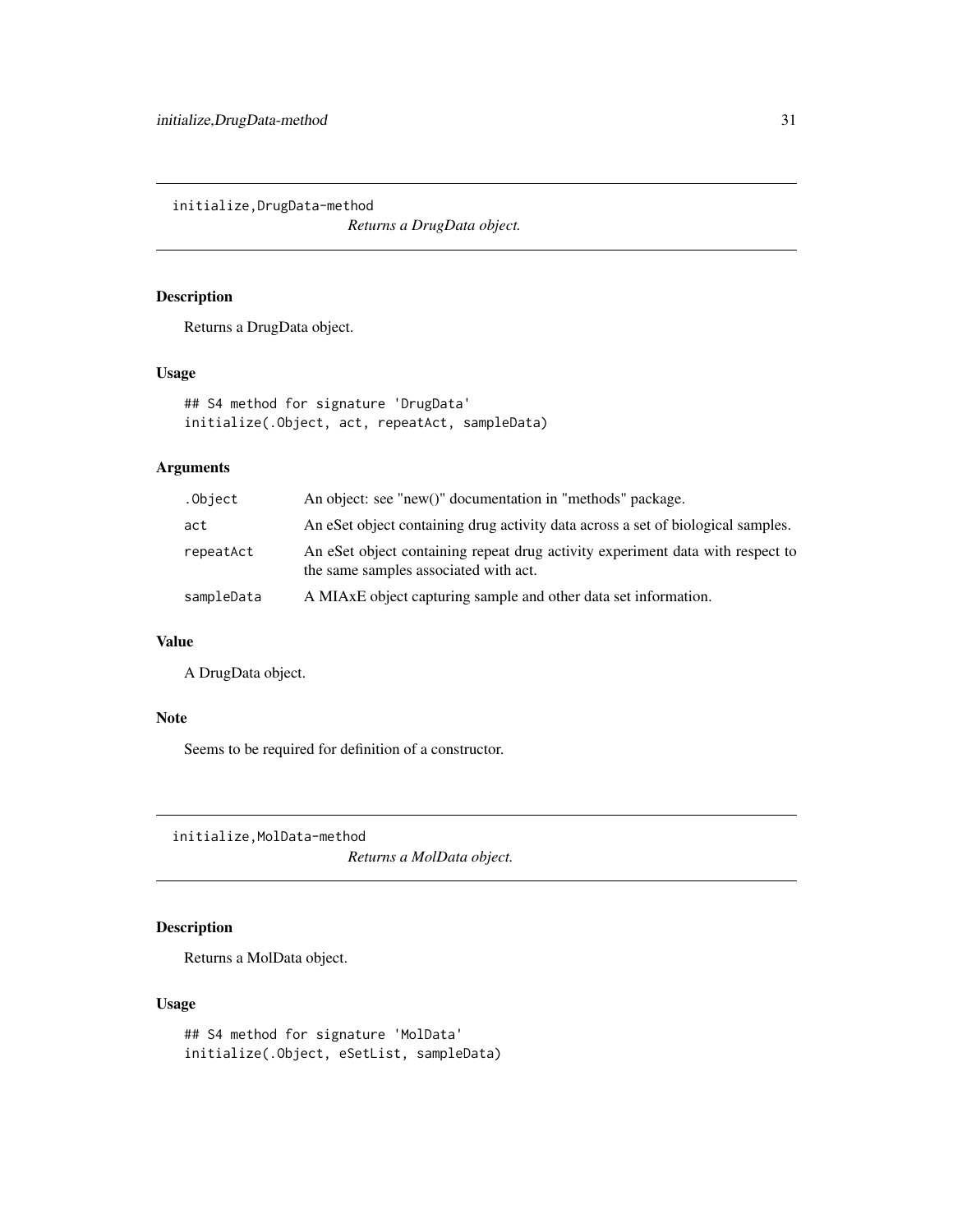# <span id="page-31-0"></span>Arguments

| .Object    | An object: see "new()" documentation in "methods" package.      |
|------------|-----------------------------------------------------------------|
| eSetList   | A list of eSet objects for a common set of samples.             |
| sampleData | A MIAxE object capturing sample and other data set information. |

# Value

A MolData object.

# isPublic *Check if an NSC ID is public*

# Description

Check if an NSC ID is public

# Usage

```
isPublic(nscs)
```
# Arguments

nscs a vector of NSC string IDs

# Value

a vector of boolean values of whether each NSC is public

# Examples

```
isPublic("-1")
isPublic(c("-1", "609699"))
```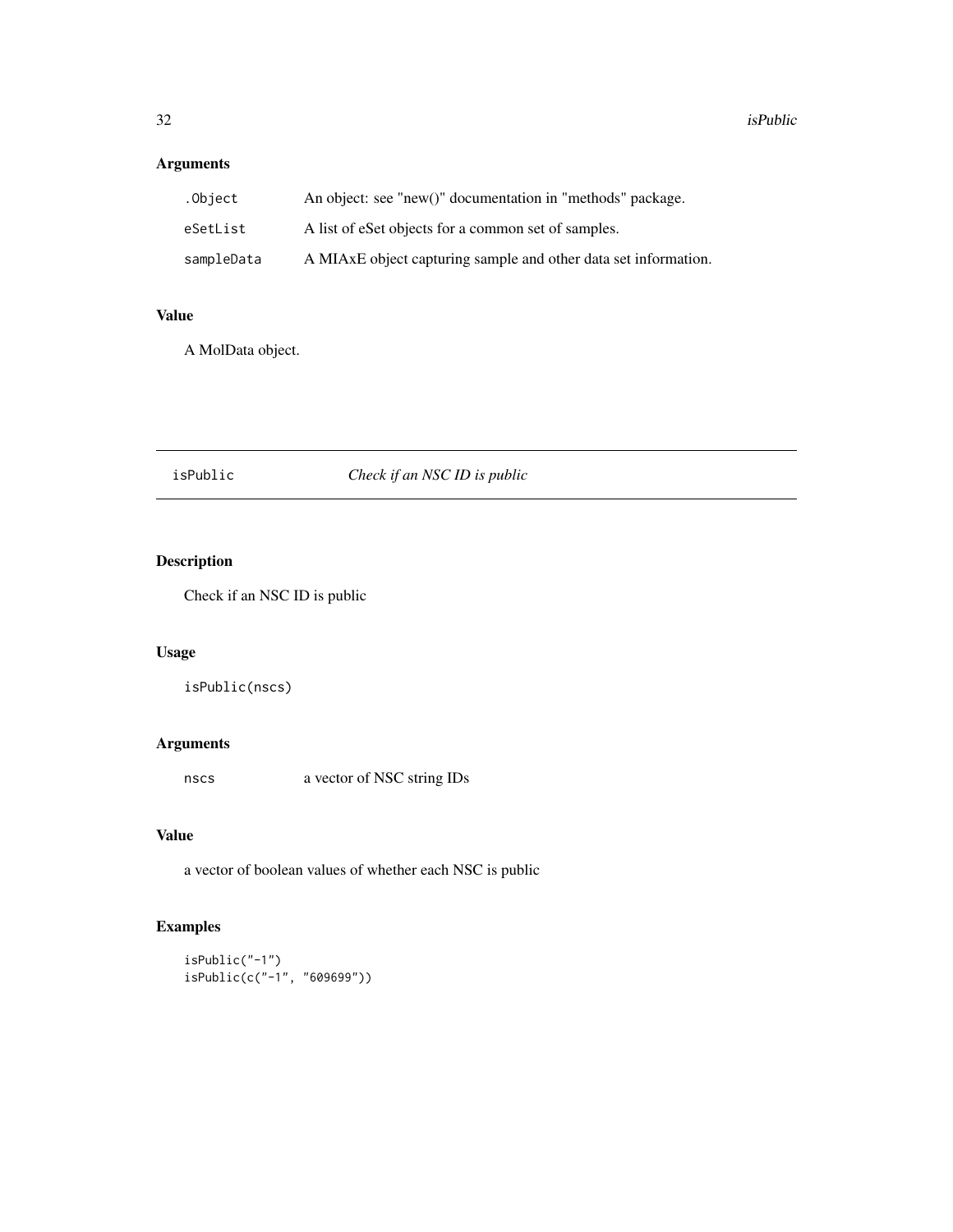<span id="page-32-0"></span>loadCellminerPlotInfo *Returns data to plot CellMiner plots*

#### Description

Returns data to plot CellMiner plots

# Usage

```
loadCellminerPlotInfo(returnDf = FALSE)
```
#### Arguments

returnDf a boolean if a data.frame with all information (default: FALSE)

#### Value

a vector of colors as strings or a data.frame with dataType, label, xMin, xMax

#### Examples

loadCellminerPlotInfo()

| loadNciColorSet | Returns a 60-element color set that matches the color set used on |
|-----------------|-------------------------------------------------------------------|
|                 | http://discover.nci.nih.gov/                                      |

# Description

Returns a 60-element color set that matches the color set used on http://discover.nci.nih.gov/

#### Usage

```
loadNciColorSet(returnDf = FALSE)
```
# Arguments

returnDf a boolean if a data.frame with tissue names and abbreviations should be returned (default: FALSE)

#### Value

a vector of colors as strings or a data.frame with tissues, tissue abbreviations, cell line abbreviations and colors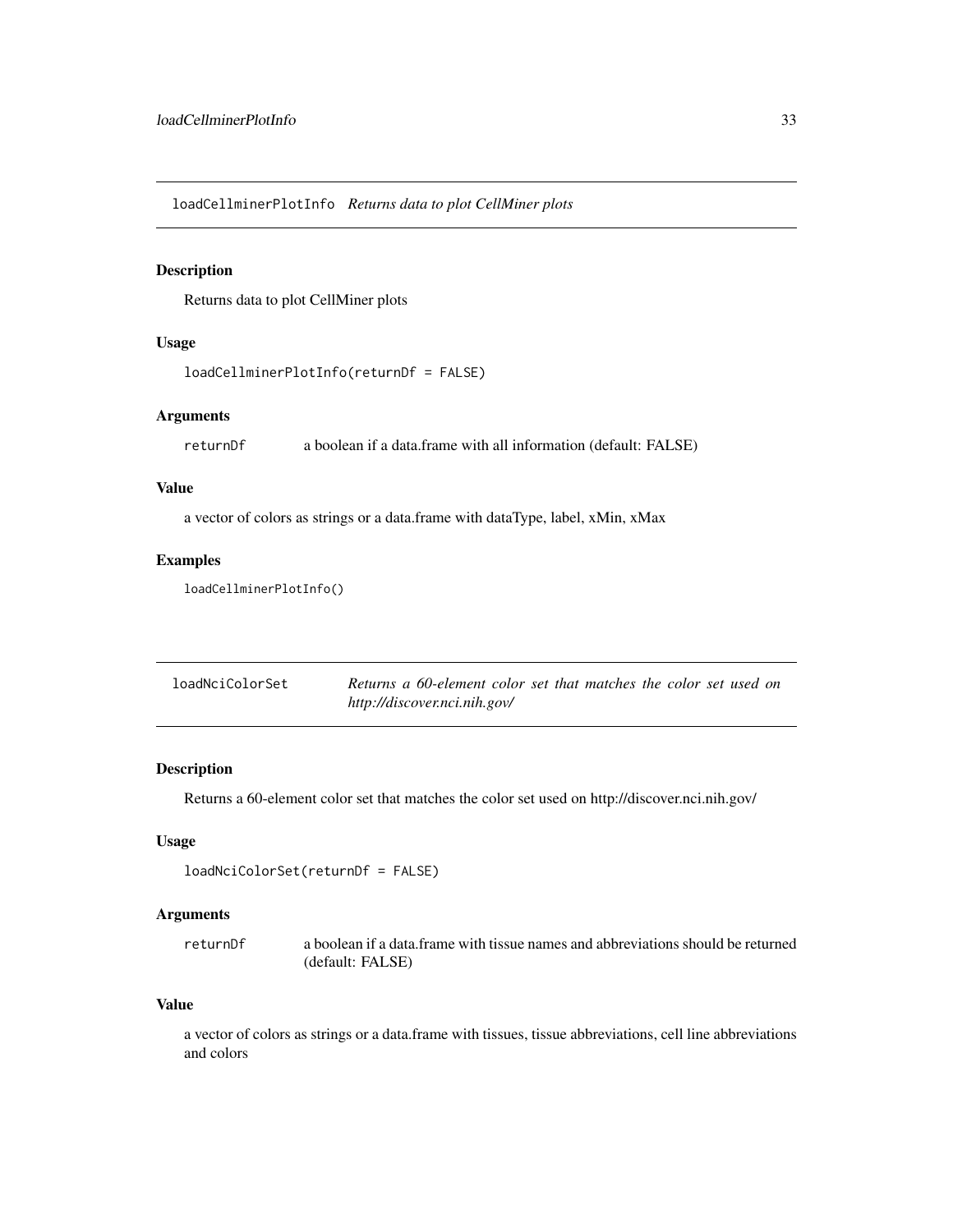# Examples

loadNciColorSet()

MolData *Returns a MolData object.*

# Description

Returns a MolData object.

# Usage

MolData(eSetList, sampleData, ...)

# Arguments

| eSetList   | A list of eSet objects for a common set of samples.             |
|------------|-----------------------------------------------------------------|
| sampleData | A MIAxE object capturing sample and other data set information. |
| .          | Other possible parameters.                                      |

# Value

A MolData object.

MolData,list,MIAxE-method *Returns a MolData object.*

# Description

Returns a MolData object.

#### Usage

```
## S4 method for signature 'list,MIAxE'
MolData(eSetList, sampleData, ...)
```
# Arguments

| eSetList   | A list of eSet objects for a common set of samples.             |
|------------|-----------------------------------------------------------------|
| sampleData | A MIAxE object capturing sample and other data set information. |
| $\cdot$    | Other possible parameters.                                      |

# Value

A MolData object.

<span id="page-33-0"></span>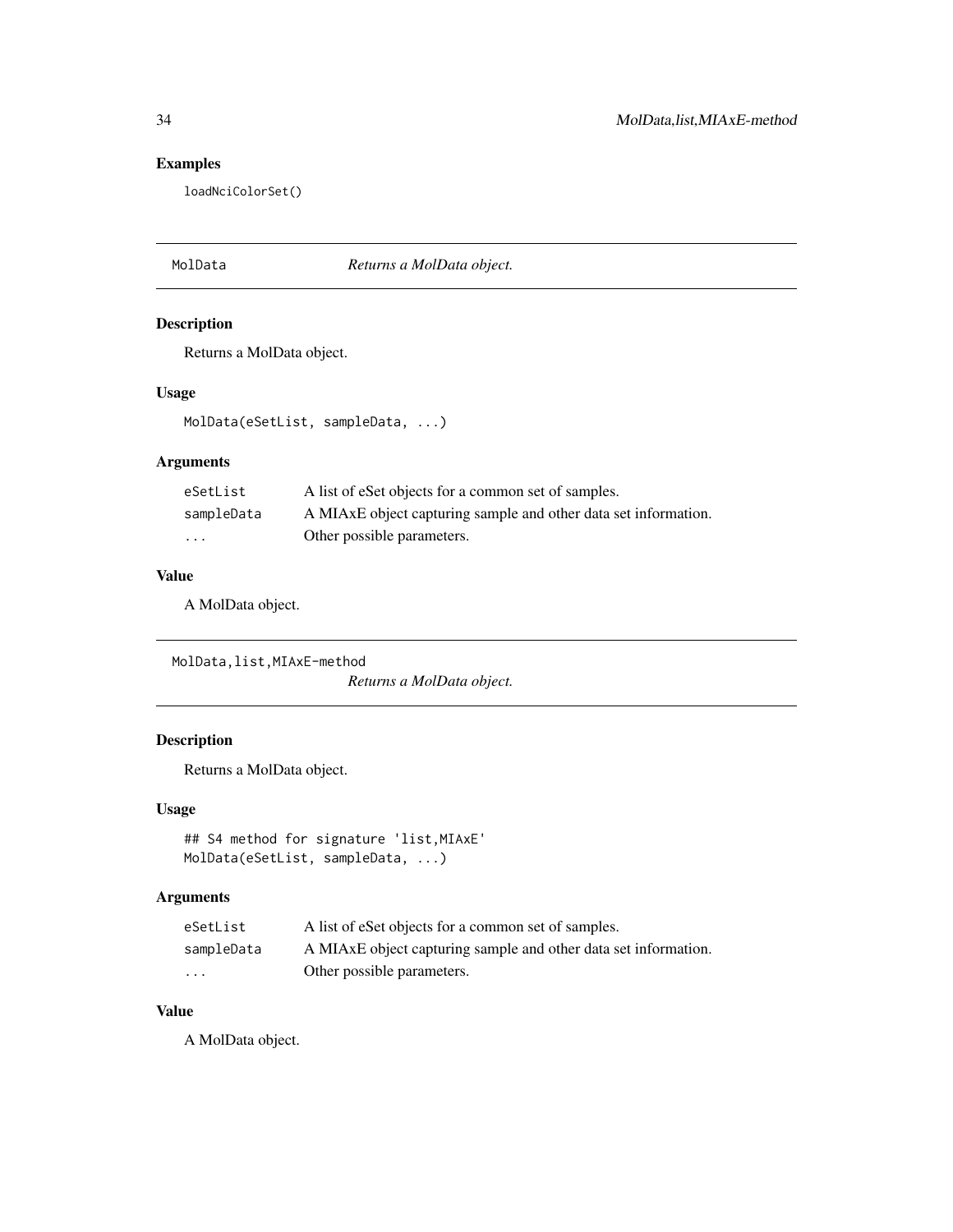<span id="page-34-0"></span>

### Description

An S4 class to represent molecular data recorded for a set of biological samples.

#### Arguments

... Other possible parameters.

# Slots

eSetList A list of eSet objects for a common set of samples. sampleData A MIAxE object capturing sample and other data set information.

parCorPatternComparison

*Compare an input pattern against a set of patterns, excluding the predictive effect of a fixed pattern or set of patterns.*

#### Description

Compare an input pattern against a set of patterns, excluding the predictive effect of a fixed pattern or set of patterns.

#### Usage

```
parCorPatternComparison(x, Y, Z, updateProgress = NULL)
```
# Arguments

| $\mathsf{x}$ | An N element input pattern specified as either a vector or a 1 x N matrix or data<br>frame.                                                                                                                                                                                                                                                                                  |
|--------------|------------------------------------------------------------------------------------------------------------------------------------------------------------------------------------------------------------------------------------------------------------------------------------------------------------------------------------------------------------------------------|
| Y            | An N element pattern specified as a vector for comparison with the input pattern<br>x or a k x N matrix with k patterns for comparison with the input pattern x<br>specified along the rows, with rownames set appropriately.                                                                                                                                                |
|              | An N element pattern specified as a vector or a k x N matrix of patterns specified<br>along the rows. These are the patterns whose effect (with respect to a linear<br>model) is to be excluded when comparing x with Y or each row entry of Y. Note<br>that for the partial correlation to be value, the pattern(s) in $Z$ should not overlap<br>with those in $x$ or $Y$ . |
|              | updateProgress A optional function to be invoked with each computed partial correlation to<br>indicate progress.                                                                                                                                                                                                                                                             |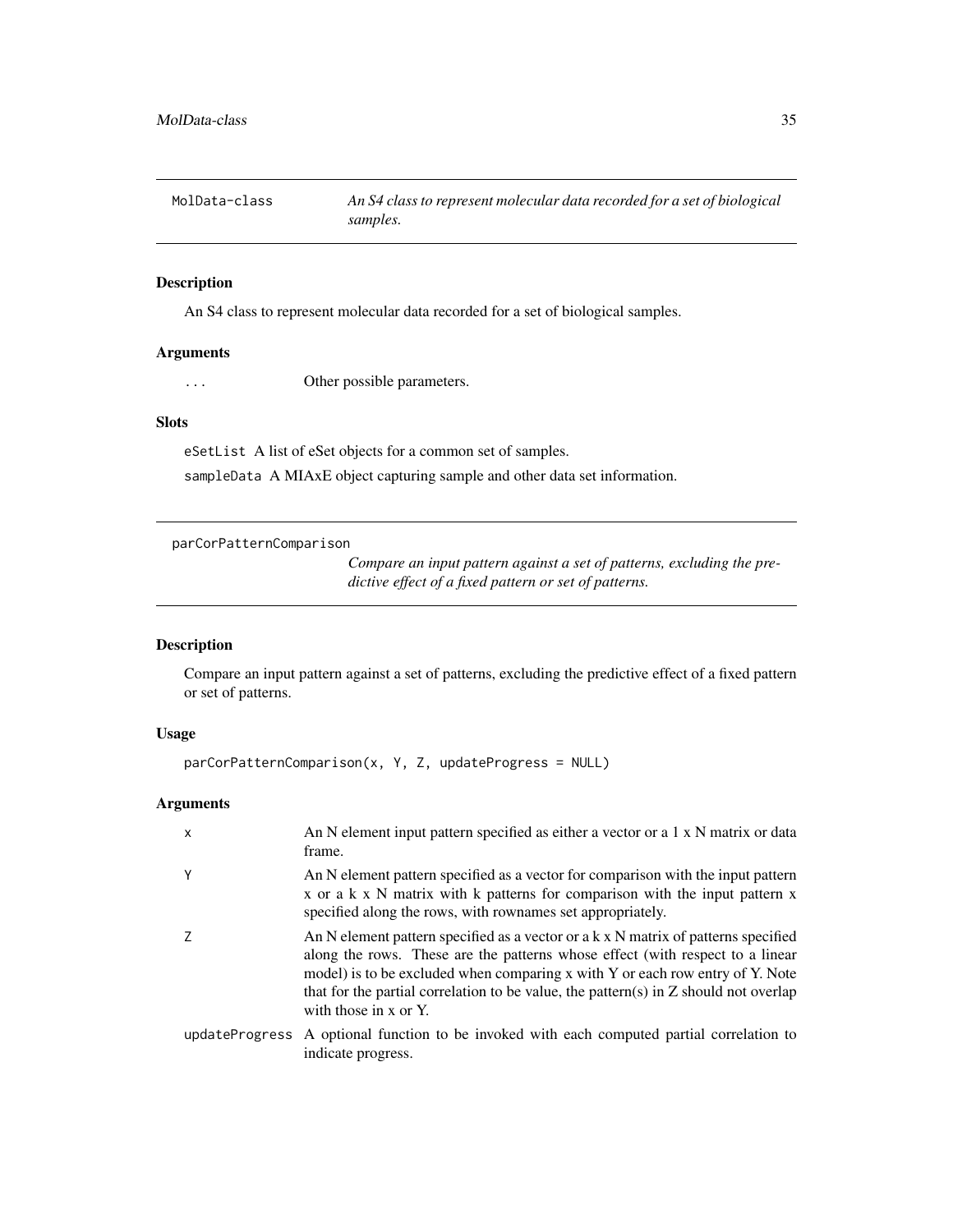#### Value

A data frame with pattern comparison results (ordered by PARCOR): NAME: Name of entry in Y being compared. PARCOR: Partial correlation between x and the entry in Y with respect to Z. PVAL: p-value.

# Examples

```
x <- exprs(getAct(rcellminerData::drugData))["609699", ]
Y <- rcellminer::getAllFeatureData(rcellminerData::molData)[["exp"]][1:100, ]
Z <- rcellminer::getAllFeatureData(rcellminerData::molData)[["exp"]][c("SLFN11", "JAG1"), ]
results <- parCorPatternComparison(x, Y, Z)
Y <- rcellminer::getAllFeatureData(rcellminerData::molData)[["exp"]][1, , drop=TRUE]
Z <- rcellminer::getAllFeatureData(rcellminerData::molData)[["exp"]]["SLFN11", , drop=TRUE]
results <- parCorPatternComparison(x, Y, Z)
```
patternComparison *Compare an input pattern against a set of patterns.*

#### Description

Compare an input pattern against a set of patterns.

#### Usage

```
patternComparison(pattern, profileMatrixList, method = "pearson")
```
#### Arguments

| pattern           | An N element input pattern specified as either a named vector or an 1 x N matrix<br>or data frame. Names (or column names) must match the column names of each<br>element of profileMatrixList.                                                               |  |
|-------------------|---------------------------------------------------------------------------------------------------------------------------------------------------------------------------------------------------------------------------------------------------------------|--|
| profileMatrixList |                                                                                                                                                                                                                                                               |  |
|                   | A single matrix (or data frame) or a list of matrices (or data frames). Each matrix<br>(data frame) must be $k \times N$ - that is the k patterns for comparison with the input<br>pattern must be specified along the rows, with rownames set appropriately. |  |
| method            | a string specifying the type of correlation, chosen from pearson (default) or<br>spearman.                                                                                                                                                                    |  |

# Value

A data frame with pattern comparison results. Specifically, if M is the total number patterns in profileMatrixList elements, an M x 2 matrix is returned with sorted Pearson's correlations in the first column and corresponding p-values in the second column. Comparison pattern names are indicated in the row names.

<span id="page-35-0"></span>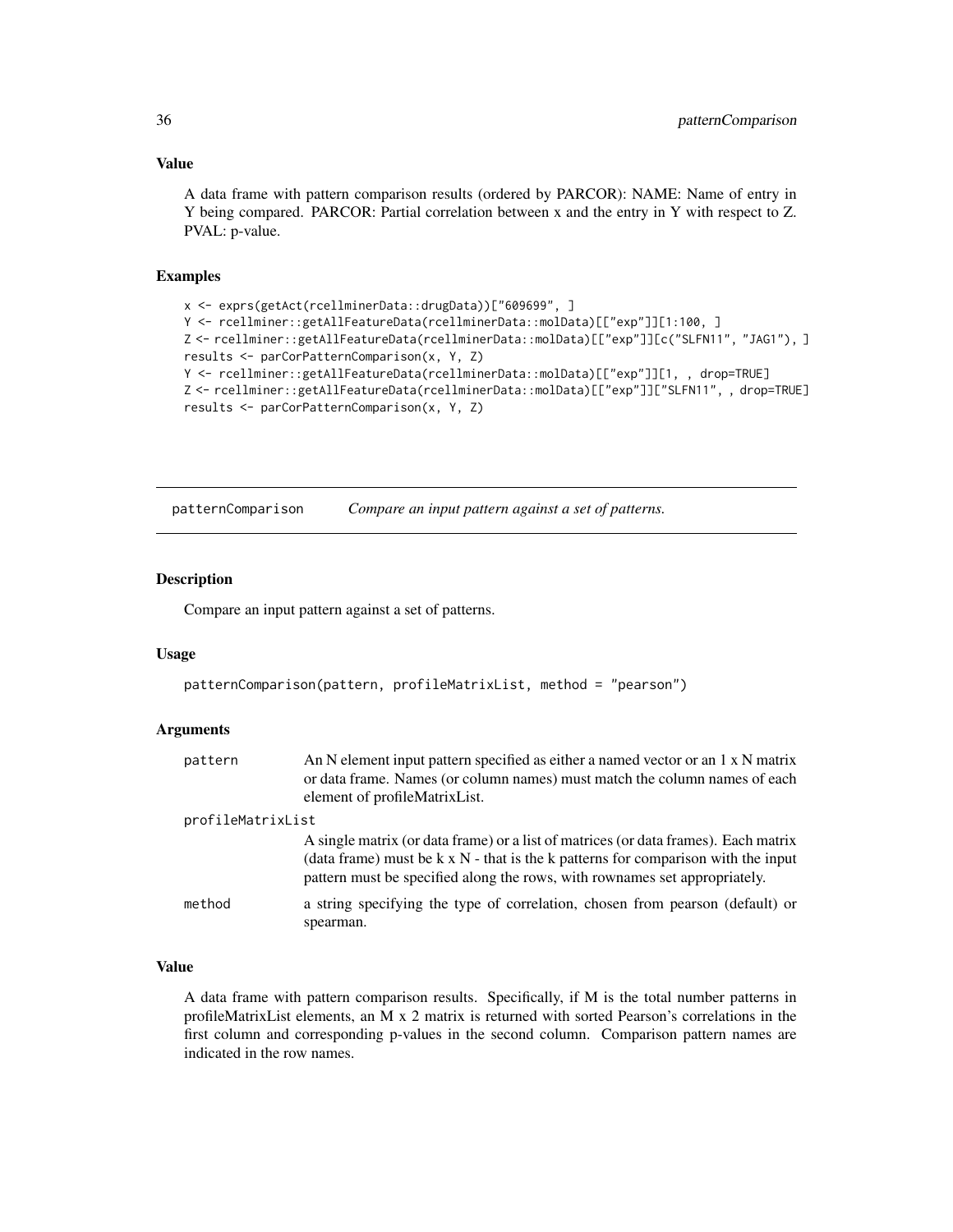# <span id="page-36-0"></span>plotCellMiner 37

# Examples

```
drugAct <- exprs(getAct(rcellminerData::drugData))
molDataMats <- getMolDataMatrices()[c("exp", "mut")]
molDataMats <- lapply(molDataMats, function(X) X[1:10, ])
pcResults <- patternComparison(drugAct["609699", ], molDataMats)
pcResults <- patternComparison(drugAct["609699", ], molDataMats, method="spearman")
pcResults <- patternComparison(drugAct["609699", ], molDataMats$exp, method="spearman")
```
plotCellMiner *Description: Produces CellMiner-like plots in R*

# Description

Description: Produces CellMiner-like plots in R

# Usage

```
plotCellMiner(
  drugAct,
  molData,
 plots,
  nsc = NULL,
  gene = NULL,
  features = NULL,
  sub = NULL,xLimits = NULL,
  xLabel = NULL,extraPlot = NULL,
  verbose = FALSE
\lambda
```
#### Arguments

| drugAct | a matrix of drug activity values (cell lines as columns, drug entries as rows)                                                                                                                               |
|---------|--------------------------------------------------------------------------------------------------------------------------------------------------------------------------------------------------------------|
| molData | a list of matricies a molecular                                                                                                                                                                              |
| plots   | a vector of characters denoting the plots to include and the order (e.g. $c("mut",$<br>"drug", "cop"). Currently, supported entries mutations (mut), drug activities<br>(drug), copy number variations (cop) |
| nsc     | a string NSC ID that will be plotted when a "drug" entry appears in the plots<br>vector                                                                                                                      |
| gene    | a string HUGO gene symbol for which the "mut", "cop", or "exp" plots will be<br>produced if in plots vector                                                                                                  |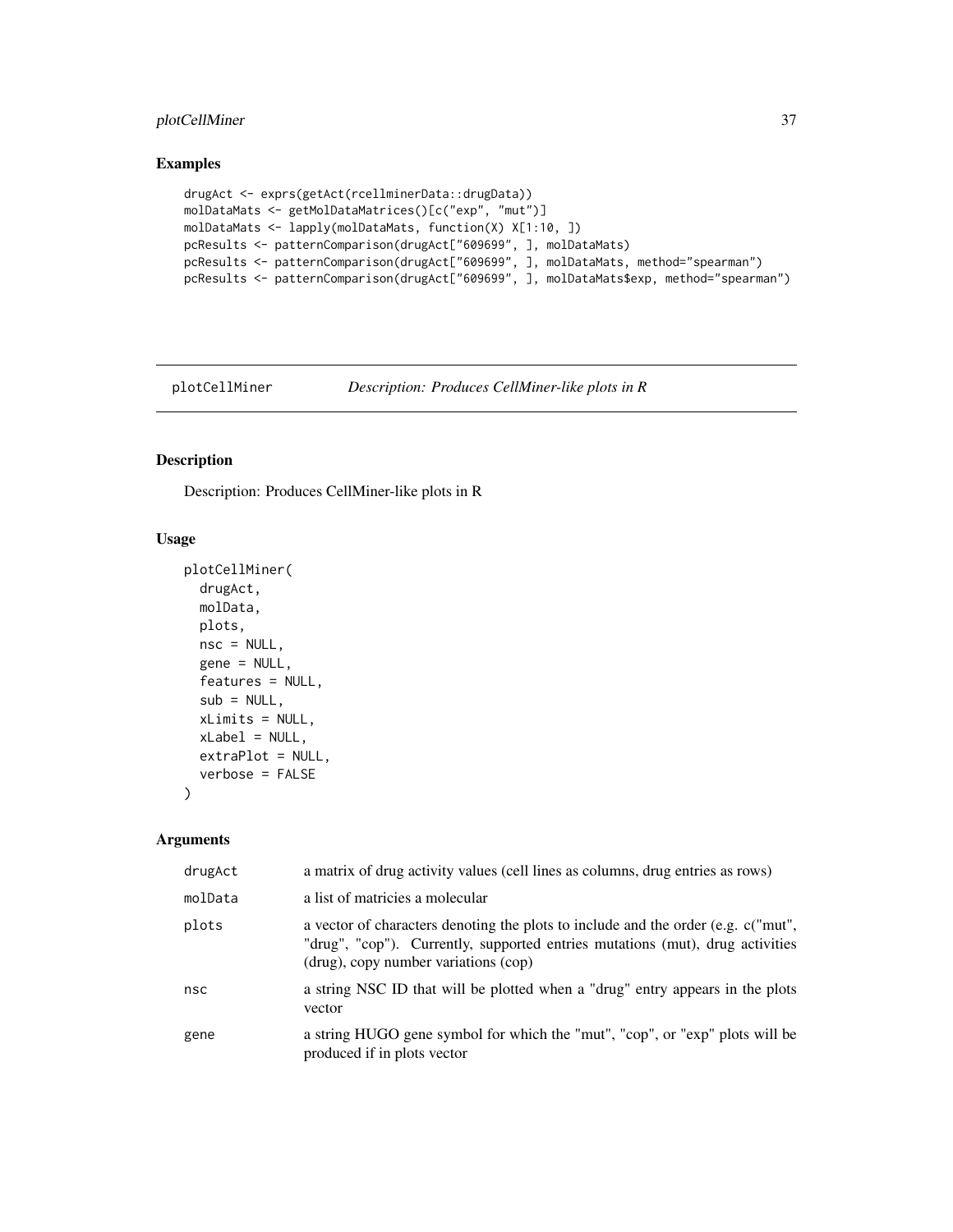<span id="page-37-0"></span>

| features  | a vector of strings that provide the full IDs for elements to be plotted (e.g.<br>mutCDK4 for CDK4 mutations). This overwrites the nsc and gene parame-<br>ters, but is needed in advanced plots that involve data that involves one-to-many<br>relationships (e.g. many entries for a given gene in the exome data) and a gene<br>symbol is ambiguous. |
|-----------|---------------------------------------------------------------------------------------------------------------------------------------------------------------------------------------------------------------------------------------------------------------------------------------------------------------------------------------------------------|
| sub       | a vector of strings with sub-titles for each plot                                                                                                                                                                                                                                                                                                       |
| xLimits   | a 2 number vector with the the minimum and maximum X-axis values (default:<br>-3,3 for Z-scores, 0,1 for binary entries)                                                                                                                                                                                                                                |
| xLabel    | a string for the default X-axis label                                                                                                                                                                                                                                                                                                                   |
| extraPlot | a list containing title, label, and values (numeric vector of length 60); only one<br>extra plot can be included                                                                                                                                                                                                                                        |
| verbose   | a boolean to show debugging information                                                                                                                                                                                                                                                                                                                 |

#### Value

None

# Author(s)

Augustin Luna <augustin AT mail.nih.gov>

#### Examples

```
drugAct <- exprs(getAct(rcellminerData::drugData))
molData <- getMolDataMatrices()
plots <- c("mut", "drug", "cop", "xai", "pro")
plotCellMiner(drugAct, molData, plots=plots, nsc="94600", gene="CDK4", verbose=FALSE)
plots <- c("mut", "xai", "cop", "cop", "cop", "cop")
plotCellMiner(drugAct, molData, plots=plots, nsc="94600", gene=c("CDK4", "TP53",
  "BRAF", "GAPDH"), verbose=FALSE)
plotCellMiner(drugAct, molData, plots=NULL, nsc=NULL, features=c("mutCDK4",
 "xaiCDK4", "exochr1:101704532_G_T", "mdaIS_P53_MUT", "mirhsa-miR-22", "proTP53_26_GBL00064"),
  verbose=FALSE)
```
plotCellMiner2D *Make a simple 2d plot using two variables with ggplot2*

#### Description

Make a simple 2d plot using two variables with ggplot2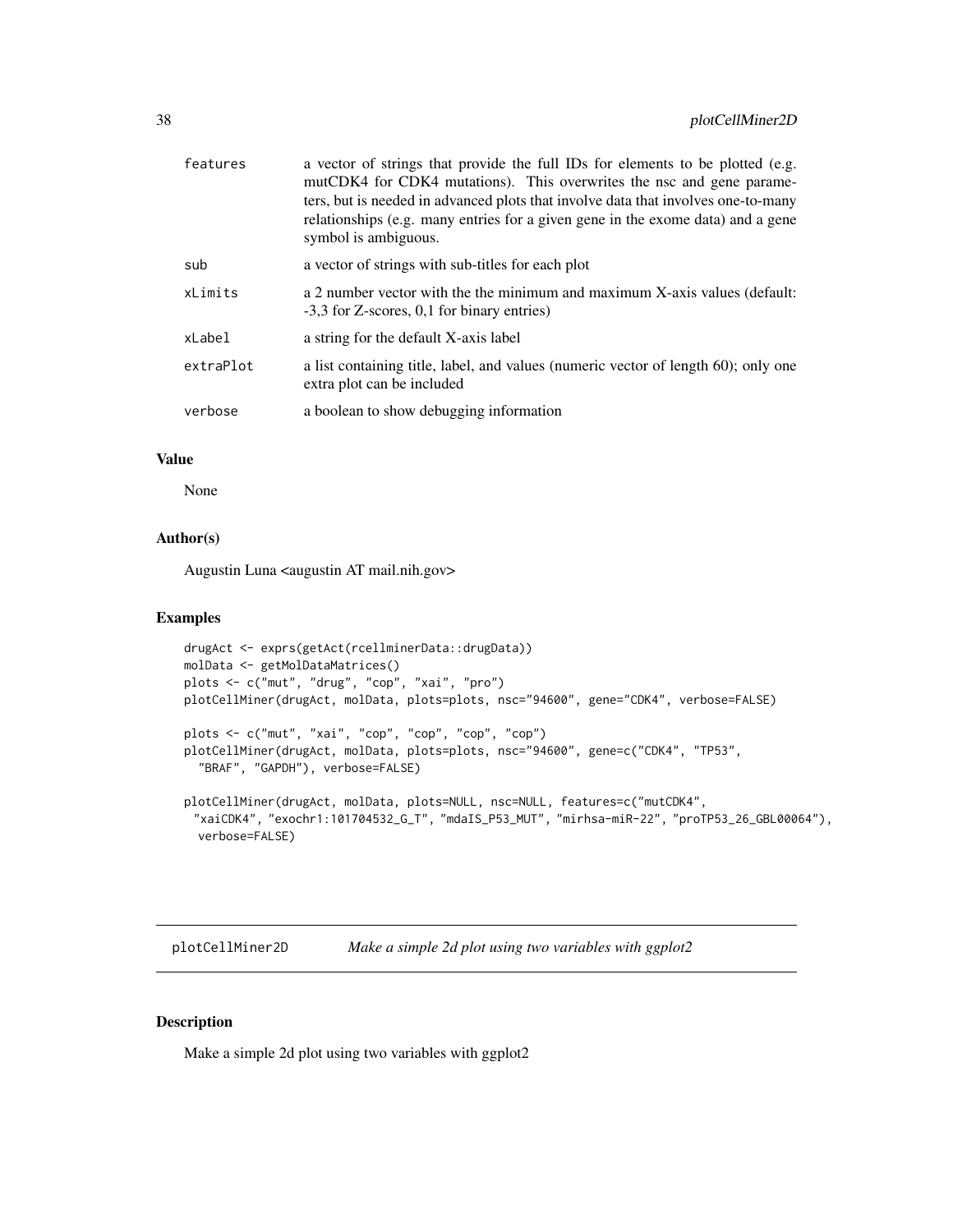# Usage

```
plotCellMiner2D(
 df,
 xCo1 = "x",yCol = "y",xLabel = xCol,yLabel = yCol,
  title = NULL,
  colorPalette = NULL,
 classCol = NULL,
  tooltipCol = NULL,
  showLegend = FALSE,
  showTrendLine = TRUE,
  showTitle = TRUE,
  singleColor = "#0000FF",
  alpha = 1,
  numberColPrefix = "X",
 xLimVal = NULL,
 yLimVal = NULL,
 pointSize = 3
\mathcal{L}
```
# Arguments

| df              | a data. frame with at least two columns                                                                 |
|-----------------|---------------------------------------------------------------------------------------------------------|
| xCol            | the name of the column in df with the "x" data. See Note                                                |
| yCol            | the name of the column in df with the "y" data. See Note                                                |
| xLabel          | the x plot label                                                                                        |
| yLabel          | the y plot label                                                                                        |
| title           | the plot title, if null the correlation will appear (DEFAULT: NULL)                                     |
| colorPalette    | a named vector with the names classes and value colors (DEFAULT: NULL)                                  |
| classCol        | the name of the column with the classes. Values in column of df must be a factor<br>(DEFAULT: NULL)     |
| tooltipCol      | the name of the column used for tooltips when plotted with plotly                                       |
| showLegend      | boolean, whether to show the legend (DEFAULT: FALSE)                                                    |
| showTrendLine   | boolean, whether to show the trendline                                                                  |
| showTitle       | boolean, whether to show the title                                                                      |
| singleColor     | a color to be used for all points when a color palette is not provided (DEFAULT:<br>blue)               |
| alpha           | value from 0-1, where 0 indicates transparent points (DEFAULT: 1, not trans-<br>parent)                 |
| numberColPrefix |                                                                                                         |
|                 | a prefix to add to column names that start with a number that causes issues with<br>ggplot (DEFAULT: X) |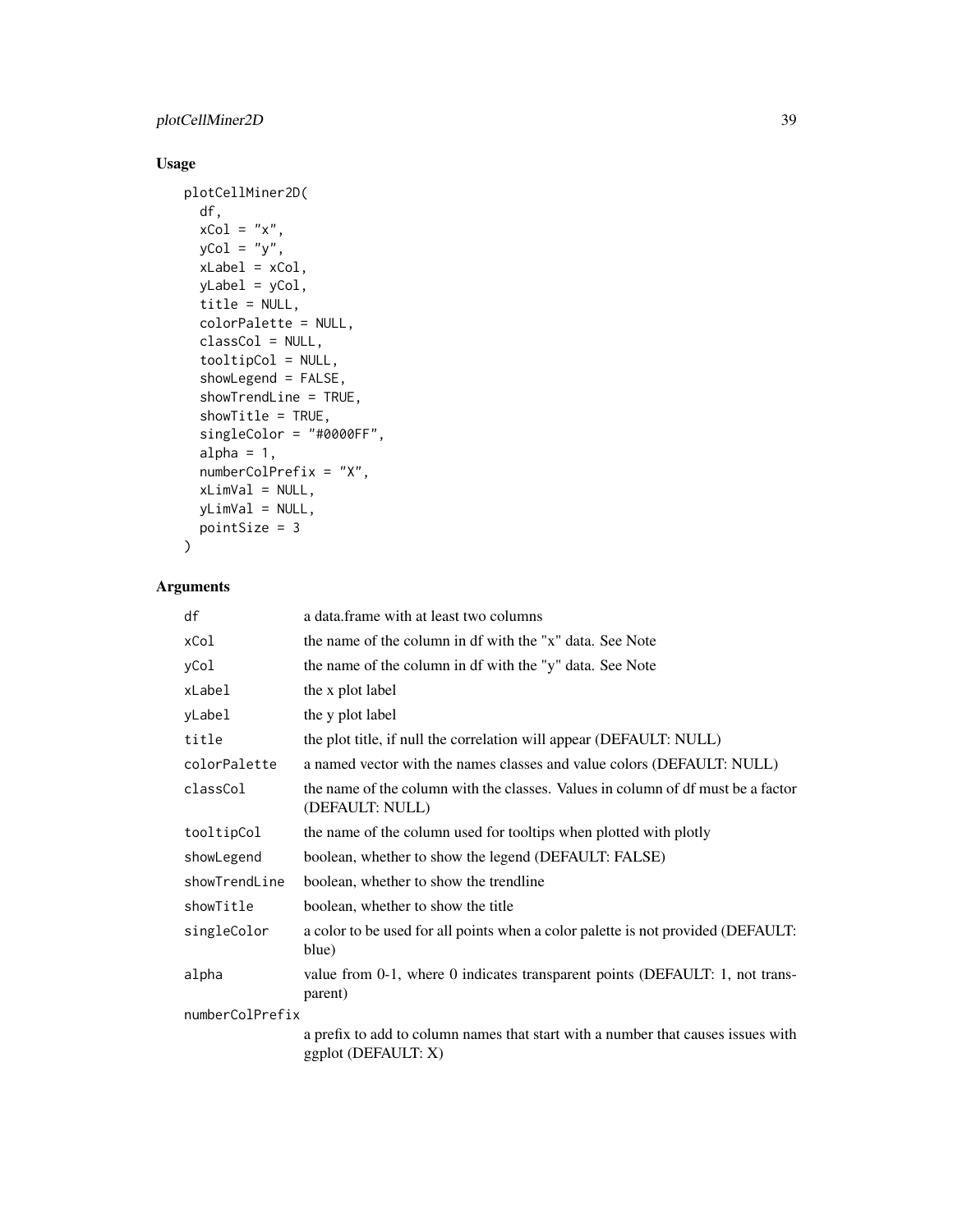<span id="page-39-0"></span>

| xLimVal   | a two entry vector (min, max) to set the x-axis |
|-----------|-------------------------------------------------|
| vLimVal   | a two entry vector (min, max) to set the y-axis |
| pointSize | size of points on plot (DEFAULT: 3)             |

#### Value

a ggplot object

#### Note

TROUBLESHOOTING NOTES: 1) Avoid ":" in colnames

Uses ggplot aes\_string() which uses parse() to turn your text expression into a proper R symbol that can be resolved within the data.frame. Avoid numbers and spaces in

#### Author(s)

Augustin Luna <augustin AT mail.nih.gov>

#### Examples

```
## Not run:
# Load data
nci60DrugActZ <- exprs(getAct(rcellminerData::drugData))
nci60GeneExpZ <- getAllFeatureData(rcellminerData::molData)[["exp"]]
# Load colors
colorTab <- loadNciColorSet(returnDf=TRUE)
tissueColorTab <- unique(colorTab[, c("tissues", "colors")])
# Merge data
df <- as.data.frame(t(rbind(nci60DrugActZ["94600",], nci60GeneExpZ["SLFN11",])))
colnames(df) <- c("y", "x")df <- cbind(df, colorTab)
# Plot data
plotCellMiner2D(df, xCol="x", yCol="y", xLabel="SLFN11", yLabel="94600")
plotCellMiner2D(df, xCol="x", yCol="y", showTrendLine = FALSE, showTitle = FALSE)
plotCellMiner2D(df, xCol="x", yCol="y", showTrendLine = FALSE, showLegend = FALSE)
## End(Not run)
```
plotDrugActivityRepeats

*Plot NCI-60 drug activity profiles for repeat experiments.*

#### Description

Plot NCI-60 drug activity profiles for repeat experiments.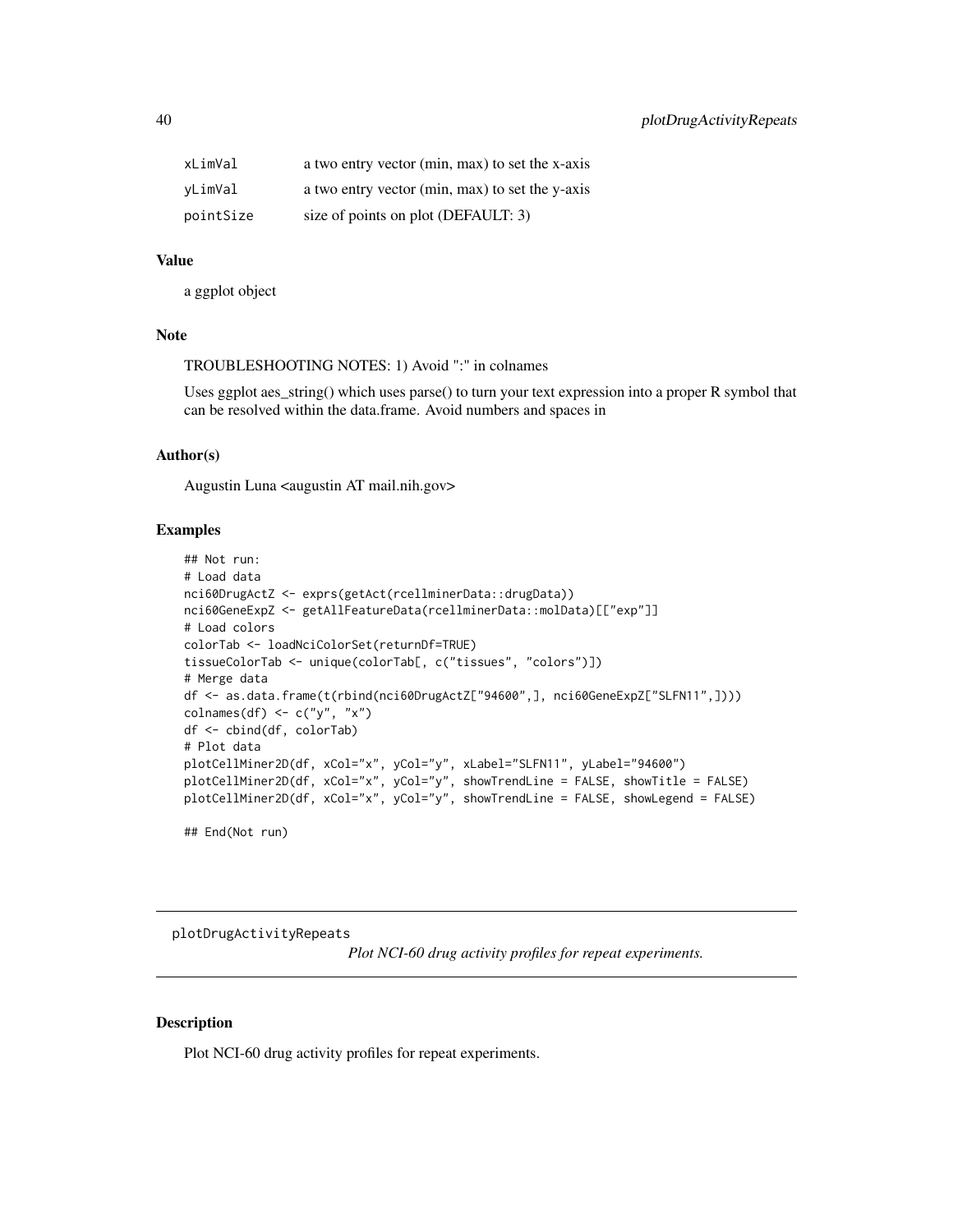# <span id="page-40-0"></span>plotDrugSets 41

# Usage

```
plotDrugActivityRepeats(
 nscStr,
 useZScore = FALSE,
 maxRepNum = 5,
 pdfFilename = NULL,
 pdfWidth = 12,
 pdfHeight = 6
)
```
# Arguments

| nscStr      | a string specifying the NSC identifier for a compound.                                       |
|-------------|----------------------------------------------------------------------------------------------|
| useZScore   | a boolean specifying whether to plot z-transformed data (as opposed to -logGI50)<br>values). |
| maxRepNum   | an integer specifying the maximum number of repeat experiments to plot.                      |
| pdfFilename | name of a PDF output                                                                         |
| pdfWidth    | with of the PDF (default: 12)                                                                |
| pdfHeight   | with of the PDF (default: 6)                                                                 |
|             |                                                                                              |

# Value

NONE

# Examples

```
plotDrugActivityRepeats("609699")
plotDrugActivityRepeats("609699", useZScore=TRUE, maxRepNum=3)
```

| plotDrugSets | Produces a barplot of the average values for a set of NSCs with a error |
|--------------|-------------------------------------------------------------------------|
|              | bar (one standard deviation)                                            |

# Description

Produces a barplot of the average values for a set of NSCs with a error bar (one standard deviation)

#### Usage

```
plotDrugSets(
  drugAct,
  drugs,
  mainLabel = ",
  pdfFilename = NULL,
  statistic = "mean"
\mathcal{E}
```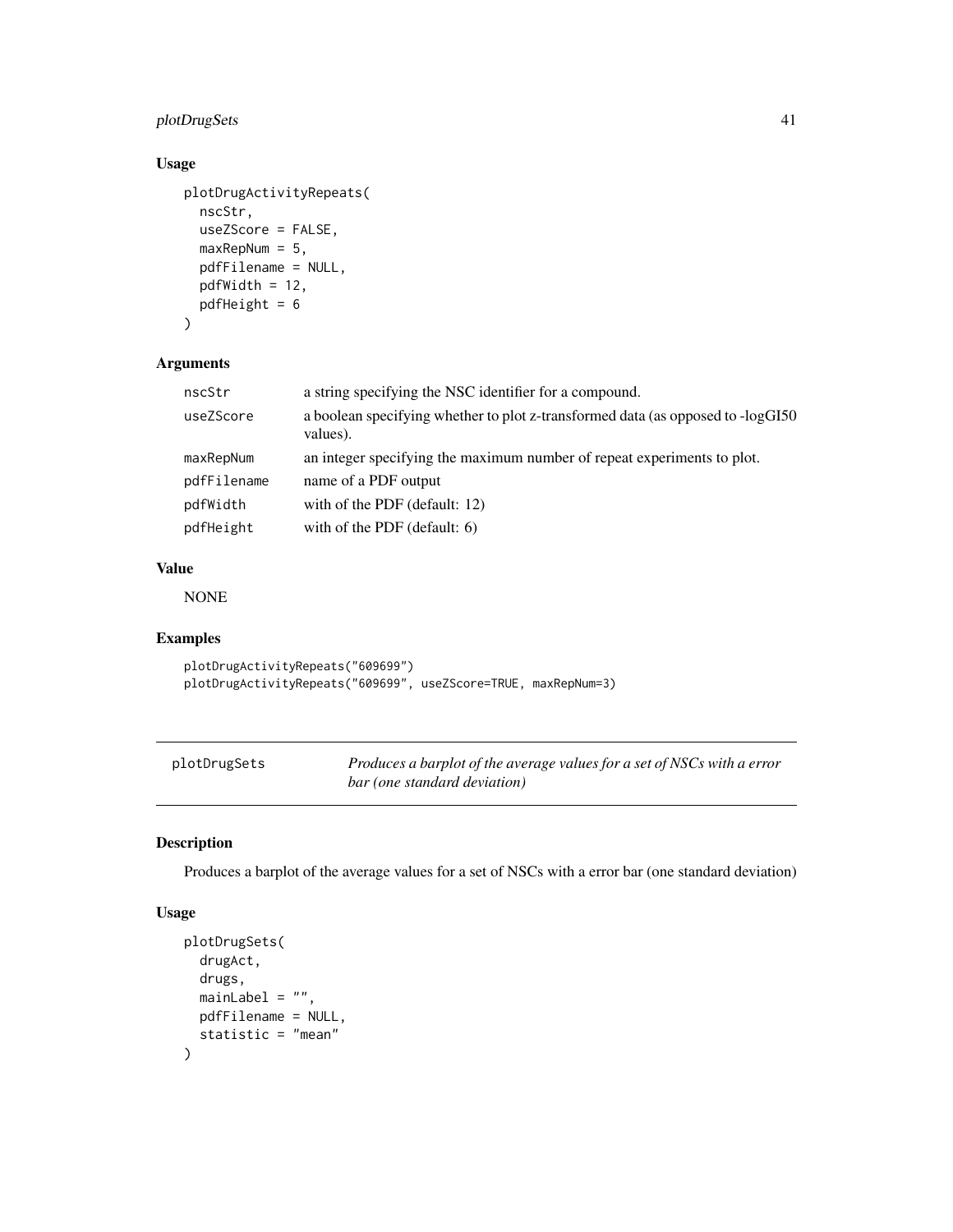# Arguments

| drugAct     | a matrix of drug activity values (cell lines as columns, drug entries as rows)                |
|-------------|-----------------------------------------------------------------------------------------------|
| drugs       | a vector of NSC IDs whose values will be averaged by cell line                                |
| mainLabel   | a main label for the plot                                                                     |
| pdfFilename | a string file name for a PDF plot, no file output will be produced if this is not<br>provided |
| statistic   | a string, either 'mean' or 'median' (Default: mean)                                           |

#### Value

no values are returned

# Examples

```
drugAct <- exprs(getAct(rcellminerData::drugData))
drugs <- rownames(drugAct)[1:8]
plotDrugSets(drugAct, drugs, "Test")
```
removeMolDataType *Remove molecular data type prefixes from features.*

#### Description

Remove molecular data type prefixes from features.

# Usage

```
removeMolDataType(features, prefixLen = 3)
```
#### Arguments

| features  | A vector of features.                         |
|-----------|-----------------------------------------------|
| prefixLen | The length of the molecular data type prefix. |

# Details

This function is primarily used to remove prefixes from elastic net features.

# Value

A named vector of features without molecular data type prefixes.

# Examples

```
removeMolDataType(c("expTP53", "copMDM2", "mutCHEK2", "mutBRAF"))
```
<span id="page-41-0"></span>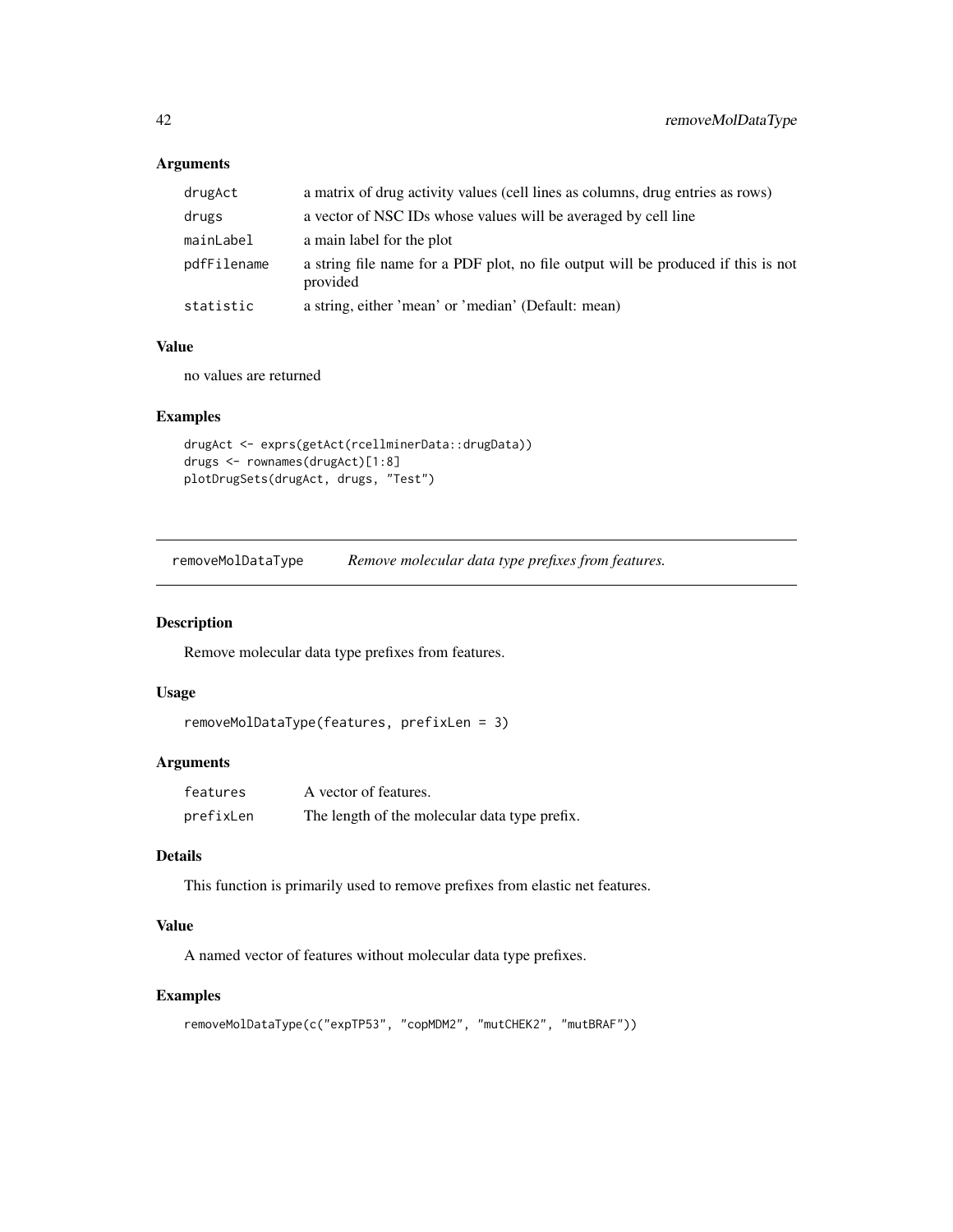<span id="page-42-0"></span>restrictFeatureMat *Restricts a feature matrix to only include features associated with a specified gene set.*

#### Description

Restricts a feature matrix to only include features associated with a specified gene set.

# Usage

```
restrictFeatureMat(geneSet, featureMat, prefixSet = c("cop", "exp", "mut"))
```
#### Arguments

| geneSet    | a character vector of gene names.                                                                                                    |
|------------|--------------------------------------------------------------------------------------------------------------------------------------|
| featureMat | a matrix or data frame with feature vectors along rows and feature names speci-<br>fied in rownames (featureMat).                    |
| prefixSet  | a set of feature name prefixes to be prepended to each element of genesiet to<br>obtain a collection of geneSet-associated features. |

# Value

a matrix containing the features in the intersection of rownames(featureMat) and the set of geneSetderived features (obtained by prepending each element of prefixSet to each gene in geneSet).

#' @examples X <- matrix(1:25, nrow=5) rownames(X) <- c("expA", "expB", "copC", "mutC", "expD") restrictFeatureMat(geneSet = c("B", "C"), X)

rowCors *Row-wise correlations*

#### Description

Correlation between ith row of x and ith row of y for all i

#### Usage

rowCors(X, Y)

#### Arguments

| χ      | a matrix |
|--------|----------|
| $\vee$ | a matrix |

# Value

a list of two vectors: cor (correlation values) and pval (correlation p-values)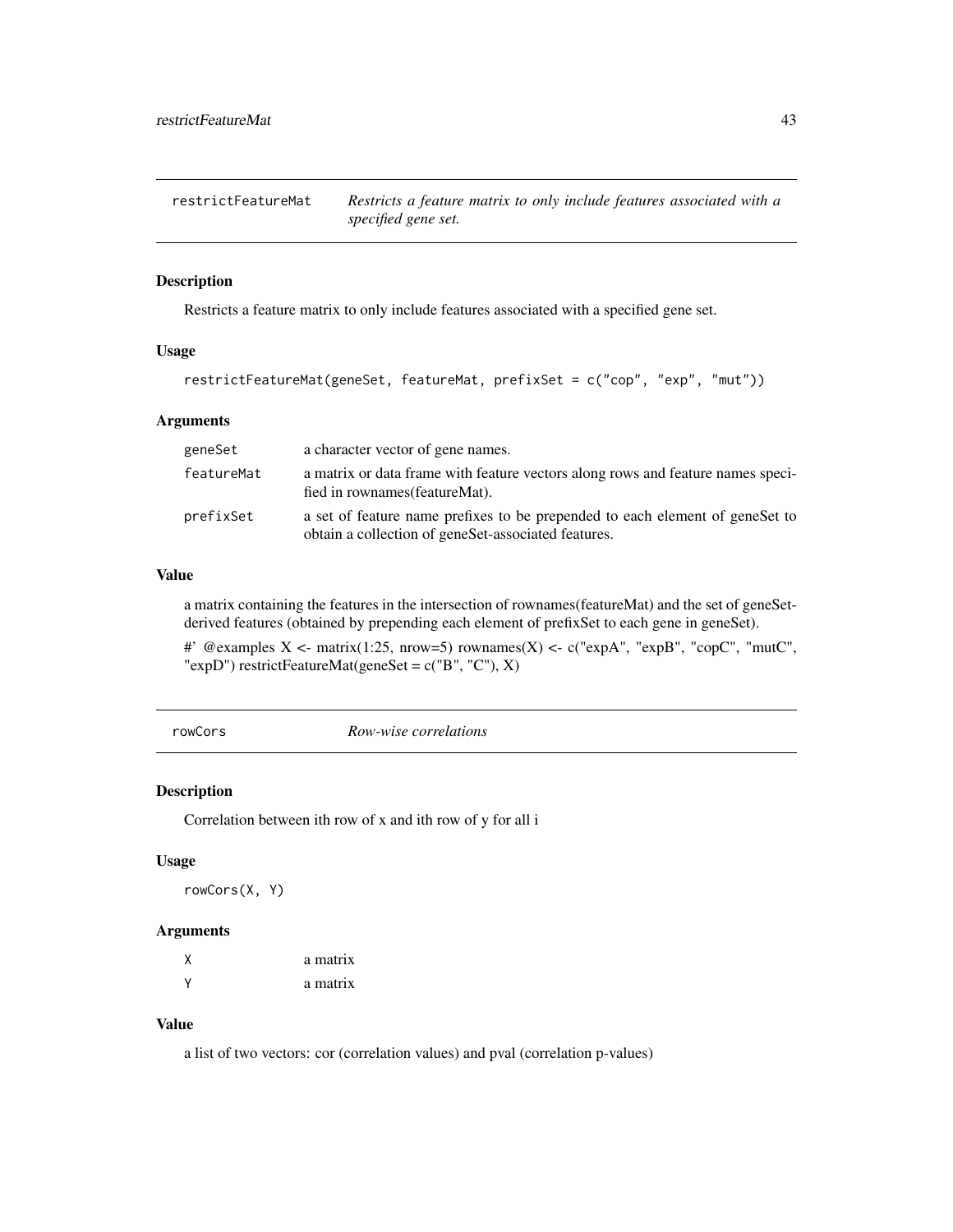## Author(s)

Sudhir Varma, NCI-LMP

# Examples

```
a <- matrix(runif(100), nrow=10, ncol=10)
b \le- matrix(runif(100), nrow=10, ncol=10)
c \leftarrow rowCons(a, b)
```
searchForNscs *Search for NSCs*

# Description

Search for NSCs

# Usage

```
searchForNscs(pattern)
```
# Arguments

pattern a search pattern. This string will be treated as a regular expression with the case ignored.

# Details

Use this function with caution. Not all compounds have names and compounds can have many synonyms not included in CellMiner.

# Value

A vector of matching NSCs

# Examples

searchForNscs("nib\$")

<span id="page-43-0"></span>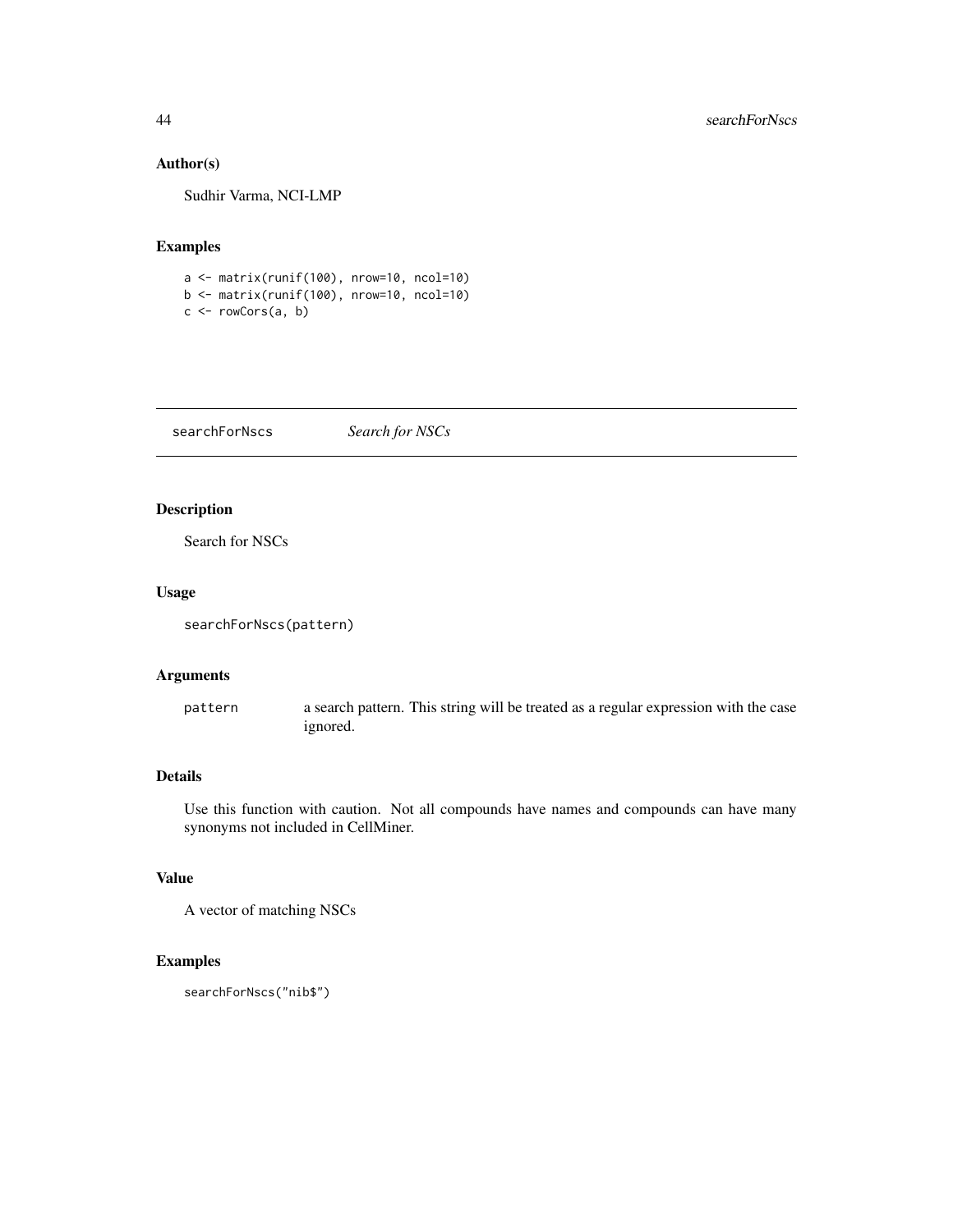<span id="page-44-0"></span>selectCorrelatedRows *Select features that are correlated with a given feature (or one or more features from a set of features).*

#### Description

Select features that are correlated with a given feature (or one or more features from a set of features).

#### Usage

```
selectCorrelatedRows(Y, X, corThreshold = 0.1, useAbsCor = TRUE)
```
#### Arguments

| Y            | a vector or matrix; rows from X will be correlated with Y if Y is a vector or with<br>rows of Y, if Y is a matrix. |
|--------------|--------------------------------------------------------------------------------------------------------------------|
| X            | a matrix of values that will be compared with Y (vector) or rows of Y (matrix)                                     |
| corThreshold | the minimum correlation threshold for the row to be returned                                                       |
| useAbsCor    | a logical value indicating whether absolute correlations should be used (de-<br>fault=TRUE).                       |

#### Value

a matrix of rows of X correlated with Y (if Y is a vector) or correlated with at least one row of Y if Y is a matrix or data frame.

#### Examples

```
vec < -</math> runif(10)mat <- matrix(runif(100), 10, 10)
selectCorrelatedRows(vec, mat)
```
selectCorrelatedRowsFromMatrices

*Select features that are correlated with a given feature (or one or more features from a set of features), merging results from multiple candidate feature matrices.*

#### Description

Select features that are correlated with a given feature (or one or more features from a set of features), merging results from multiple candidate feature matrices.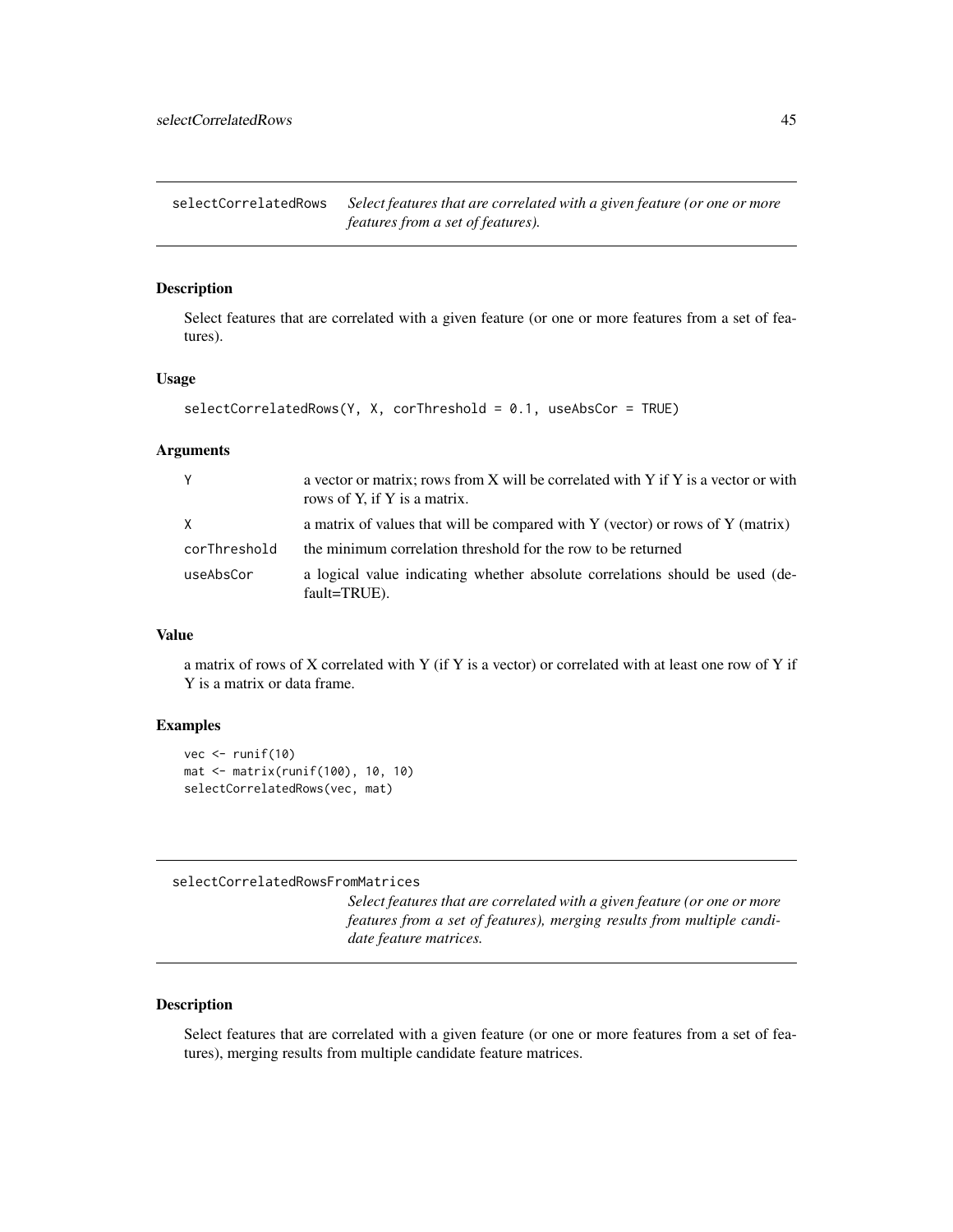#### Usage

```
selectCorrelatedRowsFromMatrices(
 Y,
 XList,
 corThreshold = 0.1,useAbsCor = TRUE
)
```
# Arguments

| a vector or matrix; rows from each matrix element of X will be correlated with<br>Y if Y is a vector or with rows of Y, if Y is a matrix.                                                                                                                                     |
|-------------------------------------------------------------------------------------------------------------------------------------------------------------------------------------------------------------------------------------------------------------------------------|
| a list of matrices whose rows will be correlated with Y (vector) or rows of Y<br>(matrix). The rownames in each matrix element of XL ist must be specified to<br>values that are unique with respect to the total set of rownames (as derived from<br>all matrices in XList). |
| the minimum correlation threshold for the row to be returned                                                                                                                                                                                                                  |
| a logical value indicating whether absolute correlations should be used (de-<br>fault=TRUE).                                                                                                                                                                                  |
|                                                                                                                                                                                                                                                                               |

#### Value

a matrix formed from rows of matrices in XList that are correlated with Y (if Y is a vector) or correlated with at least one row of Y if Y is a matrix or data frame.

#### Examples

```
vec <- runif(10)
names(vec) <- 1:10
matList <- list(X1 = matrix(runif(100), 10, 10), X2 = matrix(runif(100), 10, 10))
rownames(matList$X1) <- paste0("X1_row_", 1:10)
colnames(matList$X1) <- paste0("X1_col_", 1:10)
rownames(matList$X2) <- paste0("X2_row_", 1:10)
colnames(matList$X2) <- paste0("X2_col_", 1:10)
selectCorrelatedRowsFromMatrices(vec, matList)
```
[[,MolData-method *Returns an indexed eSet object from a MolData object eSet list.*

#### Description

Returns an indexed eSet object from a MolData object eSet list.

#### Usage

## S4 method for signature 'MolData' x[[i]]

<span id="page-45-0"></span>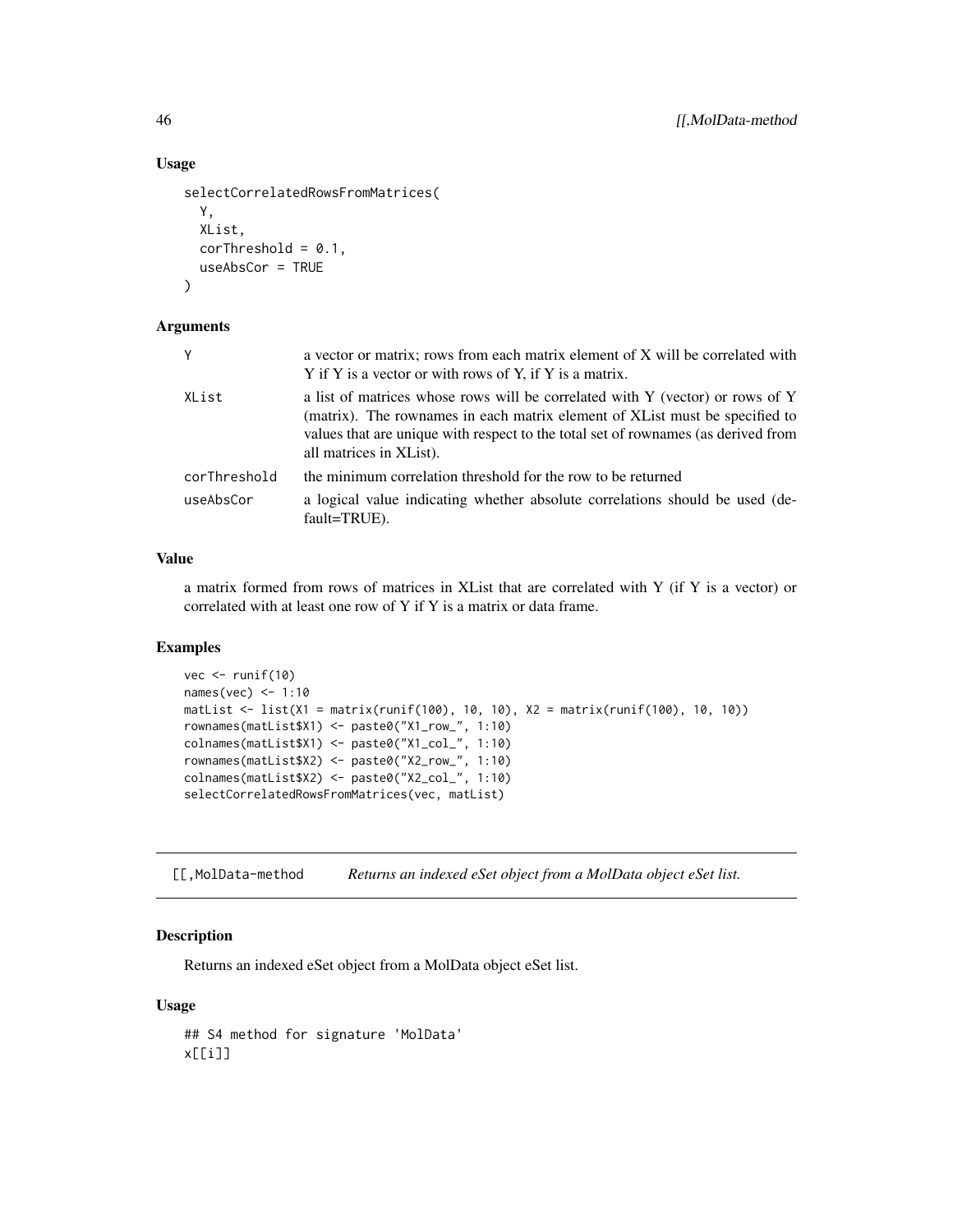# <span id="page-46-0"></span>Arguments

| A MolData object.                                |
|--------------------------------------------------|
| Index or named item in MolData object eSet list. |

# Value

An indexed eSet object from a MolData object eSet list.

[[<-,MolData-method *Assigns an eSet object to a specified position in a MolData object eSet list.*

# Description

Assigns an eSet object to a specified position in a MolData object eSet list.

# Usage

```
## S4 replacement method for signature 'MolData'
x[[i]] <- value
```
# Arguments

| $\mathsf{x}$ | A MolData object.                                |
|--------------|--------------------------------------------------|
|              | Index or named item in MolData object eSet list. |
| value        | An eSet object to be assigned.                   |

# Value

An eSet object to a specified position in a MolData object eSet list.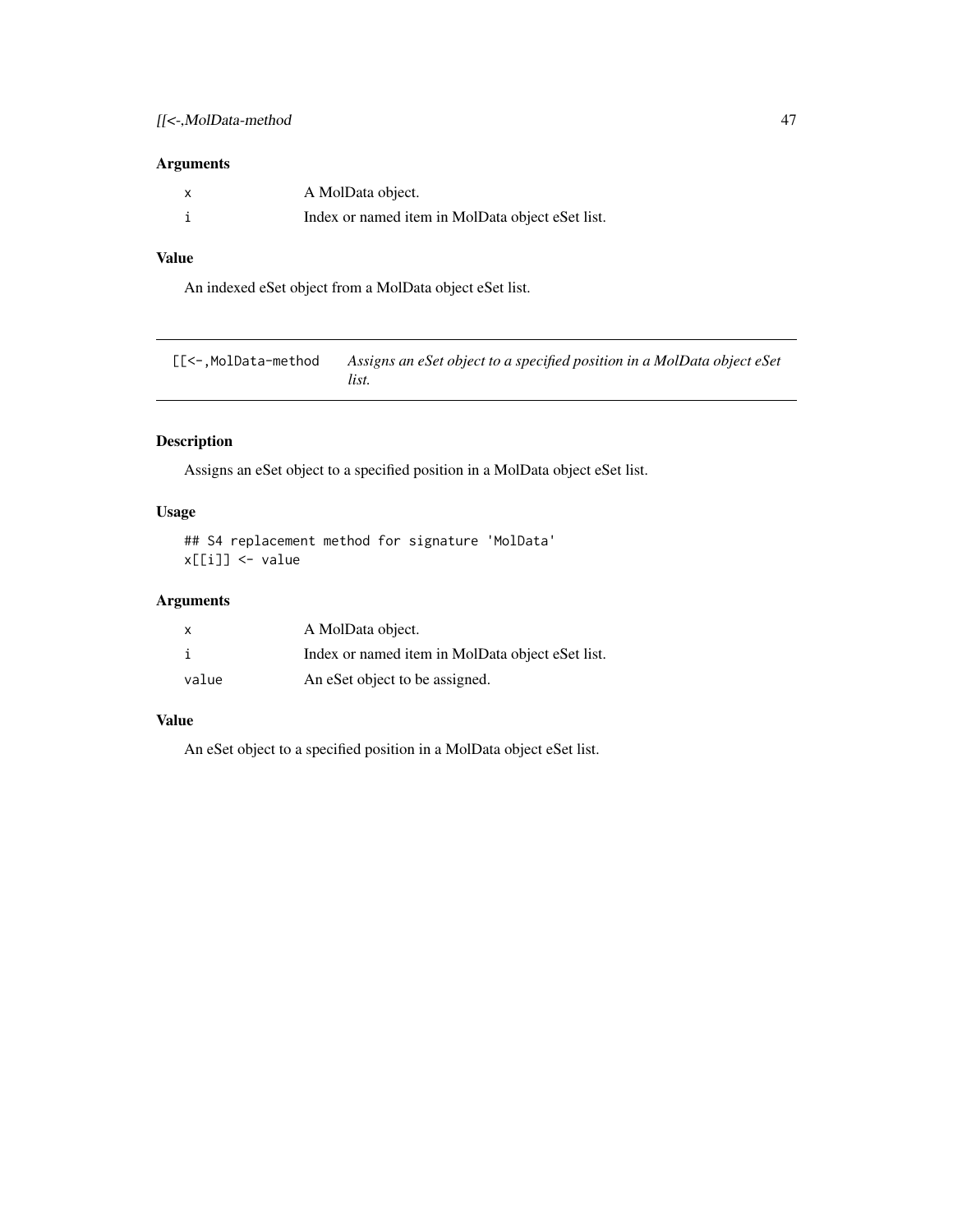# <span id="page-47-0"></span>**Index**

∗ data cmVersion, [4](#page-3-0) Drug\_MOA\_Key, [9](#page-8-0) drugDB, [8](#page-7-0) elNetMolDataNCI60, [9](#page-8-0) fingerprintList, [10](#page-9-0) ∗ rcellminerData [[,MolData-method, [46](#page-45-0) [[<-,MolData-method, [47](#page-46-0) DrugData, [6](#page-5-0) DrugData,eSet,eSet,MIAxE-method, [7](#page-6-0) DrugData-class, [7](#page-6-0) getAct, [10](#page-9-0) getAct,DrugData-method, [11](#page-10-0) getAllFeatureData, [12](#page-11-0) getAllFeatureData,MolData-method, [13](#page-12-0) getESetList, [18](#page-17-0) getESetList,MolData-method, [19](#page-18-0) getFeatureAnnot, [19](#page-18-0) getFeatureAnnot,DrugData-method, [20](#page-19-0) getFeatureAnnot,MolData-method, [20](#page-19-0) getRepeatAct, [27](#page-26-0) getRepeatAct,DrugData-method, [27](#page-26-0) getSampleData, [28](#page-27-0) getSampleData,DrugData-method, [29](#page-28-0) getSampleData,MolData-method, [29](#page-28-0) initialize,DrugData-method, [31](#page-30-0) initialize,MolData-method, [31](#page-30-0) MolData, [34](#page-33-0) MolData,list,MIAxE-method, [34](#page-33-0) MolData-class, [35](#page-34-0) ∗ rcellminer cmVersion, [4](#page-3-0) crossCors, [5](#page-4-0) crossCorsSpearman, [5](#page-4-0) Drug\_MOA\_Key, [9](#page-8-0) drugDB, [8](#page-7-0)

elNetMolDataNCI60, [9](#page-8-0) fingerprintList, [10](#page-9-0) getActivityRangeStats, [11](#page-10-0) getBinaryMutationData, [13](#page-12-0) getColumnQuantiles, [14](#page-13-0) getDrugActivityData, [15](#page-14-0) getDrugActivityRange, [16](#page-15-0) getDrugActivityRepeatData, [16](#page-15-0) getDrugMoaList, [17](#page-16-0) getDrugName, [18](#page-17-0) getFeatureDataFromMatList, [21](#page-20-0) getMedSenLineActivity, [21](#page-20-0) getMinDrugActivityRepeatCor, [22](#page-21-0) getMoaStr, [23](#page-22-0) getMoaToCompounds, [24](#page-23-0) getMolDataMatrices, [24](#page-23-0) getMolDataType, [25](#page-24-0) getNumDrugActivityRepeats, [25](#page-24-0) getNumMissingLines, [26](#page-25-0) getRsd, [28](#page-27-0) getSmiles, [30](#page-29-0) hasMoa, [30](#page-29-0) isPublic, [32](#page-31-0) loadCellminerPlotInfo, [33](#page-32-0) loadNciColorSet, [33](#page-32-0) parCorPatternComparison, [35](#page-34-0) patternComparison, [36](#page-35-0) plotCellMiner, [37](#page-36-0) plotCellMiner2D, [38](#page-37-0) plotDrugActivityRepeats, [40](#page-39-0) plotDrugSets, [41](#page-40-0) removeMolDataType, [42](#page-41-0) restrictFeatureMat, [43](#page-42-0) rowCors, [43](#page-42-0) searchForNscs, [44](#page-43-0) selectCorrelatedRows, [45](#page-44-0) selectCorrelatedRowsFromMatrices, [45](#page-44-0) .DrugData *(*DrugData-class*)*, [7](#page-6-0)